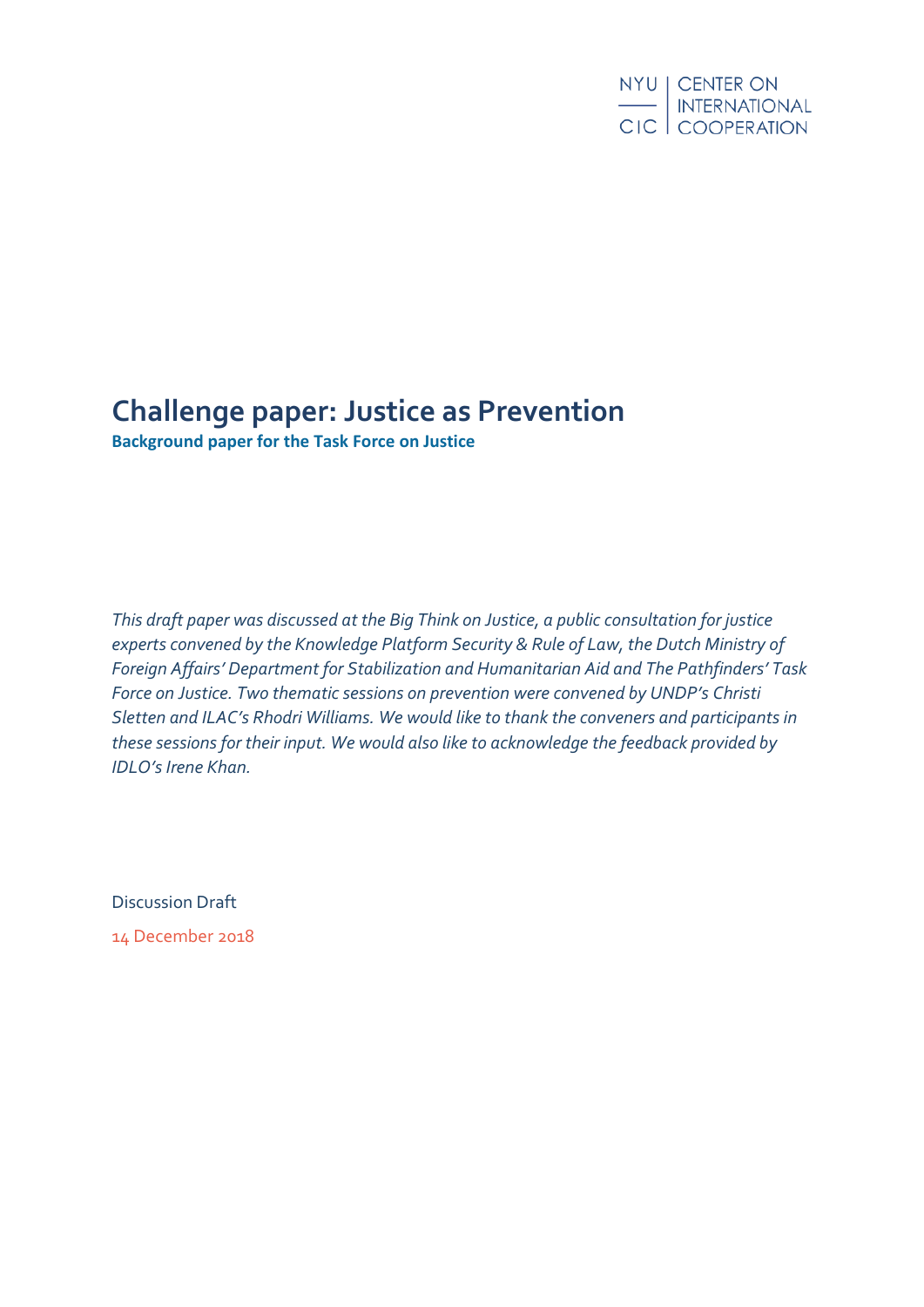# **Part 1 ¦ Introduction**

This challenge paper has been prepared as background for the Task Force on Justice. The Task Force is chaired by ministers from Argentina, the Netherlands, and Sierra Leone, and by Hina Jilani from the Elders. It is an initiative of the Pathfinders for Peaceful, Just and Inclusive Societies, a multistakeholder partnership for the implementation of the SDG targets for peace, justice, and inclusion  $(SDG16+)$ <sup>1</sup>

The Task Force will make recommendations for the implementation of SDG16.3 – *justice for all* – ahead of the High-level Political Forum in 2019. It takes a people-centered view of justice and is undertaking an analysis of the scale of the justice gap, asking what people need and want when they seek justice and what kind of justice they receive.

The scale of unmet legal need is large. Based on its survey data, the World Justice Project finds that "many people's legal problems remain unresolved, either because they could not fully settle the issue or because they ultimately give up or move away."<sup>2</sup> HiiL estimates that 1 billion people suffer from a legal problem each year, with only a quarter of these problems fully solved.<sup>3</sup> Half of these problems have a major negative impact on people's lives.

Surveys of people's experience of violence paint a similar picture of an unmet need for justice. More than half a million people died directly from violence in 2016.<sup>4</sup> On current trends, this figure will rise by 2030.<sup>5</sup> A systematic review of surveys from 96 countries estimates that 1 billion children experienced violence in the past year.<sup>6</sup> During their lifetimes, 35 percent of women have experienced either physical or sexual violence at the hands of their partner, or non-partner sexual violence.<sup>7</sup>

Levels of impunity are high, with relatively few victims of violence receiving justice. In the United States, the clearance rate for homicides was only 62 percent in 2017.<sup>8</sup> In the United Kingdom, only half of violent crimes are reported.<sup>9</sup> In Australia, fewer than one in five sexual assaults are reported and just 1 percent lead to a conviction.<sup>10</sup> In Rwanda, just 6 percent of girls and 3 percent of boys had sought services of any kind after being victims of sexual violence in the previous year.<sup>11</sup>

Conflict is a major source of injustice. According to the UN-World Bank report *Pathways for Peace*, the period since 2010 has seen "a surge and expansion of violent conflict," with the number of conflicts increasing and a sharp rise in battle-related deaths.<sup>12</sup> Civilians are increasingly targeted in contemporary conflicts. Women experience heightened levels of violence during and after conflict, while impacts on children often last for the rest of their lives.

But injustice also increases conflict risk, with the *Pathways* report finding that "a significant proportion of contemporary violent conflicts are rooted in group-based grievances around exclusion that forge deep-seated feelings of injustice and unfairness."<sup>13</sup> Abusive and coercive behavior by justice actors is an accelerant of conflict. A central challenge for peace processes is how to rebuild trust in justice institutions and in the rule of law, and to re-establish their capacity to protect human rights.<sup>14</sup>

In its terms of reference, the Task Force is asked to identify strategies, tools, and approaches that will help close the justice gap and accelerate delivery of SDG16.3. In part, this requires exploring how justice systems can better respond to the unmet legal needs of people involved in a dispute, victims of violence and crime, or those who experience other forms of injustice in their daily lives.

But on its own, response will not be enough. The justice gap is too wide to be bridged using justice systems as currently configured. In terms of both outcomes and costs, it is preferable to prevent problems from occurring, rather than to respond to them after the fact. We also need to look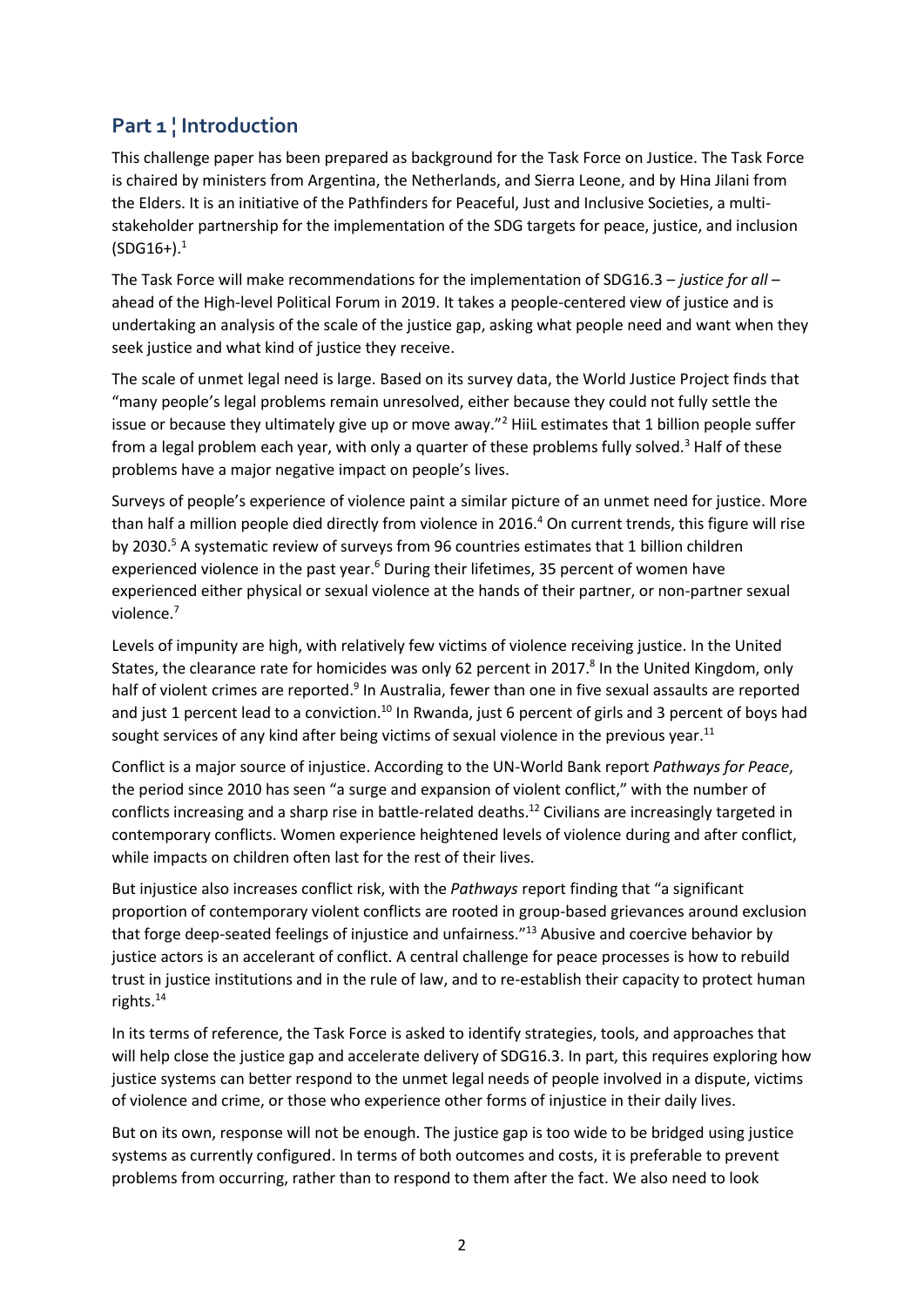beyond individual justice needs to systemic challenges – building justice systems that uphold human rights norms, protect societies from a range of risks, and provide a platform for people to fulfil their potential.<sup>15</sup>

A shift to *justice as prevention* has two inter-related dimensions:

- **From justice systems to the wider society**. Use of justice systems as a tool for prevention, as justice actors design and implement strategies that reduce the number of disputes, decrease risks of conflict and levels of violence, and protect human rights.
- **From the wider society to justice systems**. Multisectoral approaches to prevention that reduce the number of legal problems, decreasing the burden on justice systems and allowing scarce resources to be devoted to the most serious legal needs.

The first section of this paper primarily focuses on the first dimension, reviewing what we know about justice as prevention. It brings together an evidence base that has previously been fragmented across multiple fields and disciplines. Evidence is presented on prevention within the civil justice sphere, justice and the prevention of criminal and non-conflict violence, the role of justice in conflict prevention, and justice and the prevention of human rights abuses and mass atrocities.

The second section of the paper draws conclusions on justice as prevention, revealing common features that emerge from the different justice domains covered by the review. When they make the shift from response to prevention. First, justice actors focus on increasing justice for populations, rather than on meeting individual legal needs. Second, prevention is strategic and evidence-based. It designs an intervention based on a theory of change for achieving a desired outcome. Third, while prevention faces many obstacles, innovative approaches have been developed and are thriving in multiple fields. This reflects powerful incentives for justice actors to find new ways of bridging the justice gap.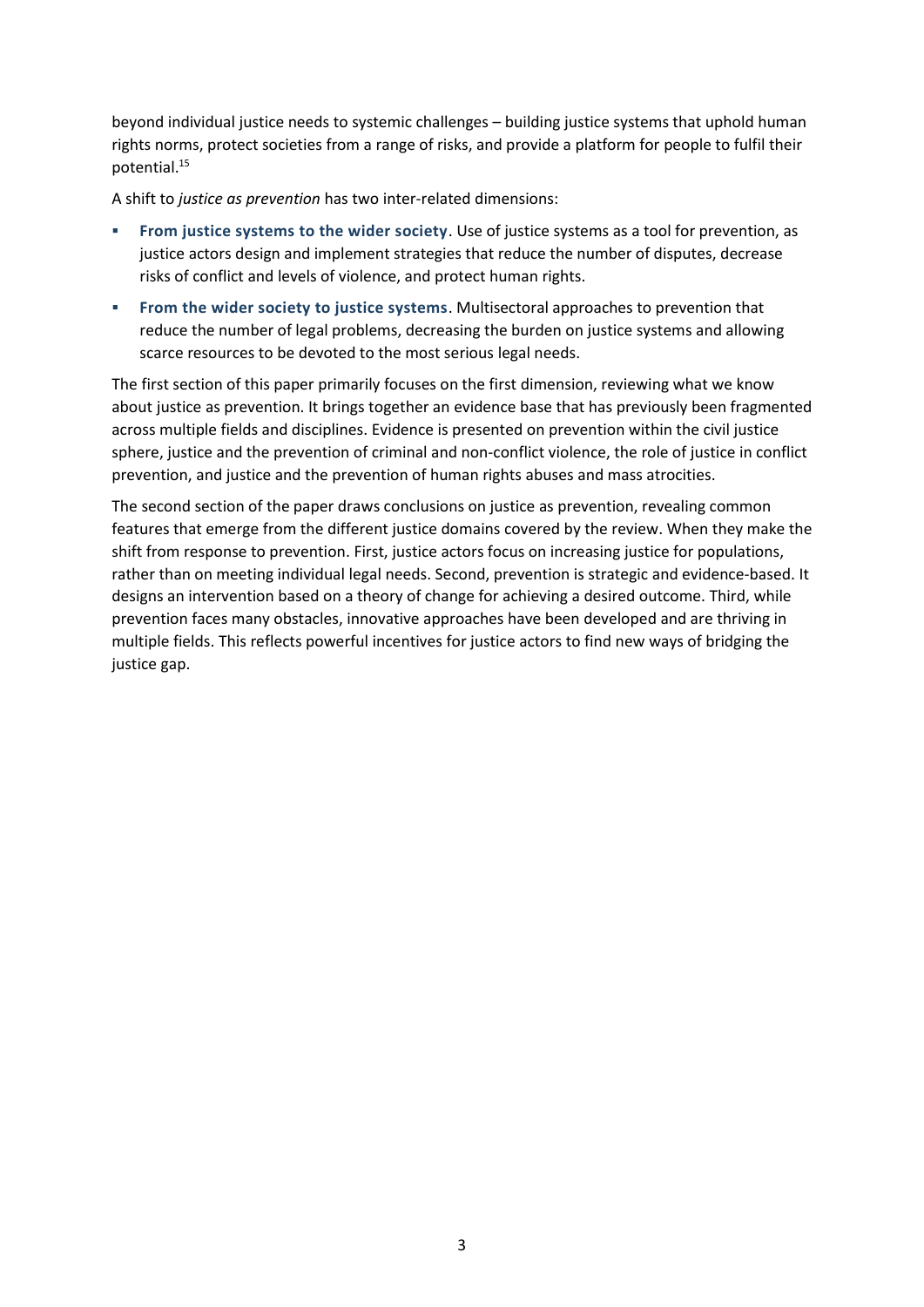# **Part 2 ¦ Justice as Prevention – a Review**

## *"There are more things in heaven and earth… than are dreamt of in your philosophy."*

This section presents a review of justice as prevention. It takes a broad view of justice:

- The 2030 Agenda for Sustainable Development makes a commitment to just societies that are based on respect for human rights.<sup>16</sup> It emphasizes the responsibility of all states "to respect, protect and promote human rights and fundamental freedoms for all, without distinction of any kind as to race, color, sex, language, religion, political or other opinion, national or social origin, property, birth, disability or other status."
- SDG16.3 promises to promote the rule of law and provide access to justice for all. Like all targets, it is universal and applies to the need for justice in all countries. Other SDG targets demonstrate that the designers of the 2030 Agenda had a comprehensive conception of what they meant by a just society (see figure 1).
- The 2030 Agenda links justice to peaceful and inclusive societies. It includes targets for reducing all forms of violence in all countries, developing effective, accountable, and transparent institutions, and for promoting the social, economic and political inclusion of all. These targets cannot be delivered unless justice systems play their role.

This broad perspective is consistent with a people-centered approach to justice. People have "an 'indivisible' experience of injustice" – not one that is defined by traditional sectors and siloes.<sup>17</sup> Within the justice sector, recent years have seen a shift from a focus on structures and processes towards a broader view of how justice systems can deliver just outcomes in people's lives. In Canada, for example, a recent review aims to improve "the justice quality of people's social, civic and economic relations."<sup>18</sup>



The review also takes an expansive view of prevention, while trying to isolate the distinctive role of justice actors within what are often multisectoral coalitions.

It draws on evidence from the full range of justice domains. Actors in these domains have motivations that vary from helping a lawyer prevent disputes that will prove costly to her clients, through enabling a community to challenge structural injustices, to rebuilding confidence in a justice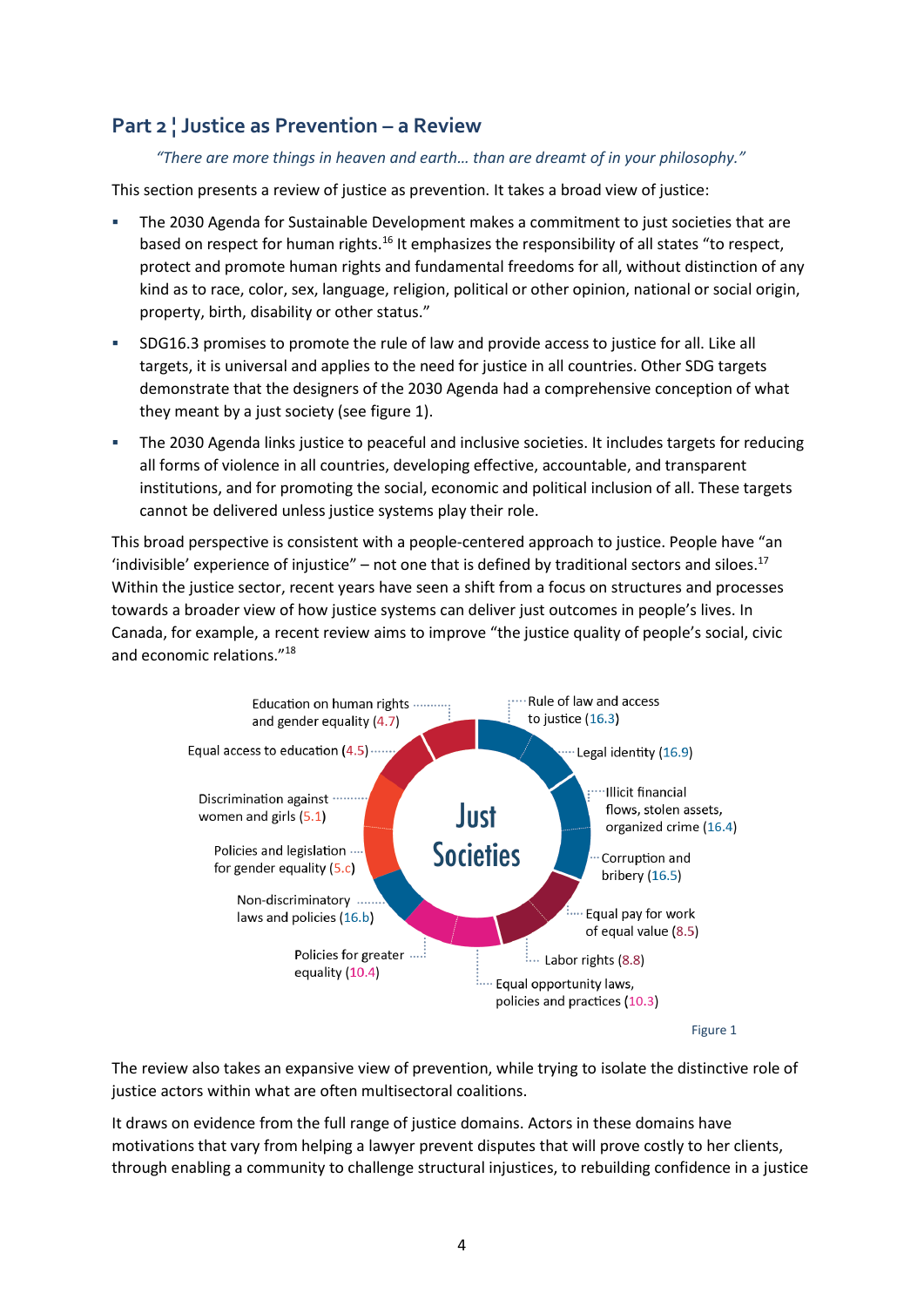system in order to avoid the recurrence of large-scale human rights abuses. Approaches to prevention differ markedly as a result.

The current disaggregation of knowledge across these different domains is an important obstacle to effective prevention.<sup>19</sup> Many approaches to prevention that are contained in this review have good demonstrated effectiveness, but this evidence is little known outside a narrow circle. By drawing together a wide range of lessons, the review prepares the ground for a more comprehensive approach to justice as prevention.

## **Civil Justice: Preventing Disputes**

**.** 

*Preventive law ▪ Commercial dispute prevention ▪ Low-cost agreements ▪ Strategic approaches to legal empowerment ▪ Learning from individual cases ▪ Prevention in reverse ▪ Prevention and the major causes of civil dispute ▪ Prevention and family breakdown ▪ Whole-of-government approaches to prevention*

#### Civil justice has traditionally been reactive, responding to legal problems after they arise.

In his work on preventive law, Barton argues that lawyers will better serve their clients if they proactively prevent disputes from occurring.<sup>20</sup> He distinguishes prevention from a more traditional problem-solving approach. Prevention starts with understanding not only articulated legal needs, but also unexpressed needs and the underlying factors that lead to disputes or injustice. Instead of solving individual problems, preventive law aims to identify strategies for altering or interrupting a 'problem dynamic' in a way that will reduce the number or severity of problems. Barton urges lawyers to reach beyond their traditional tools to explore "very cheap adjustments to particular problematic environments… that result in the complete preemption of substantial financial and psychological costs."<sup>21</sup>

Preventive approaches have flourished in the field of commercial law, where larger and more sophisticated businesses are highly motivated to avoid expensive disputes. The World Economic Forum estimates the global direct costs of commercial claims resolved through litigation as \$870 billion. <sup>22</sup> According to one in-house counsel:

# *If I can prevent one potential problem from escalating into a dispute that would otherwise have to be litigated, I have covered my salary for the year. If I can prevent two or more problems from escalating into litigation, I have added positive value to my company.<sup>23</sup>*

In the commercial sphere, dispute prevention starts with getting the basics right – for example, through clearer agreements that are less likely to be contested.<sup>24</sup> But this is also an area of considerable innovation. The construction industry, for example, has seen a shift to collaborative contracting models which aim to strengthen relationships across complex networks of contractors, in place of traditional interaction.<sup>25</sup> In the future, some technologists predict a shift from natural language to smart or 'computational' contracts that encode the law in ways that allow automated execution.<sup>26\*</sup> Legal prediction models can already out-perform lawyers and have the potential to increase legal certainty in a way that will reduce disputes. <sup>27</sup> Artificial intelligence is also being used to improve the accessibility and quality of agreements, allowing non-lawyers within businesses to define agreements according to the parameters they feel are strategically significant.<sup>28</sup>

Similar technologies have been largely out of the reach of small businesses and of people who do not have access to traditional lawyers. That may change as "new companies staffed with lawyers, business persons and coders are forming to serve those consumers and small businesses who

<sup>\*</sup> Stephen Wolfram credits this idea to the Enlightenment philosopher and scientist, Gottfried Wilhelm Leibniz.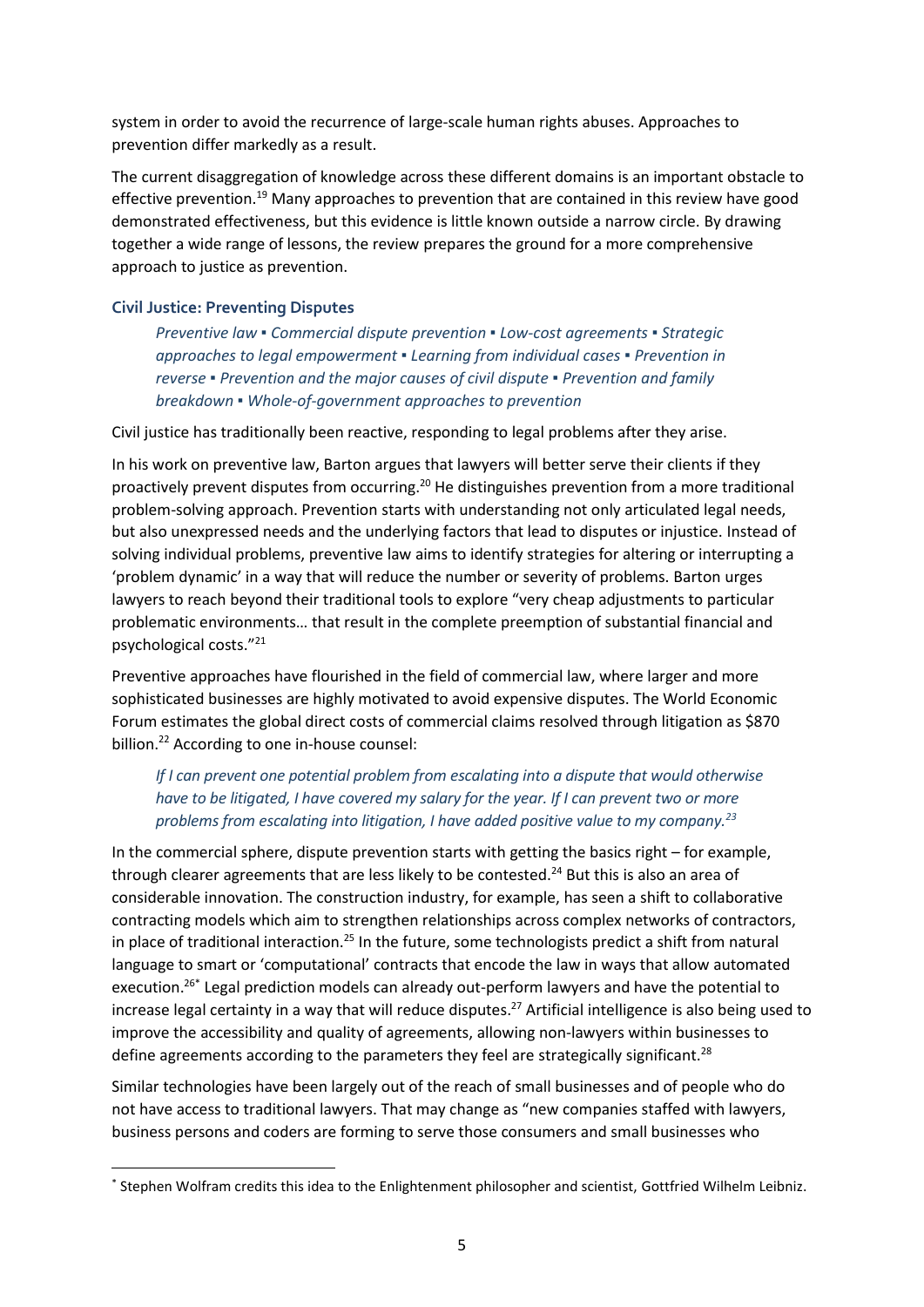currently do not seek advice from lawyers when they have a legal issue."<sup>29</sup> So called 'Tiny Law' – in contrast to 'Big Law' – aims to formalize agreements at scale and at low cost through online services such as Shake, which "lets you quickly record agreements for everyday transactions that you otherwise might do with a verbal "handshake" agreement."<sup>30</sup> As in the commercial sphere, the aim is to move beyond contracts that are "written by lawyers for lawyers."<sup>31</sup> Visual contracting can make agreements more accessible, with "comic contracts" first used in South Africa for employment contracts for fruit pickers.<sup>32</sup>

Other online platforms provide user-friendly access to company and land registrations and wills.<sup>33</sup> LegalZoom aims to "democratize law" by giving small businesses and individuals access to legal agreements that matches that enjoyed by larger corporations.<sup>34</sup> The company claims to have helped 4 million people worldwide.<sup>35</sup> It is now experimenting with automatically-executing contracts. The United Kingdom has seen rapid innovation in the field of online legal services, following legislation that diluted the monopoly of traditional legal providers, with the emergence of many online platforms.<sup>36</sup> According to HiiL, the primary impact of these innovations is on prevention, as greater accessibility of quality agreements reduces the risk that disputes will arise.<sup>37</sup> This is, however, yet to be formally tested.

At the grassroots level, legal empowerment interventions also support people to form better agreements. In South Africa, a community paralegal explains that "local people often do not enter into formal agreements and relations go sour."<sup>38</sup> As well as resolving disputes, the paralegal advises on how clearer and more formal agreements can reduce the risk of disputes in the future. In theory, this should unlock new economic opportunities. However, in Liberia, a field experiment found no support for the hypothesis that "informal legal aid will assist individuals in engaging in the credit market and taking steps to protect their property rights."<sup>39</sup> Advice from paralegals had not led to an increase in land titling and demarcation, or to greater lending and borrowing.

The impact of legal empowerment on prevention may be multiplied by a shift from a 'retail' model (services from a paralegal to an individual) towards strategic approaches to advancing justice for a group or a community.<sup>40</sup> In Guatemala, the Sepur Zarco case saw the first ruling by any national court on sexual slavery during conflict.<sup>41</sup> As part of the verdict, 'transformative reparations' were granted to the affected community. In Sierra Leone, paralegals working for Namati – a grassroots legal empowerment movement – "have honed their focus on cases involving the greatest imbalance of power, like conflicts between rural communities and mining or agricultural companies."<sup>42</sup>

Taking on powerful interests can require public interest litigation, but this is not inevitable. Berenschot and Rinaldi show how community paralegals can use their knowledge of national legislation and regulations to "extend the shadow" that the law casts over powerful state or private sector interests.<sup>43</sup> In other words, a potentially protracted dispute is resolved without the need for litigation. The community may be better placed to defend its rights in the future, while other communities in a similar position could also benefit.

This approach is in line with the mantra of the legal empowerment movement to help people know, use, and shape the law.<sup>44</sup> By empowering communities to shape the law, members of a society are enabled to "actively take part in the rules and institutions that tie them together."45 A systematic review finds that a strategic approach to legal empowerment can lead to changes in laws and policies at a local level, with presumed longer-term benefits for communities.<sup>46</sup> Community mobilization and issue-based advocacy was the most common strategy for delivering institutional change. The review notes that "an important frontier for the legal empowerment movement going forward is translating the lessons of grassroots efforts into large-scale policy change."47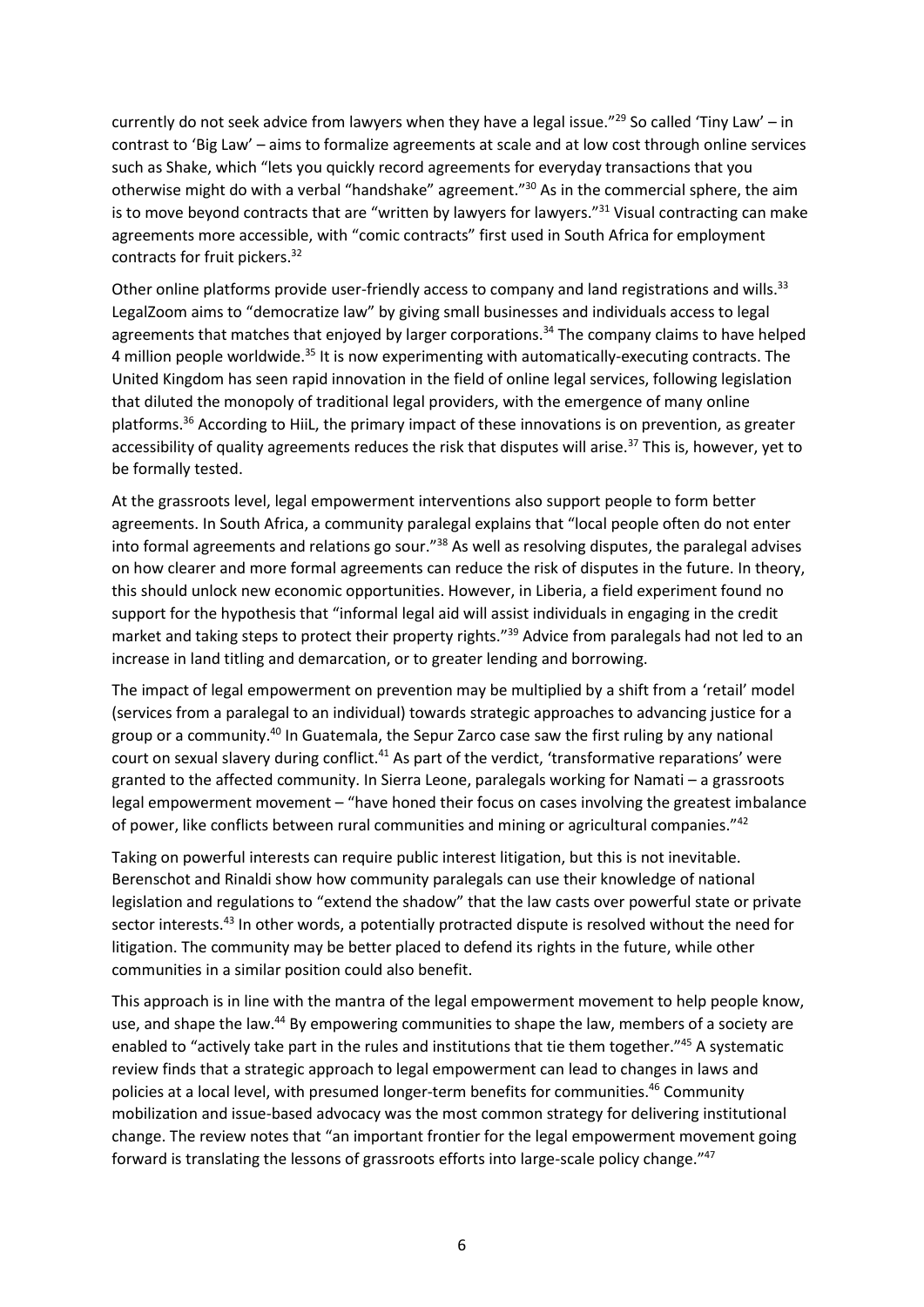Members of the legal empowerment movement are highly motivated to deliver just outcomes for the people they serve. Their work is often driven by an understanding of the 'goldmine' of evidence generated by individual cases.<sup>48</sup> In England and Wales, the Citizens Advice Service says that it is best known for responding to problems, but it also makes a difference "by solving the underlying causes of these problems through our research and campaigns."<sup>49</sup> Citizens Advice has used research to identify the needs for justice of vulnerable groups, such as people with mental health problems, supplementing case data with survey and ethnographic research.<sup>50</sup> The resulting advocacy focuses on both on public services and on market sectors, such as energy and telecoms, that are generating growing numbers of legal problems reported by people with mental health problems.<sup>51</sup> Structural reforms could lead to a decline in the number of legal problems *and* a decrease in the role of injustice in exacerbating mental illness.

The state has many preventive tools at its disposal, should it choose to use them. Governments, too, can make the leap from individual cases to considering risks and opportunities at a population level. An obvious starting point is where the justice system itself is perpetuating injustice or causing unnecessary socioeconomic damage. In many US states, for example, traffic fines are used to generate revenue, leading to a cycle of debt and bankruptcy for those living in the poorest communities (see box). Following the shooting of Michael Brown by a police officer in Ferguson, Missouri, it was revealed that the police "routinely and disproportionately charged African Americans fines and fees for parking violations, traffic violations, housing code infractions, and more."<sup>52</sup> Even from a narrow perspective – just taking into account the costs of incarceration due to unpaid fines – this practice leads to net losses for the public sector.<sup>53</sup> A preventive lens would encourage policymakers to consider "the full scope and impact of fines and fees within their jurisdictions" and to use this understanding to reduce the harm on people, communities and society.<sup>54</sup>

Beyond *doing no harm*, governments can act to guarantee 'gateway rights' such as legal identity. At present, 987 million adults and children are unable to prove their identity, while only 10 percent of countries have fully integrated, multipurpose ID systems.<sup>55</sup> In 2012, around four in ten babies did not have their births registered.<sup>56</sup> Universal civil registration and legal identity systems underpin other human rights.<sup>57</sup> They allow people to participate in societies and economies in ways that minimize the potential for future disputes (for example, by making it possible for women to own land).<sup>58</sup> They underpin social protection programs, which themselves have an impact on various forms of prevention.<sup>59</sup> They also make government programs less susceptible to corruption. Digital identity systems create new risks and legal challenges, however. They can be used to further exclude disadvantaged groups.<sup>60</sup> They may also threaten privacy, with a recent analysis arguing that "current law is not even remotely prepared to handle these developments."<sup>61</sup>

The government can also lead strategies that aim to use the law and justice systems to prevent disputes in areas that account for most civil legal needs: family, employment, neighbors, and land.<sup>62</sup> Effective prevention requires a whole-of-government approach, a focus on results, and a long-term vision of "a culture in which fewer disputes need to be resolved."<sup>63</sup> Benefit and costs are felt in many different sectors, and each of these sectors has a role to play in delivering just outcomes. Policymakers need to study and understand justice pathways and to invest in preventive approaches that address the underlying drivers of disputes.<sup>64</sup> At the same time, laws and policies must be designed and implemented in a way that helps "minimize or avoid downstream problems."<sup>65</sup>

In the area of family law, legal problems result from "failures of families, of parenting, of relationships." <sup>66</sup> The breakdown of relationships has "serious social and economic impacts on parents and can cause lifetime damage to children."<sup>67</sup> Both adults and children face elevated risks of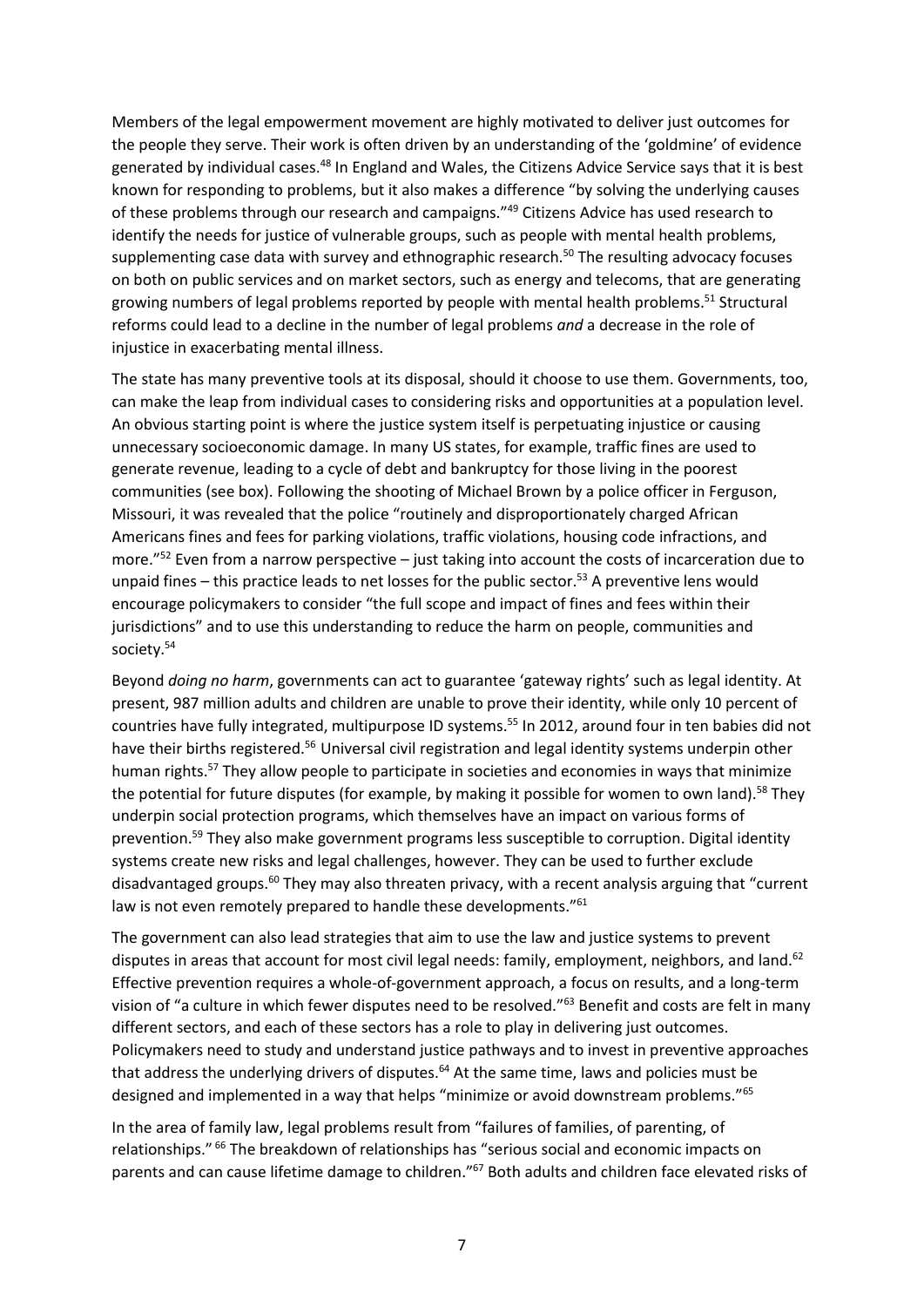domestic violence both before and after a relationship breakdown. <sup>68</sup> Affected children are more likely to engage in anti-social behavior and crime, and to see their own relationships fail. In these and other ways, failures of families create further legal problems, in some cases years or decades after a family breakdown.

In most countries, the courts respond to family breakdown, but no-one is responsible for understanding and mitigating the damage that family breakdown cases cause. It is no-one's job to "manage divorce," while few countries have configured their justice systems to minimize the adverse impacts of other forms of family breakdown. In the United Kingdom, for example, a review found "a system that is not a system, characterized by mutual distrust and a lack of leadership, by incoherence and without a solid evidence-based knowledge about how it really works."<sup>69</sup>

Preventive approaches and tools are available, however. Improved divorce laws can lead to lower levels of conflict. In the United States, a switch from fault-based divorces to less adversarial models led to a decline in female suicide and domestic violence. Impact was also seen for relationships that hadn't ended, likely resulting from an improvement in women's bargaining power.<sup>70</sup> Laws can also be rewritten to favor consensual approaches to divorce, with courts explicitly treated as a method of last resort.<sup>71</sup> Legal identity can also mitigate the impacts of family breakdown. Marriage and divorce registration protect the rights of women, providing them with documentation to own and inherit land, for example, or by allowing them to register the births of their children.<sup>72</sup> Measures to support parental income after a family breakdown and to enforce child support arrangements lead to better outcomes for children.<sup>73</sup>

These examples represent primary approaches to prevention, with universal application across all families. Secondary prevention models aim to have a preventive impact during a family breakdown. In Ecuador, access to legal aid clinics for poor women and their children led to a 17 percent decline in domestic violence following a divorce.<sup>74</sup> In Kolkata, specialist family courts have had some success in allowing women to "resolve marriage disputes through mediation rather than being alienated by legalese as they stand off to the side."<sup>75</sup> Alternative forms of dispute resolution, such as mediation, ask the parties in a family breakdown to "create their own laws of fairness."<sup>76</sup> When compared to court procedures, reviews demonstrate modest effects on outcomes such as emotional satisfaction and understanding of children's needs that are likely to have longer-term impacts on the wellbeing of children and parents. Online dispute resolution platforms have also been used to lead to less conflictual divorces, leading to lower reported levels of stress during a separation.<sup>77</sup>

#### **Prevention in Reverse**

Fines and fees are increasingly used to generate revenue in the United States.

Chicago raises 7 percent of its operating budget from parking, traffic, and vehicle compliance fines, with the burden falling disproportionately on poorer communities and on African-Americans.<sup>78</sup> It has \$1.45 billion of fines outstanding.

The city forces 10,000 people into bankruptcy each year for failing to pay their fines. People with unpaid fines have their vehicles confiscated and lose their driving licenses. They are blocked from public service jobs (including in schools) and from receiving licenses to work as a hairdresser, beautician, or taxi driver.<sup>79</sup>

Many states operate "*de facto* debtor prisons," as they lock people up for unpaid fines.<sup>80</sup> They then charge pay-to-stay fees for time spent in prison.<sup>81</sup> At the same time, private debt is increasingly criminalized.<sup>82</sup> According to one study, "the people who are jailed or threatened with jail are the most vulnerable Americans, living paycheck to paycheck, one emergency away from financial catastrophe."<sup>83</sup>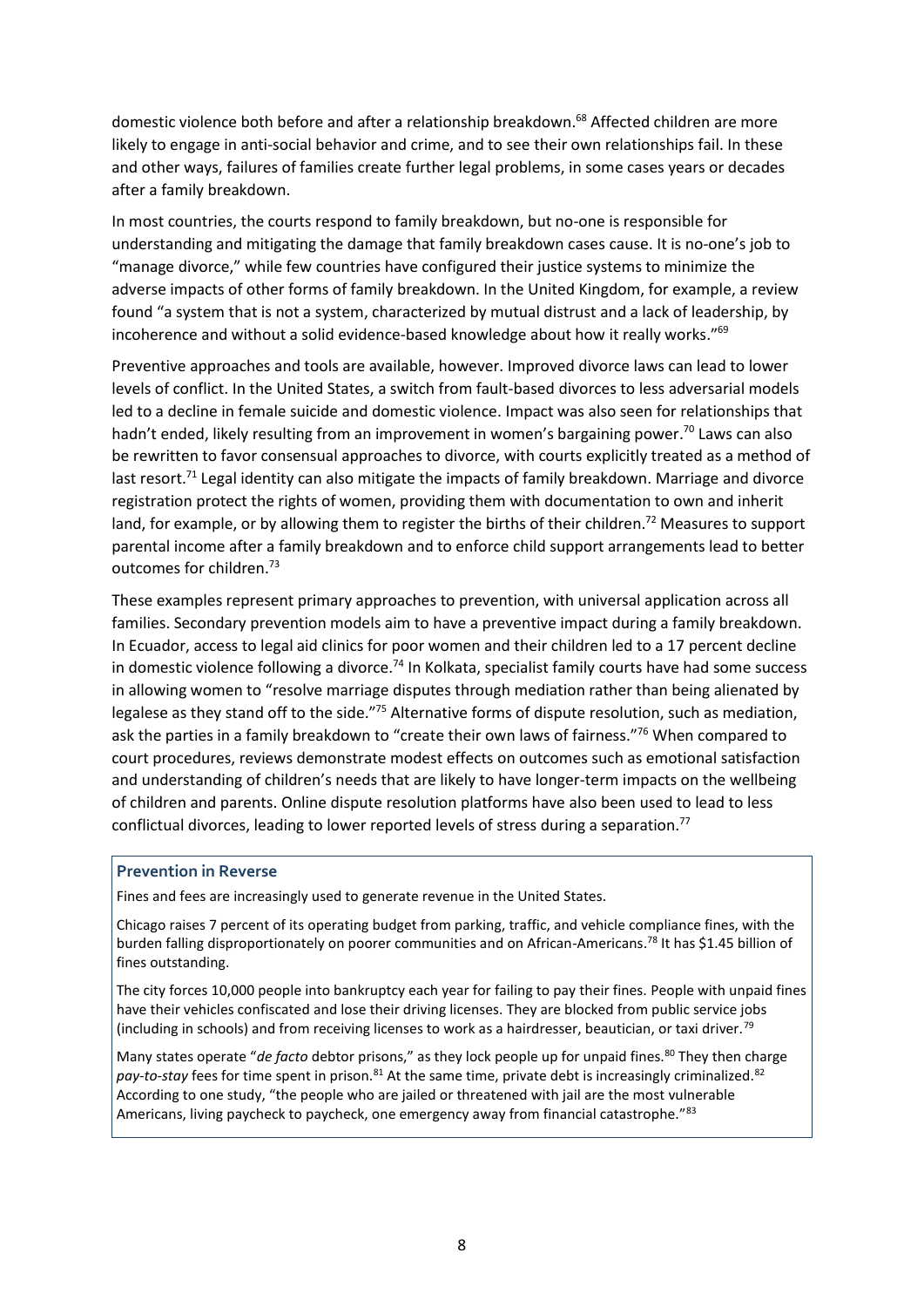Even a narrow financial calculation finds that these policies lead to increased government expenditure, due to the cost of pursuing unpaid debt, hauling people back into court, and – above all – the costs of incarceration. 84

Those affected and the communities they live in suffer a much greater harm in terms of foregone opportunities, increased stress and anxiety, and loss of trust in the justice system and in the state. As one study found, "ultimately, the use of fines and fees leads to a cyclical path of financial crisis for not just defendants and their families, but for local governments as well."<sup>85</sup>

An effective alternative requires an understanding of the range of these costs and a strategy that draws on proven solutions – such as those identified by the Financial Justice Project which was launched by the San Francisco Office of the Treasurer and Tax Collector – to prevent harm and promote more just outcomes.

#### **The Public Health Approach: Justice and the Prevention of Interpersonal Violence**

*Public health, criminal justice and prevention ▪ Legislative framework for violence prevention ▪ Best-buy strategies for preventing violence ▪ Framework for preventing violence against women ▪ The INSPIRE strategies for ending violence against children*

An increased focus on the prevention of interpersonal violence has been driven primarily by the public health community.<sup>86</sup>

The public health approach aims to prevent violence at a population level, rather than responding to individual cases.<sup>87</sup> The Violence Prevention Alliance, which is led by the World Health Organization, identifies four steps: collection of data and evidence on the scope of the problem; identification of risk and protective factors, especially those that could be modified; implementation of evidencebased interventions; and monitoring of impacts and cost-effectiveness.<sup>88</sup>

The public health framing has aimed to distance violence prevention from traditional criminal approaches, with Nelson Mandela using his foreword to the 2002 World Report on Violence and Health to note that:

# *While violence traditionally has been the domain of the criminal justice system, the report strongly makes the case for involving all sectors of society in prevention efforts.<sup>89</sup>*

Over time, this has led to divisions between public health and justice practitioners, with sensitivities that "the public health approach could replace, or at least subsume, the criminal justice approach to reducing violence."<sup>90</sup> Some approaches emphasize the role played by health workers, social protection systems, teachers, and others from outside the criminal justice sector. Others, such as Cure Violence, aim to move beyond the 'bureaucracies of justice' by using community workers (who are often former gang members) to interrupt the transmission of violence in the most affected communities.<sup>91</sup>

However, justice is clearly an essential dimension of a multisectoral response to interpersonal violence, with the 2014 Global Status Report on Violence Prevention calling for strengthened collaboration between public health, the criminal justice sector, and the police.<sup>92</sup> The report assesses the status of legislative, policy, and program measures in 133 countries, representing 81 percent of the world's population. Amongst many other questions, countries are asked to report on the existence and enforcement of a legislative framework for violence prevention. On average, 80 percent have laws for sexual violence, family violence, corporal punishment, weapons on school premises, elder abuse, and gang membership, but only 56 percent say they are implemented and enforced (see annex 1). Reporting drew on perspectives from government and independent national experts. An assessment of the quality of implementation is an acknowledged weakness of the methodology.93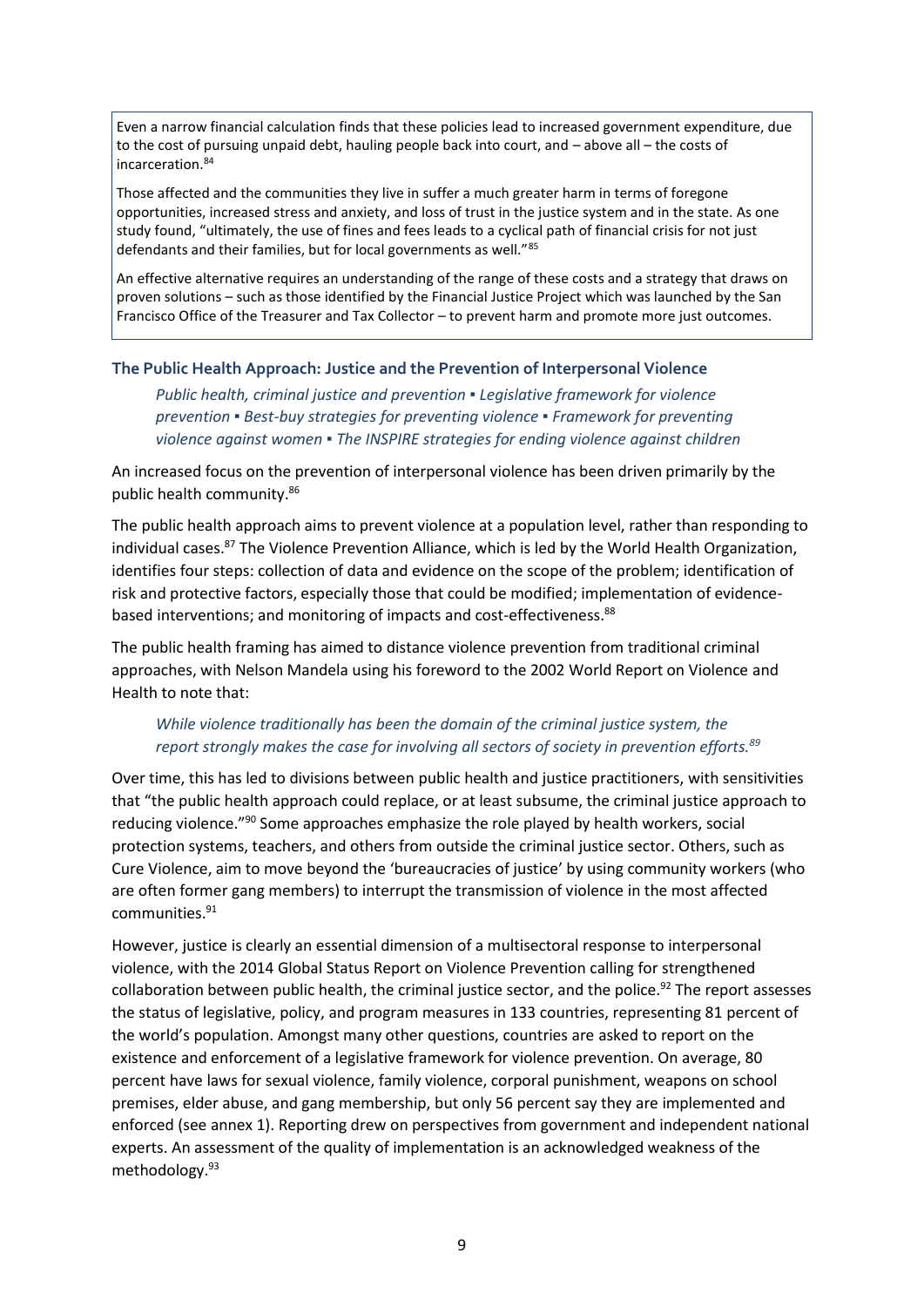The Global Status Report identifies six 'best buy' strategies for violence prevention at a policy and programmatic level (see box). Of these, strategies on restricting the harmful use of alcohol and on the availability of weapons are most clearly within the domain of justice actors. Laws and regulation that prevent alcohol abuse and underage drinking have a significant impact on levels of violence, including for women and children.<sup>94</sup> Enforcement requires collaboration between administrative authorities, the police, and the courts.

Legislation and enforcement are also important in reducing access to firearms and other lethal weapons.<sup>95</sup> A recent systematic review of 130 studies from ten countries suggests that implementation of a comprehensive package of laws is likely to lead to a reduction in firearm-related deaths.<sup>96</sup> One study found that South Africa's Firearm Control Act was followed by a 13.6 percent annual reduction in firearm-related homicides in five cities (other homicides fell much more slowly).<sup>97</sup> The study estimates that 4,585 lives were saved over five years. More broadly, "making criminal justice systems more effective and ensuring that they are perceived as just are critical steps in reducing civilian demand for lethal means."<sup>98</sup>

# **Strategies for Preventing Interpersonal Violence**

1. *Prevention*

- 1. Developing safe, stable and nurturing relationships between children and their parents and caregivers.
- 2. Developing life skills in children and adolescents.
- 3. Reducing the availability and harmful use of alcohol.
- 4. Reducing access to guns and knives.
- 5. Promoting gender equality to prevent violence against women.
- 6. Changing cultural and social norms that support violence.

*Response*

**.** 

7. Victim identification, care and support programs.

Source: Global Status Report on Violence Prevention

Laws to restrict the availability of weapons are more likely to be more effective as part of a multipronged approach.<sup>99</sup> As part of his Knife Crime Strategy, for example, London's Mayor has set up a multidisciplinary Violence Reduction Unit to work with "boroughs, local police Basic Command Units, the local community, families, the health service and criminal justice agencies."<sup>100</sup> The new unit is explicitly tasked with taking a public health approach, drawing on experiences from Scotland and from the United States. It demonstrates the growth of connections between cities that are pursuing common approaches to prevention.

Justice actors may also play a role in the other prevention strategies identified in the Global Status Report, for example in targeting at-risk adolescents for inclusion in programs that improve anger management, conflict resolution, and problem-solving (strategy 2).<sup>101\*</sup> They also play an important role in the seventh strategy which covers responding to the needs of victims of violence. A sharp dividing line is often drawn between response and prevention, but support for victims is itself an important component of prevention, given the frequency of repeat victimization for violent crime.<sup>102</sup> Better identification, support, and care for victims within the criminal justice system can also break cycles of violence.<sup>103</sup> Due to violence's contagious effect, many perpetrators are also at high risk of

<sup>\*</sup> For a recent review, see Andreas Beelman and Friedrich Lösel, "Child social skills training in developmental crime prevention: Effects on antisocial behavior and social competence," *Psicothema* 2006. Vol. 18, nº 3, pp. 603-610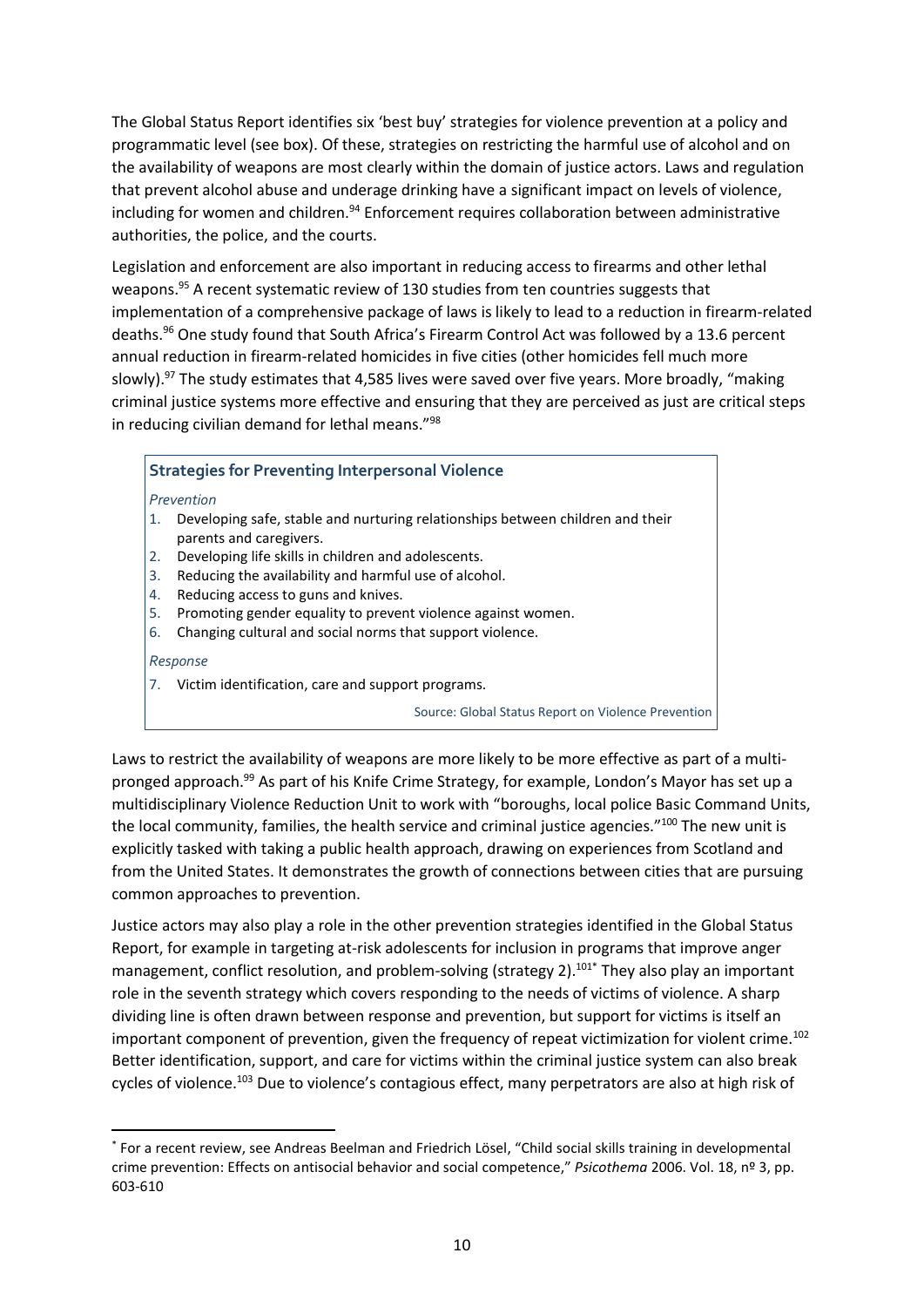being victims of violence, offering potential to interrupt cycles of violence during times when they are in contact with the justice system. This often requires partnership between criminal justice actors and civil society. In El Salvador, for example, cooperation with faith groups, businesses, and NGOs has been used to provide an alternative to gang membership.<sup>104</sup>

Over the past decade, public health approaches to preventing interpersonal violence have concentrated largely on high levels of violence against women and children. More than a third of woman have experienced intimate partner physical or sexual violence, or non-partner sexual violence in their lifetimes (or both).<sup>105</sup> Half of the world's children are victims of violence each year.<sup>106</sup> The scale of these problems – and their hidden nature – has driven a shift from response towards prevention.

In 2015, a group of international organizations\*published a framework to underpin action to prevent violence against women in 2015.<sup>107</sup> In 2016, a similar group<sup>†</sup> launched INSPIRE, a package of seven strategies for ending violence against children. Both prevention frameworks are multisectoral but provide a clear role for justice actors. INSPIRE calls for partnership between "national and local government departments responsible for education, health, justice, and social welfare; the private sector; and civil society organizations, such as professional associations, faith-based organizations, academic institutions, foundations, and other NGOs."<sup>108</sup>

For violence against women, the prevention framework identifies the law "as an important means available to demonstrate that certain behaviors are unacceptable."<sup>109</sup> This is line with research suggesting that criminalization of these forms of violence has a preventive impact, in part, because it helps establish and reinforce social norms.<sup>110</sup> Women's mobilization has driven further legal reforms in both developed and developing countries.<sup>111</sup> The #MeToo movement against sexual abuse, which begun in the United States but has spread globally, may intensify this virtuous cycle.

As yet though, it is unclear whether legal activism will lead to improved outcomes for women.<sup>112</sup> In South Africa, gender activists pushed for legislative reform from the late 1990s onwards. They saw new laws as "a social statement about sexual violence" and "a definitive and persuasive statement" the government would not tolerate high levels of rape.<sup>113</sup> The reform processes have been contested. They have not yet led to a decline in sexual and intimate partner violence, at a time when the homicide rate has fallen.<sup>114</sup>

Justice actors have a range of more immediate tools to prevent violence against women. Victims are most at risk of repeat victimization in the three months following a report of violence.<sup>115</sup> They can be protected through restraining orders and offender intervention programs.<sup>116</sup> A study in the United States targeted women at the highest risk of being killed by their partners.<sup>117</sup> It found a reduction in the frequency and severity of violence when compared to a control group. Women were also more likely to engage in protective strategies, such as obtaining help from family and friends, accessing services, or removing or hiding weapons.<sup>118</sup>

Similar tools are available in a range of settings. In the Philippines, for example, the 2004 Anti-Violence against Women and their Children Act allows a local elected official to issue a protection order in cases of physical, sexual, psychological, or economic abuse, or violence.<sup>119</sup>

**.** 

<sup>\*</sup> UN Women, ILO, UNDP, UNESCO, UNFPA, UNOHCHR, WHO

<sup>†</sup> WHO, CDC, End Violence Against Children, PAHO, PEPFAR, Together for Girls, UNICEF, UNODC, USAID, and World Bank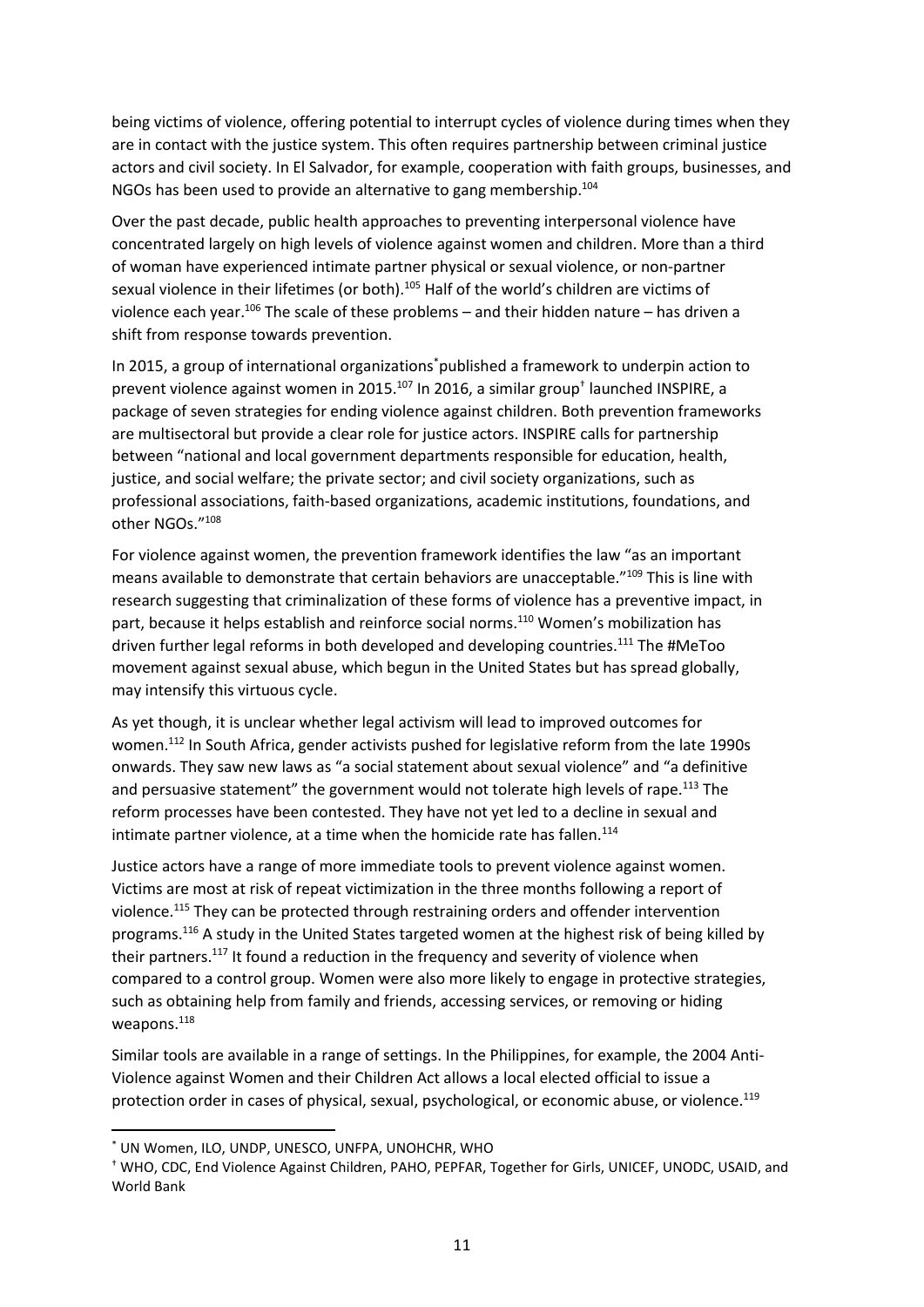Domestic violence can account for as much as half the caseload of paralegals in South Africa.<sup>120</sup> In Argentina's government-run Centers for Access to Justice, lawyers, psychologists, social workers and community mediators work together to solve the justice problems of a poor community.<sup>121</sup> Many cases involve violence against women, with the center aiming to prevent further occurrences, rather than simply to respond to an historical incident.

The 2006 Secretary-General's report on violence against children stated that "no violence against children is justifiable; all violence against children is preventable."<sup>122</sup> It called on all states to reform their laws to more fully protect children from violence. The first of the seven INSPIRE strategies repeats this demand. It covers the implementation and enforcement of laws banning the violent punishment of children, criminalizing the sexual abuse and exploitation of children, preventing alcohol misuse, and limiting youth access to firearms and other weapons.<sup>123</sup>

The campaign to ban physical punishment of children has gained international traction, illustrating the potential for global movements to support a preventive strategy. Sweden criminalized the physical punishment of children in secondary schools in the 1920s and banned all forms of punishment in all settings in the 1960s.<sup>124</sup> Just 3 percent of parents admit to having beaten their child in the past year.<sup>125</sup> In 1979, Sweden was the only country with full prohibition, but a growing number of countries have followed its example. By 2017, 53 countries had adopted a comprehensive ban. 126

Legislation directly protects children from violence at the hands of parents, teachers, and other caregivers, but it has broader impacts on prevention. Experience of punishment is a risk factor for future aggression and anti-social behavior.<sup>127</sup> An 88-country study found that adolescent males were 69 percent less likely to be involved in frequent fights in school in countries with complete bans on physical punishment.<sup>128</sup> Girls were 42 percent less likely to be involved in fights. Other studies show impacts on mental health for children, youth, and adults, higher levels of substance abuse, and reduced cognitive development.<sup>129</sup> Children who are punished are also substantially more likely to experience other forms of parental abuse.<sup>130</sup> With only 10 percent of the world's children fully protected by law from physical assault, there is considerable scope for further action.\*131

As with legislation on violence against women, there is an interplay between laws and norms. The evidence demonstrates that legislation leads to both reductions in the prevalence of physical punishment and to reduced public support for the practice – in other words, the law shapes norms. <sup>132</sup> The relationship also runs the other way, with attitudes and practices changing before legislation is introduced and providing the political support legislation needs. As a recent review notes, "in order for lawmakers to consider such a ban, there must be sufficient popular support."<sup>133</sup> Only democracies have banned all forms of physical punishment (some non-democracies have banned physical punishment in schools).

The INSPIRE strategies demonstrate the potential for concerted support for prevention, with a role for international, national, and local actors. They are being used to inform national actions plans that aim to scale up comprehensive and multisectoral responses to preventing violence against children. The Inspire Handbook envisages that implementation of a strategy to implement and enforce laws will bring together legislators; government ministries who translate laws into protocols in their sectors; service providers, civil society, and businesses

 $\overline{a}$ 

<sup>\*</sup> Zolotor and Puzia recommend advocating for partial bans where there is insufficient popular support for a full ban – in schools, or against very young children, or the use of objects such as a cane or a belt.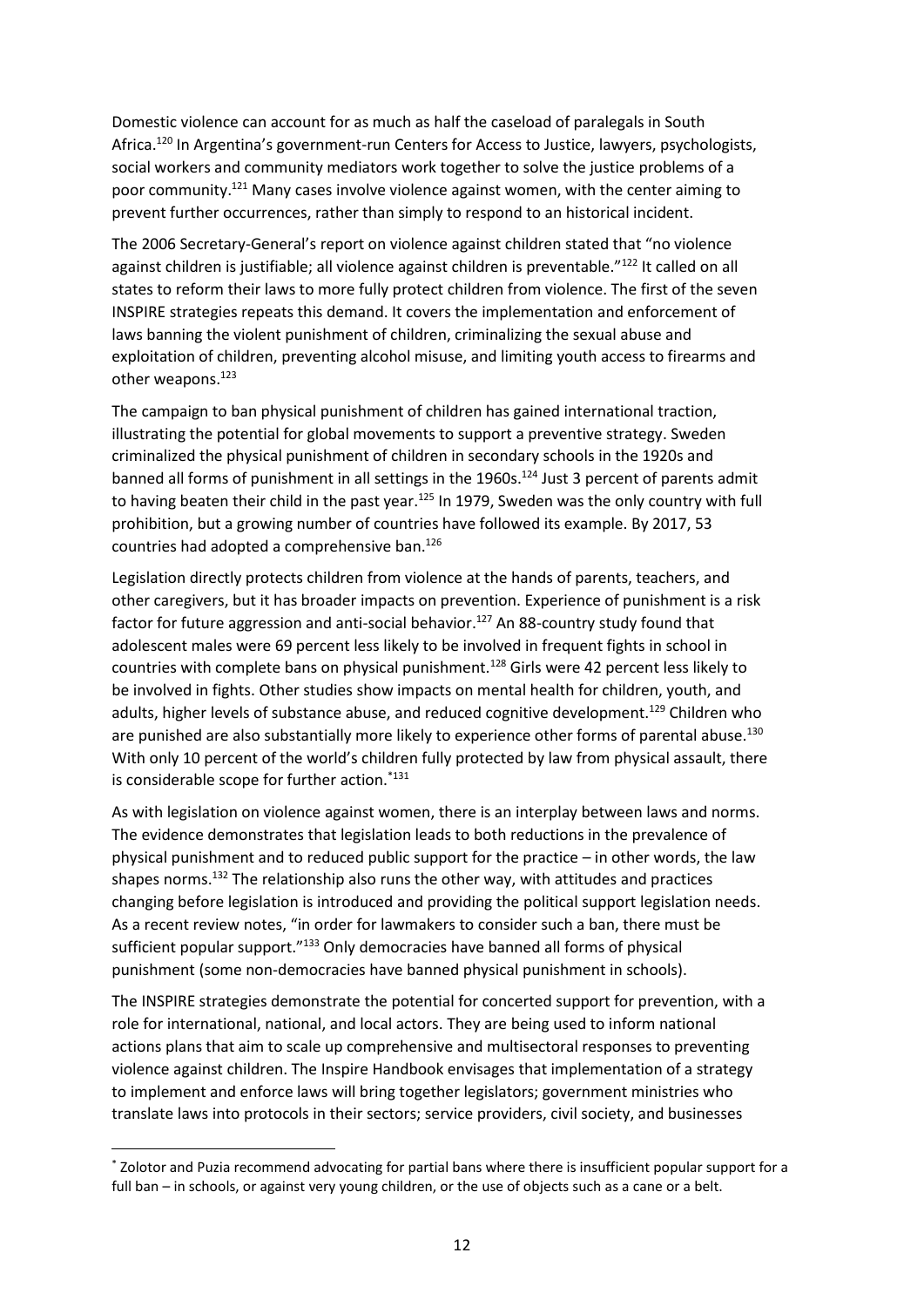who support implementation of the law; and families and individuals who change their behavior.<sup>134</sup>

"Laws alone do not reduce violence," the handbook argues, "but their effective implementation and enforcement supports and strengthens all INSPIRE strategies to end violence against children."

#### **Justice and the Prevention of Criminal Violence**

*Deterrence and prevention ▪ Mano Dura ▪ Place-based prevention ▪ Focused deterrence ▪ Prevention in the Northern Triangle ▪ Evidence-based policing ▪ Criminal violence prevention strategies*

Prevention has long been an important function of criminal justice systems. As far back as the 18<sup>th</sup> century, Sir William Blackstone argued that "preventive justice is upon every principle, of reason, of humanity, and of sound policy, preferable in all respects to punishing justice."<sup>135</sup>

The traditional route to prevention in this sphere has been through deterrence, "the idea that if state-imposed sanction costs are sufficiently severe, criminal activity will be discouraged, at least for some $^{''136}$ 

This theory has been extensively tested over the past 30 years, a period which has seen a rapid increase in imprisonment, with more than ten million prisoners worldwide.<sup>137</sup> According to a recent review of the evidence, longer prisons sentences have a limited deterrent effect.<sup>138</sup> Criminals often have limited knowledge of sanctions and tend to discount the future at a higher rate than the general population.<sup>139</sup> Where prison is effective, it is primarily through *incapacitation* rather than deterrence, with prisoners (young men, in particular) not at liberty to commit further crimes.<sup>140</sup>

A heavy reliance on deterrence can have counter-productive impacts (*prevention in reverse*). In El Salvador, the 2003 *Mano Dura* plan to reduce crime and violence was followed by a 50 percent increase in the homicide rate in four years.<sup>141</sup> Gangs expanded their presence, strengthened their political connections, and became more violent. The justice system deteriorated, with a growth in extra-judicial killings, a weakening of due process, and a near-collapse of a prison system that is largely gang-controlled.<sup>142</sup> Poorly-targeted mass incarceration helped build "sophisticated prisonbased criminal networks, with significant political leverage over state actors."<sup>143</sup> El Salvador spent \$775 million (or 4 percent of its GDP) on justice and security in 2014.<sup>144</sup> Only 1 percent of the total budget was spent on prevention.

*Mano Dura* approaches have proved popular in other Latin American countries, both with politicians and voters.<sup>145</sup> Claims of success rely largely on process indicators (gang members arrested and incarcerated, drugs and weapons seized) rather than outcome data showing a reduction of violence.<sup>146</sup> These approaches have also "routinely generated unintended consequences, including the use of excessive force, the stigmatization and rights violations of young people, the erosion of the procedural rights guaranteed to suspects, and the undermining of democratic legitimacy and basic norms of human rights and procedural justice."<sup>147</sup> At the same time, armed gangs increasingly compete with the state and to use "a range of coercive, administrative and persuasive means" to provide some semblance of order for the community which they control.<sup>148</sup> According to an NGO worker in El Salvador, "gangs did not steal territory from the state, they simply occupied it when it was empty."149

While evidence has grown that deterrence in the criminal justice sphere, narrowly conceived, is counterproductive, there is growing support for the impact of more constructive forms of prevention.<sup>150</sup> This is a result of an accumulating body of evidence that has challenged the consensus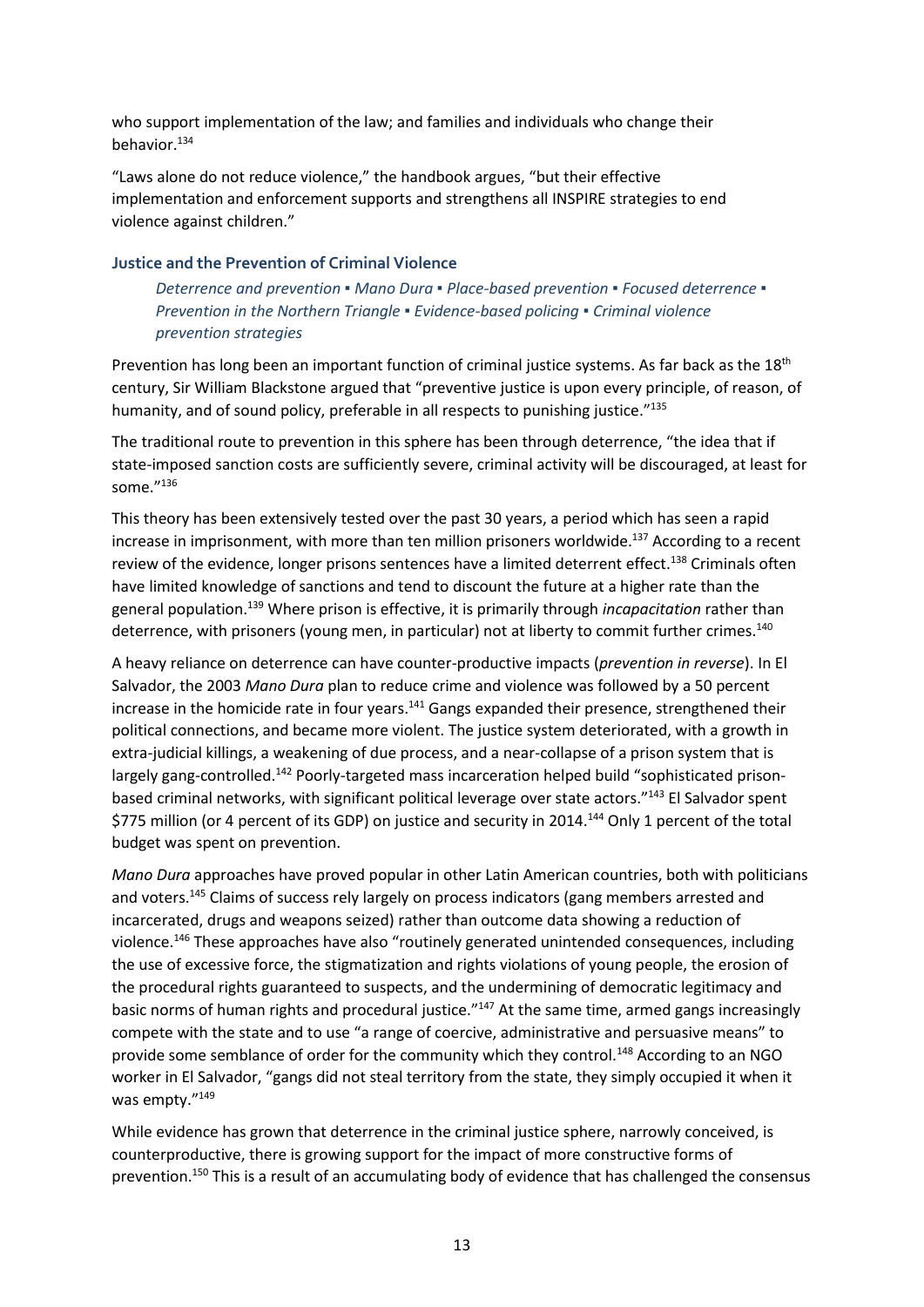that took root in the 1990s that "nothing works" to prevent violence and crime.<sup>151</sup> According to recent synthesis of more than 100 systematic reviews, there is now compelling evidence for the preventive impact of a range of policies and interventions in the criminal justice sphere.<sup>152</sup> Research has also shown that some seemingly-appealing models are in fact ineffective or damaging. The authors describe this as a shift from a "nothing works" to a "what works?" paradigm.

Some of the proven or promising interventions from this review are implemented outside the justice sector (for example, family or school-based programs). Others, such as place-based policing or noncustodial sentences, are narrowly in the domain of criminal justice actors. A third group, such as focused deterrence or neighborhood watch schemes, rely on "proactive engagement with the police and other civic partners to enhance legitimacy and build social cohesion."<sup>153</sup>

An important finding is that while long prison sentences do not prevent crime, "the certainty of being caught is a vastly more powerful deterrent than punishment."<sup>154</sup> This changes the emphasis from the use of prisons to the work of the police. Total police numbers are less important than where and how they are deployed.<sup>155</sup> In response, place-based policing focuses police time and resources on the "hot spots" where most crime occurs.<sup>156</sup> It requires a shift from a model where police react to incidents as they are reported, to a proactive, problem-solving approach that aims to target underlying risks and stresses in a community.<sup>157</sup> According to the World Health Organization, 94 percent of countries report that they are using problem-solving strategies.<sup>158</sup> Community policing models similarly give priority to "police work where officers are akin to 'peace officers' embedded in the networks of their communities rather than as reactive 'law officers.'"<sup>159</sup> These models originated in the United States and United Kingdom, but have spread globally. In Lebanon, for example, municipal police are shifting "from a law enforcement model towards community-oriented policing."<sup>160</sup> The Ukraine's patrol police work with Citizens Advisory Groups to develop integrated strategies for crime prevention.<sup>161</sup>

Focused deterrence provides an example of an approach that aims to "strengthen communities' capacity to prevent violence" while improving relationships between communities, social services, and police and prosecutors.<sup>162</sup> It aims to reduce levels of lethal violence in the most seriously affected communities by increasing certainty amongst gang members about the likelihood and severity of sanctions, while re-connecting these offenders to their communities and mobilizing the communities to support more positive behaviors. Deterrence targets gangs that perpetuate tit-fortat killings,<sup>163</sup> a strategic use of enforcement that creates strong incentives to refrain from violence.<sup>164</sup> The impact can be dramatic, with nine out of ten evaluations demonstrating statistically significant reductions in violent crime.<sup>165</sup> In Chicago, for example, youth homicides fell by 63 percent.

Alternatives to traditional courts have also been shown to have preventive results. Restorative justice "encourage[s] offenders to take responsibility for their actions and to repair the harms they have caused, usually (although not always) in communication with their personal victims."166 According to a systematic review, face-to-face restorative justice methods are effective for victims, who find the process more satisfactory and are less likely to experience post-traumatic stress. They lead to a reduction in crime, especially violent crime. The impact is modestly cost effective when considering costs and benefits solely for the criminal justice systems. Benefits greatly exceed costs when also including personal costs to victims and all costs to the state (health, welfare, etc.).

Informal justice systems may also support "problem solving through direct participation and restoring relationships where forgiveness played a central role."<sup>167</sup> For criminal matters, these systems often favor restorative approaches over retribution.<sup>168</sup> In Indonesia, for example, informal mediation can lead to a faster resolution of cases where the risk of further violence is high.<sup>169</sup> Indonesians report a higher level of trust in these local processes and favor them primarily because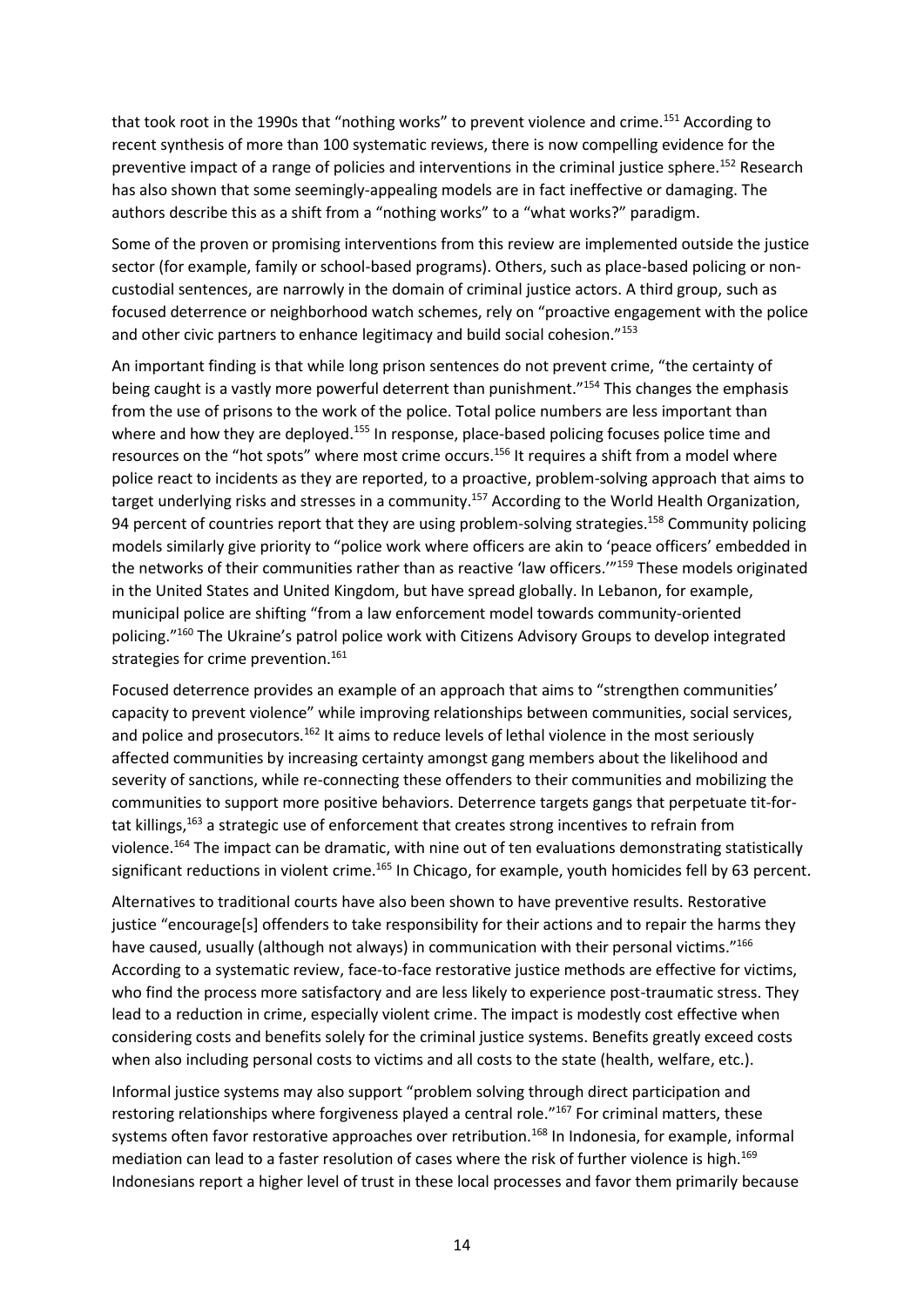they promote community harmony.<sup>170</sup> Informal and formal processes can be combined. For example, in the case of a manslaughter in Indonesia, a court imposed a prison sentence, while "the families of the victim and perpetrator and restored relationships" through an informal process.<sup>171</sup>

While much of the evidence on the prevention of criminal violence comes from the United States, the research base has broadened in recent years. A recent systematic review identifies focused deterrence and cognitive behavioral therapy as having the most promise for application in the Northern Triangle (Guatemala, Honduras, and El Salvador).<sup>172</sup> Through field interviews, it explores obstacles to effective prevention, including a lack of reliable data, the "fear, anger, and mistrust" that prevents coordination between sectors, and a lack of capacity from the state to administer "fundamental justice tasks." $173$  A lack of state capacity and distrust between justice actors and communities pose significant obstacles to the implementation of approaches such as focused deterrence which rely on a partnership model.

Countries in the region are exploring new approaches to prevention. In 2015, the government launched the *Plan El Salvador Seguro* (Safe El Salvador Plan), marking a shift (in theory, at least) from *Mano Dura* approaches.<sup>174</sup> It may have led to reductions in violence in the worst affected communities, while UNDP argues that the multi-stakeholder and inclusive nature of the initiative has "reinforced the notion that democratic dialogues around major challenges are key to finding a common and sustainable solution."<sup>175</sup> A recent review of prevention in El Salvador calls for justice and security institutions to continue to redirect resources to the most violent areas.<sup>176</sup> It underlines the potential for targeted interventions, such as improved coordination between courts, prosecutors, and police, rather than attempts to reform the whole justice system. Prevention also needs greater political support, given "lukewarm" backing from the public, and continued incentives for political parties to return to a *Mano Dura* approach.

As in civil justice, a shift to prevention within the criminal justice sphere requires a shift away from reactive models. Sherman identifies three strategic principles for evidence-based policing.<sup>177</sup> Police resources are *targeted* through data and evidence. Methods are *tested* to see how well they reduce harm. Implementation is *tracked* to determine a range of outputs and outcomes, including changes in perceptions of police legitimacy. A USAID review identifies the need to bring partners together around a clearly-articulated theory of change. To succeed, prevention must increase "the perceived and actual legitimacy of strategies and institutions," convincing communities that they will benefit from declining levels of violence and increased justice.

#### **Justice as Conflict Prevention**

*Pathways for Peace ▪ Justice reforms ▪ Judicial independence ▪ Capacity for prevention ▪ CICIG's impact on homicides ▪ Arenas of contestation: land and service delivery ▪ Prevention framework and sequencing*

The World Development Report 2011 placed justice at the heart of its roadmap for breaking cycles of violence and conflict.<sup>178</sup> It argued that restoring confidence in security and justice institutions was possible within a generation, even in a country that had experienced severe conflict.

Recently, this message was reinforced by the joint UN-World Bank flagship report on prevention, *Pathways for Peace*:

*A robust justice system creates incentives for peaceful behavior. It can settle disputes in a peaceful manner, ensure accountability of power, promote respect for human rights, combat corruption through the enforceability of contracts and property rights, and ensure checks and balances.*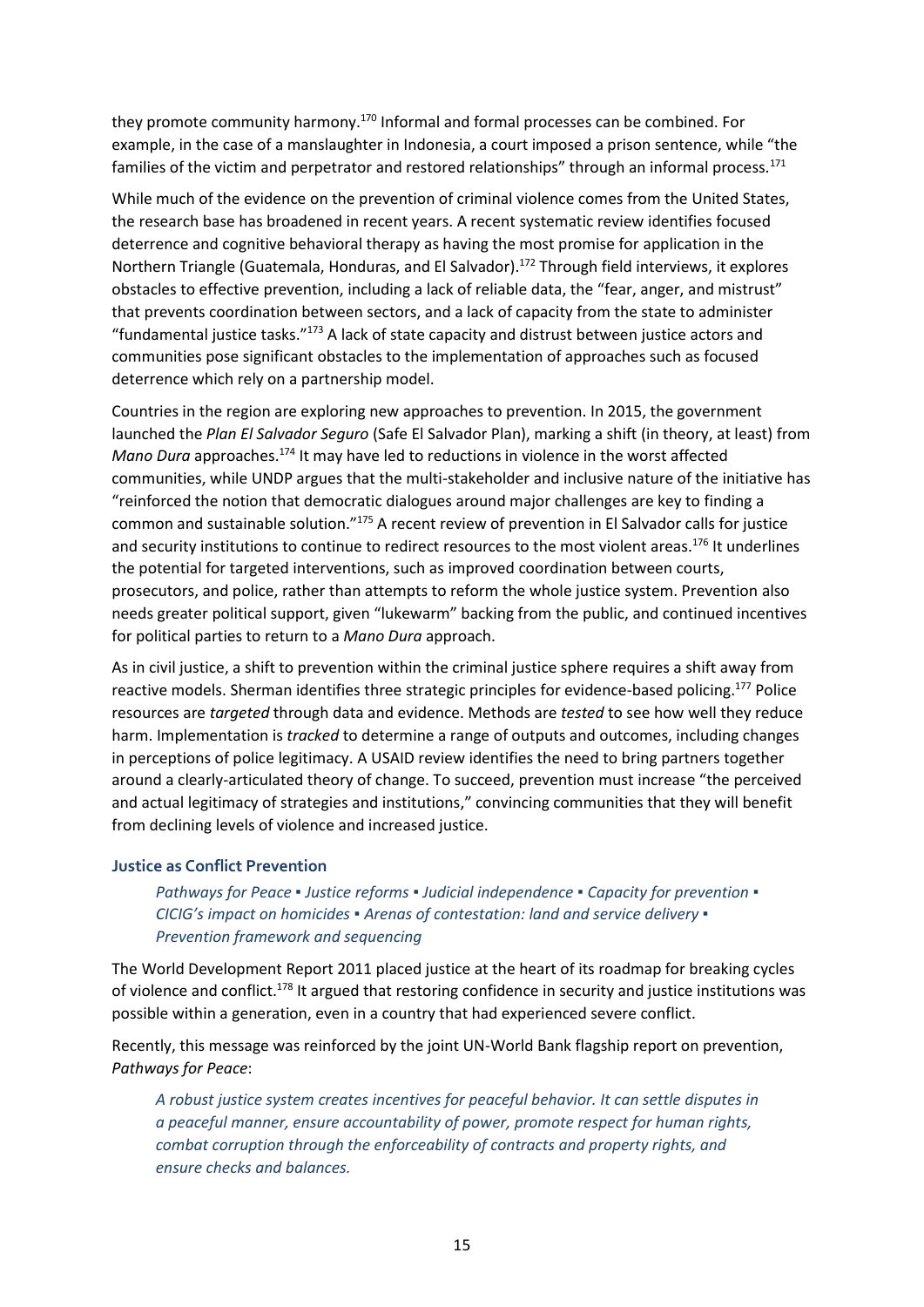# *Conversely, a breakdown of justice systems and the rule of law generally can inflame the grievances that may be mobilized for conflict and create incentives for violent behavior.<sup>179</sup>*

The *Pathways* study underlines, when the risks of conflict are high, there are no 'quick fixes' that will allow justice systems to realize their potential for prevention. In these contexts, justice systems "must manage multiple, often competing, demands to address abuses of the past and demonstrate a clear departure from past practices, while simultaneously responding to the current security and justice needs of the population."<sup>180</sup>

Judicial reforms are complex and politically contentious. Increased judicial independence has strengthened post-conflict societies, especially in Latin America (though not without signs of a backlash).<sup>181</sup> Reforms commonly aim to strengthen the judiciary along three dimensions: impartiality, compliance with decisions once rendered, and freedom from political interference.<sup>182</sup> However, formal independence does not necessarily translate into independence in practice, with the World Development Report finding that "constitutional guarantees of independence and bestpractice forms of judicial appointment often do not correlate with de facto measures of independent judicial behavior."<sup>183</sup>

In its report on 'judges as peacebuilders,' the International Legal Assistance Consortium argues that "justice sector actors require sustained, long-term support in order to meet their full preventive potential."<sup>184</sup> Based on lessons learned from the Middle East and North Africa in the wake of the Arab Spring, it emphasizes the need to improve strategic capacity, through assessment that allows justice actors to understand the nature of the challenges they face and use this to prioritize reform. Judges and other justice actors also need to be supported through a process of cultural and attitudinal change, including a greater openness to people who seek justice. Data is needed to measure the preventive impact of judicial reforms, which will often be "indirect, long-term and difficult to measure."<sup>185</sup>

The potential dividends are substantial, as can be seen by the impact of the International Commission against Impunity in Guatemala (CICIG). CICIG was based on an unprecedented cooperation between the Guatemalan state and the United Nations. It was set up to combat the impunity of illegal security forces and clandestine security organizations.<sup>186</sup> Over time, it has played an increasingly important role in investigating corruption. It has had successes in capacity building and institutional strengthening, and in promoting 'modest' legislative and constitutional reforms.<sup>187</sup>

These reforms have been effective at preventing the worst forms of violence. A recent Crisis Group analysis compares trends for homicides in Guatemala against those of a 'synthetic control group' composed of nine neighboring countries.<sup>188</sup> Guatemala experienced a 5 percent decline in the homicide rate, while the rate rose for the control group. 4,658 homicides are estimated to have been averted between 2007 and 2017. Crisis Group attributes these results to institutional reforms that included a witness protection program, special courts for high-profile cases that were insulated from external influence, improved investigative techniques, and strengthened partnerships between security and justice institutions. A change in perceptions – a renewed belief that the worst crimes will be punished and that justice professionals will be permitted to do their jobs – may also have played a role.

CICIG has enjoyed high levels of public support, with a 70 percent approval rating in early 2018.<sup>189</sup> But its popularity and impact have not insulated it from criticism from political elites. President Morales has recently announced that he will not review its mandate.<sup>190</sup> This again demonstrates the fragility of preventive approaches to justice and their vulnerability to a loss of political support.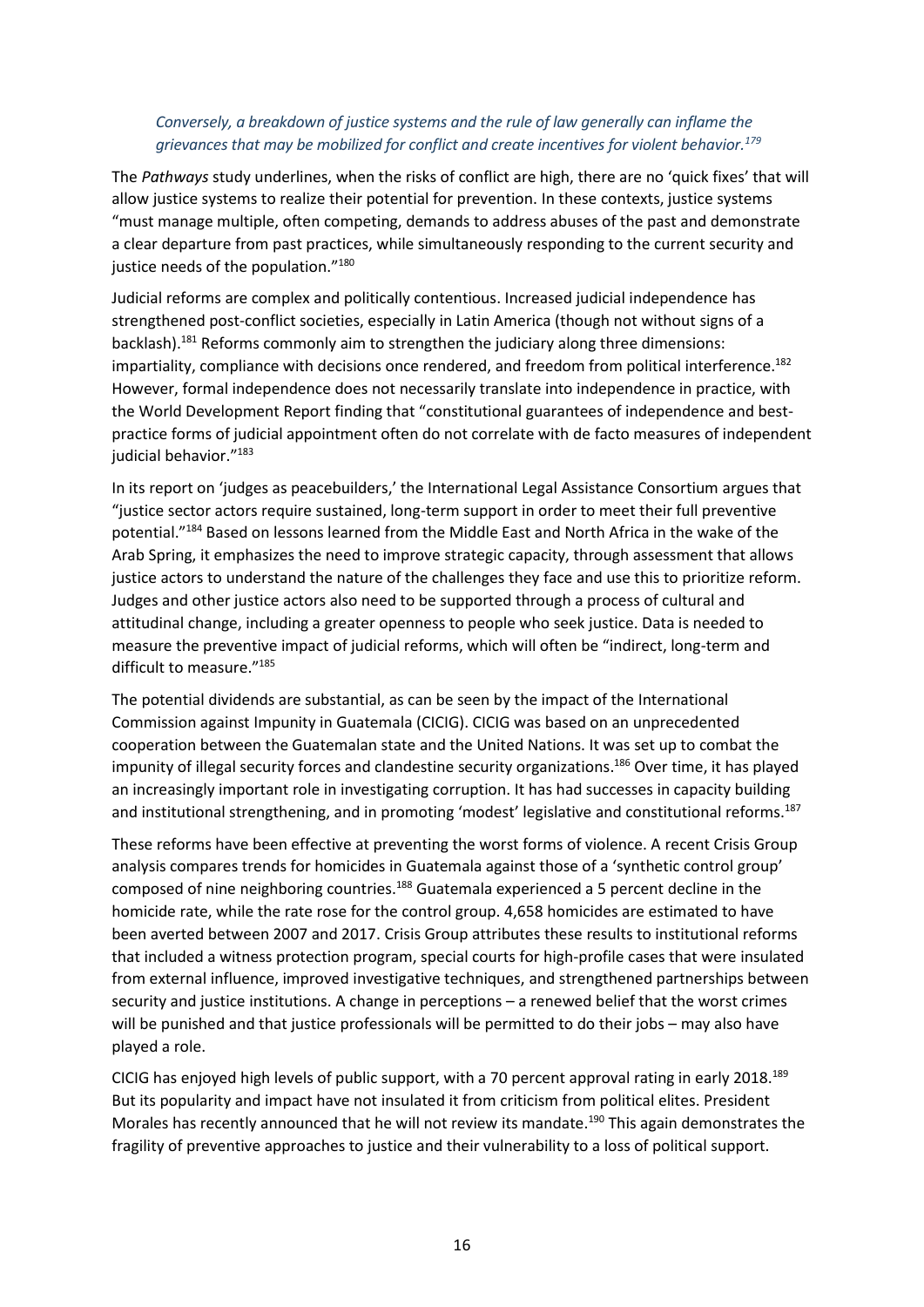Alongside competition over security and justice, the *Pathways* framework identifies three 'arenas of contestation' – access to power, to land and resources, and to inclusive service delivery – that feed insecurity and conflict. Each arena sees competition between groups, and between groups and the state. As well as broad reforms that tackle past failures and abuses, justice systems can also be enabled to play a preventive role in other arenas of contestation by "creating sets of rules to reduce conflict and increase productive cooperation."<sup>191</sup>

According to the *Pathways* report, "violent conflict around land is typically stoked by grievances related to land scarcity, insecurity of tenure, and historical injustices."<sup>192</sup> Natural resources not only create risks of conflict, they often provide resources through which these conflicts are sustained.<sup>193</sup> Risks in this arena are growing due to demographic trends, land grabs in rural areas, urbanization, climate change, and other factors. Justice systems have a variety of levers that can increase a society's ability to prevent land disputes at a time of rapid social, economic, and environmental change.

Legal protections for vulnerable groups can be strengthened, for example by improving women's land and property rights or through widening access to land and identity documents.<sup>194</sup> Over the longer term, land law and administration reforms can provide a framework for a sharp reduction in conflict. Intensified efforts to resolve land disputes peacefully may reduce more immediate risks of violence. Legal empowerment of local communities can defend their rights when powerful state and commercial interests seek access to land or natural resources.<sup>195</sup> Free, prior and informed consent can be used to protect the rights of indigenous people to land and natural resources.<sup>196</sup> Peru's Office of the Ombudsman provides an example of a mediating institution that has managed natural resource conflicts<sup>197</sup> and which has empowered citizens to press for broader reforms.<sup>198</sup> International standards and partnerships can support national efforts to strengthen legal protections in this arena. In the Philippines, for example, the Extractive Industries Transparency Initiative has supported machine readable and searchable contracting in the natural resources sector.<sup>199</sup>

Through the provision of public services, governments play an important role in delivering health and education, social protection, water and sanitation, transport and other infrastructure, citizen security, and other highly visible and valued services. This is "not only a technical exercise, but also an expression of the norms and rules that govern the state, and of the values it seeks to uphold."<sup>200</sup> When a citizen encounters the state, it is most likely to be in the shape of a teacher, a health worker, or a police officer. Their perceptions of the state's legitimacy are shaped by their experiences of the quality of the services they receive, but survey evidence suggests that the fairness of decisionmaking and of the way they are treated is as important.

Justice systems provide regulatory frameworks that encourage this fairness and that prohibit discrimination against marginalized groups. They can tackle highly visible forms of corruption, including non-monetary abuses such as 'sextortion' ("the abuse of power to obtain a sexual benefit or advantage").<sup>201</sup> Survey evidence from conflict-affected states finds that "positive perceptions of governments are strongly influenced by knowledge and use of grievance mechanisms."<sup>202</sup> This again demonstrates the preventive potential of mediating institutions.

As in the other domains covered in this review, preventive strategies are often built on evidence that emerges from individual cases and incidents. Ukraine's Community Safety Network System "tracks incidents and concerns of the local population" providing results to a coordinating group of security and justice actors, local government, and civil society which uses them to address possible areas of tension.<sup>203</sup> Community policing models have been used in Sri Lanka to encourage communities "to work and collaborate with the police to collectively tackle the underlying threats that may otherwise escalate into conflict."<sup>204</sup> In Sierra Leone, Local Police Partnership Boards have police and civilian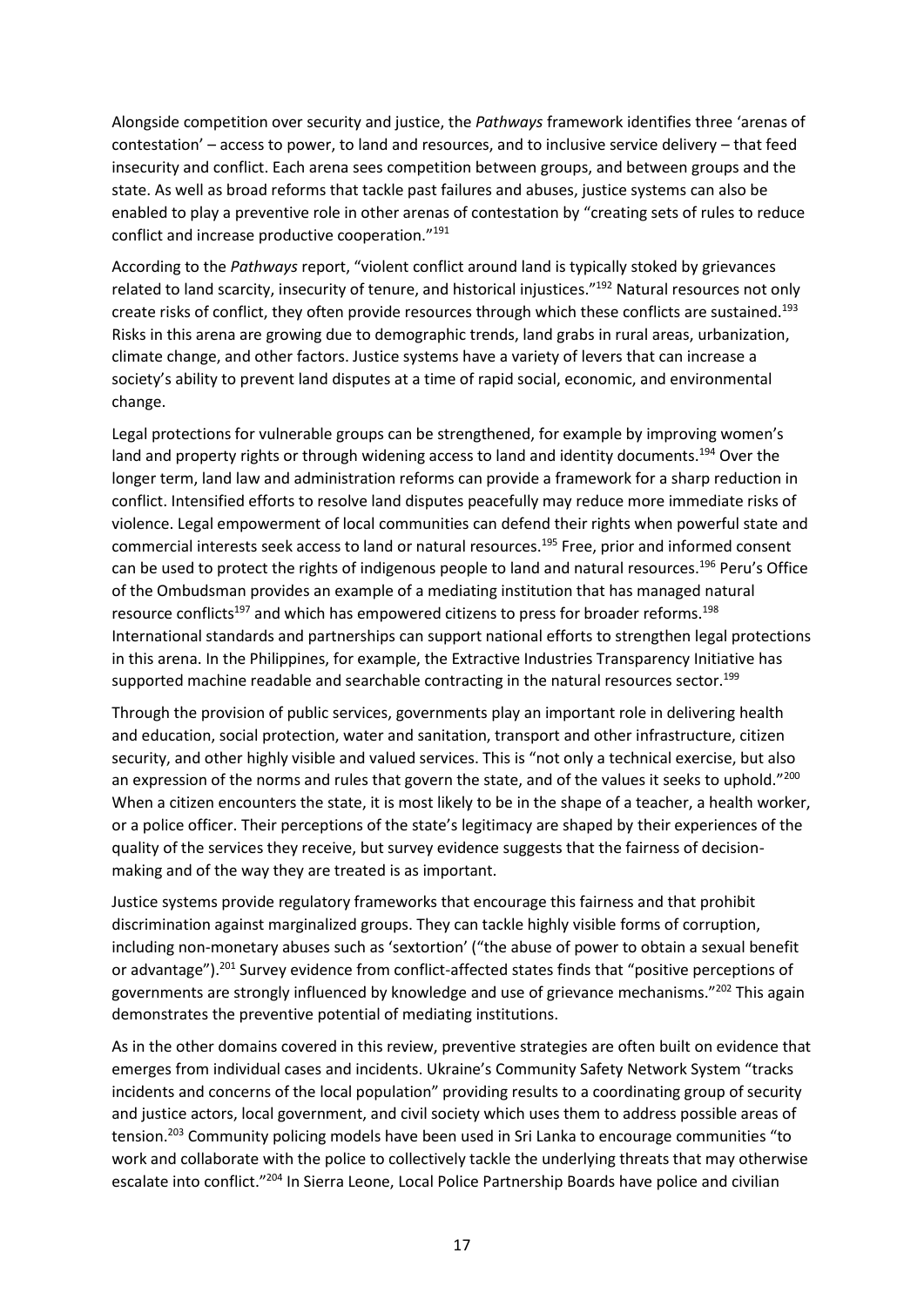members.<sup>205</sup> The boards play an immediate role in prevention when a local conflict threatens to trigger large scale violence, but they also shape long-term term prevention strategies by identifying crime hotspots for greater police attention.<sup>206</sup>

Given the lack of capacity on conflict-affected settings, questions of capacity and sequencing are paramount. The 2011 World Development Report noted that "when trust is low, people do not believe grand plans for reform will work."<sup>207</sup> It recommended that justice reforms should begin by strengthening basic functions but should do so in ways that "go beyond paper reforms and reach into local communities."<sup>208</sup> De Greiff calls for a framework approach that does not try to advance on all fronts *at the same time*, but that ensures that *over time* all relevant factors are covered.<sup>209</sup> A framework approach encourages prioritization and sequencing, with actions that are different in degrees of ambition, magnitude, costs, and that call for different degrees of institutional coordination.

#### **Justice and the Prevention of Human Rights Abuses**

*Impact of human rights abuses ▪ From normative to evidence-based ▪ The prevention of torture ▪ Rebuilding institutional credibility ▪ Judicial independence and constitutional guarantees ▪ International human rights standards ▪ Culture and norms*

The prevention of human rights abuses is important for reasons that go beyond moral and legal obligations. In addition to the harm caused to individuals, human rights abuses of any significant scale undermine communities, damage social integration, and destroy trust between people, and between people and institutions.

A quantitative study has shown that increased abuse of human rights leads to increased risk of conflict and to higher levels of violence when a conflict begins.<sup>210</sup> Rights abuses by security and justice actors, such as political imprisonment, extrajudicial killings, disappearances, and torture, are all associated with increased risk of conflict, or increased severity, or both. Abuses also fuel violent extremism, with "communities… often more afraid of state security forces than violent extremist groups."<sup>211</sup> In a survey conducted in six African countries, recruits to extremist groups showed higher levels of distrust of the police than any other institution. 71 percent of voluntary recruits pointed to a government action, such as the arrest or killing of a family member or friend, as the "trigger" that pushed them to make the decision to join a group.

Mass rights violations, most often carried out during a conflict or in its immediate aftermath, pose a fundamental threat to a society's integrity.<sup>212</sup> They speak of justice and security systems that are radically unreliable and untrustworthy, of *de facto* or *de jure* executive powers that are unchecked, and of unrealized or wasted social capital. They leave in their wake significant obstacles to development, including diminished expectations and capacities, the destruction of physical and human capital, and a loss of capacity for the social coordination that societies rely on to function.<sup>213</sup> Mass atrocities are more likely to occur in the wake of past atrocities, especially "where perpetrators have not been held to account for their crimes."<sup>214</sup> Smaller scale violations may act as "trial massacres" with atrocities intensifying as a "cycle of impunity" is established.<sup>215</sup>

Historically, the human rights discourse has been primarily normative, with little research undertaken to establish why measures to prevent the abuse of human rights succeed or fail.<sup>216</sup> The evidence base has been strengthened in recent years, providing insights into the role justice systems and actors can play in the prevention of rights abuses. There are, of course, overlaps with approaches discussed in other sections of this review (especially the conflict and criminal justice domains, but also measures to strengthen legal capabilities and empowerment in the civil justice domain). But "an atrocity prevention lens" may require different strategies than those for conflict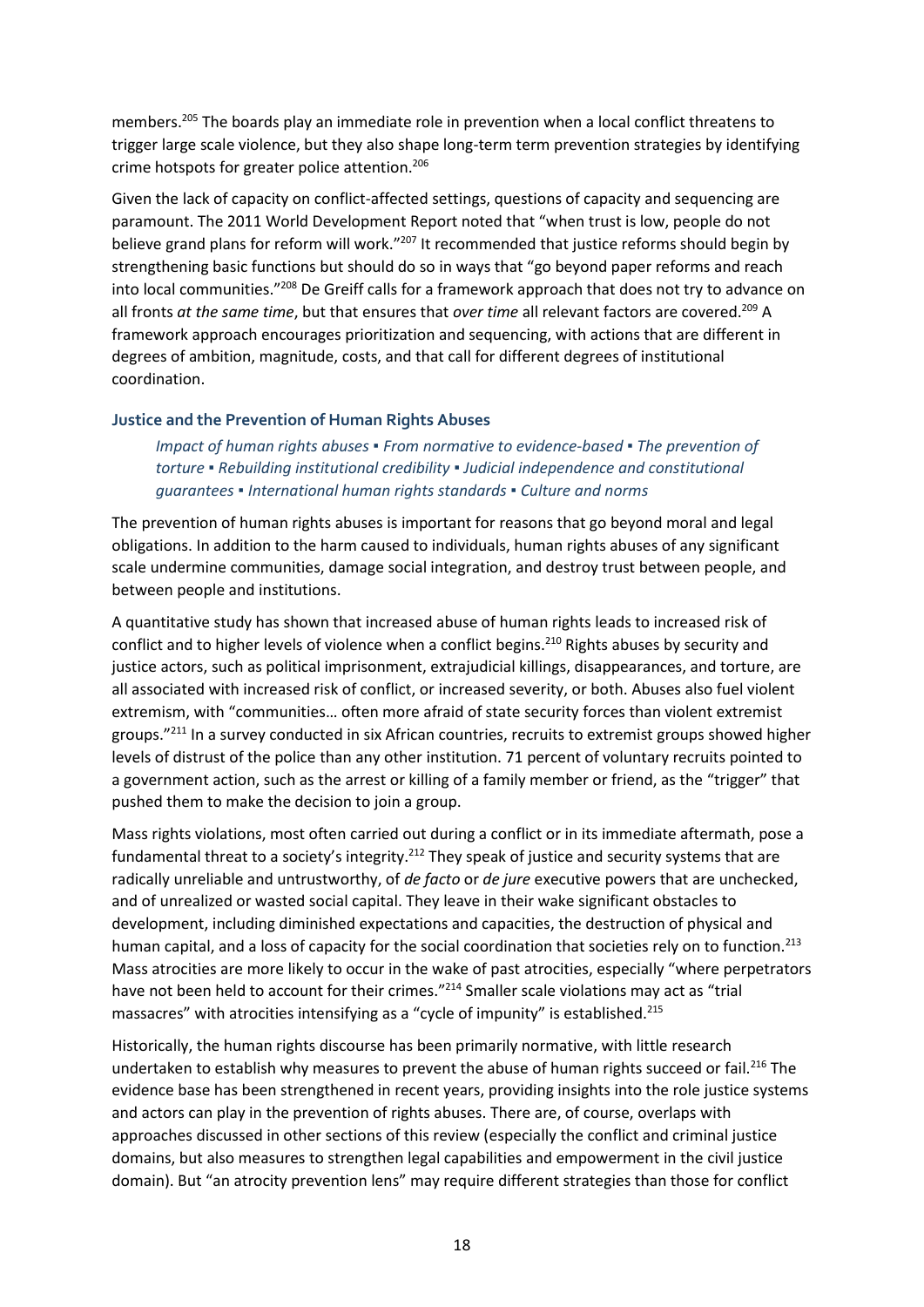prevention (while conflict prevention may itself create new risks of atrocities). <sup>217</sup> Similarly, the prevention of human rights abuses by security and justice actors calls for distinct strategies and approaches.

The prevention of torture, which remains common in most countries in the world, provides an example of where achievable reforms in the justice sector can significantly reduce risks. A recent empirical analysis found that "when opportunities to torture are reduced, the incidence of torture falls; and if torturers are effectively investigated and prosecuted, it falls further."<sup>218</sup> The evidence suggests that the most effective intervention is to strengthen laws, rules and procedures that safeguard detainees in the period immediately after their arrest. A decreased reliance on confession evidence decreases motivation to torture, while audio or video recording of interrogations may also be effective. The criminalization of torture and the use of independent monitoring mechanisms also reduce risks. The study notes the gap between legal frameworks and practice. Training of prosecutors, judges, and police can help fill this gap, reducing the risks of torture.

Broader institutional reforms aim to re-build the credibility of justice institutions, through "practical and symbolic changes in institutional culture and practices and demonstrable legitimacy, accountability and independence."<sup>219</sup> De Greiff, in his role as Special Rapporteur on the promotion of truth, justice, reparation and guarantees of non-recurrence, underlined the role that justice reforms can play in mediating conflicts over power during moments of transition.<sup>220</sup> At a time when the political settlement is in flux, a window opens for fundamental reforms of the constitution, legal system, and judiciary. These reforms can be guided by the ratification and incorporation of international human rights treaties. Human rights standards can then guide changes in emergency or counter-terrorism legislation to prevent the misuse of law-enforcement competences, and to limit the purview of military jurisdiction over human rights cases.

Georgia provides an example of an unusually bold approach to police reform. Following the Rose Revolution, President Mikheil Saakashvili dismissed every member of the country's notoriously corrupt traffic police.<sup>221</sup> The aim was to visibly demonstrate that the public would no longer be exposed to rampant levels of extortion. A new Patrol Police was recruited from scratch, leading to dramatic improvements in public trust and an increased willingness of citizens to report corrupt behavior.<sup>222</sup> The country also built new 'glass police stations' – which act as both a symbol of transparency and as a practical approach to removing the dark corners in which abuse can occur.<sup>223</sup>

Strategies may also seek to strengthen judicial independence, as part of efforts to "clean up" and reconstruct the judiciary.<sup>224</sup> The justice component of UN peacekeeping missions has often focused on re-establishing the independence of both the judiciary and the prosecution service.<sup>225</sup> The vetting of justice actors also plays a preventive role "not necessarily because the sanctions it metes out (loss of job, public prestige, etc.) are sufficient to deter individuals, but because it dismantles networks of criminal activity."<sup>226</sup> Vetting may help rebuild trust in institutions, promoting their legitimacy and ability to combat further abuses. Judicial independence can also be promoted in a way that changes the culture of the justice system. In Tunisia, judges and prosecutors were brought together in a format that invited them to "reconceive their independence in terms of an obligation to serve ordinary citizens."<sup>227</sup>

Effective prevention of human rights abuses may also require strengthening constitutional guarantees, by enshrining the principle of judicial independence, for example, or to define the roles of the police, military, and intelligence services. A post-conflict period can provide "the perfect opportunity for a direct injection of international standards into the machineries of domestic law, and thus can contribute to the development and crystallization of important norms."<sup>228</sup> Strengthened mechanisms for civilian oversight and control over security and justice institutions may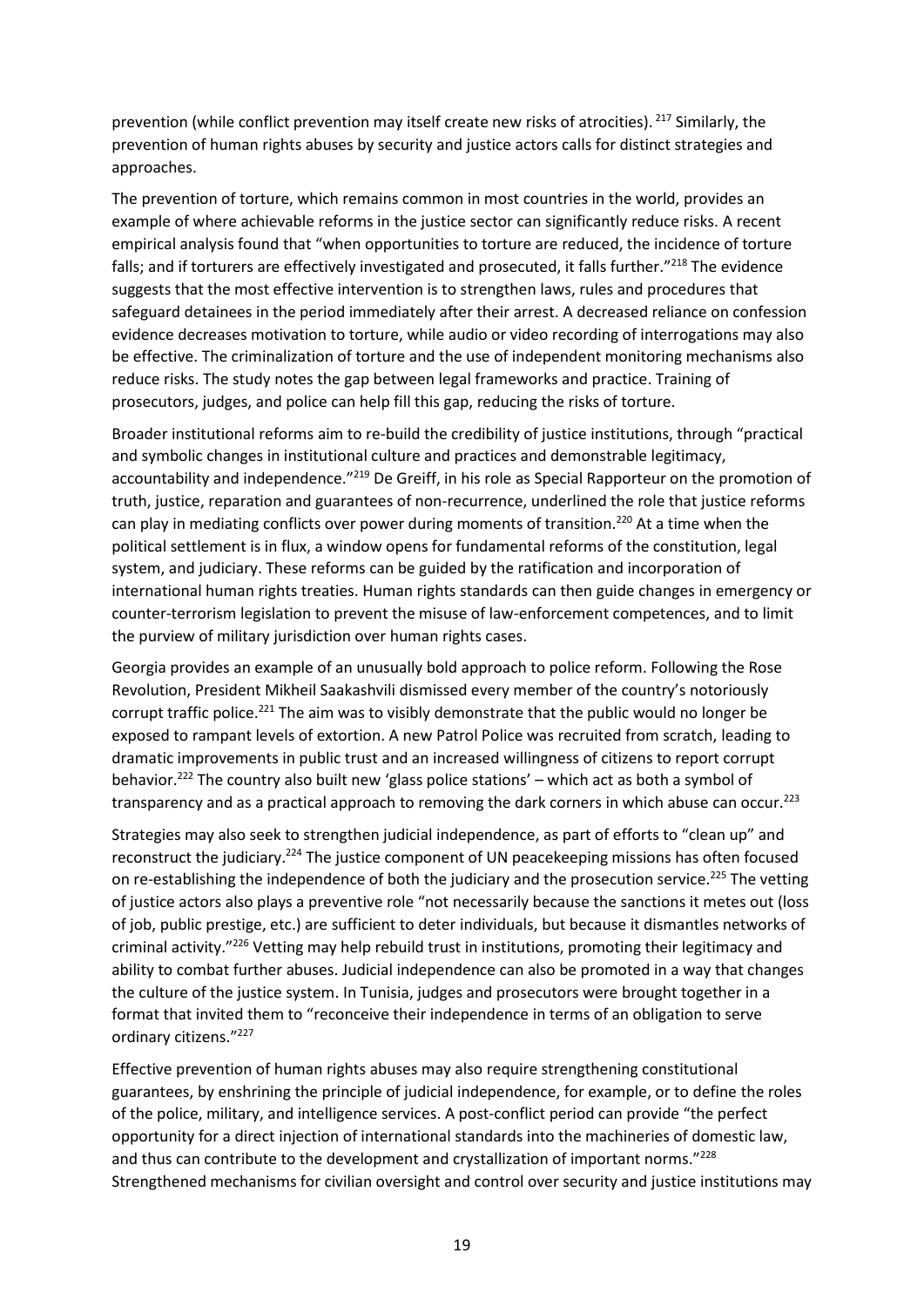also reduce the risk of future rights abuses. In Tunisia, for example, a Citizen Bureau within the Ministry of Interior investigates complaints and addresses grievances.<sup>229</sup> Strengthening parliamentary oversight increases accountability for security and justice actors, while raising awareness that could lead to improvements in the legislative framework for the prevention of human rights abuses.<sup>230</sup>

A distinctive feature of prevention in this domain is the role of independent monitoring institutions and the interplay with international human rights standards. National human rights institutions "can have a tangible impact in the reduction of human rights violations, especially in the most grievous incidences of torture, arbitrary imprisonment, and murder."<sup>231</sup> The Afghanistan Independent Human Rights Commission, for example, issued "A Call for Justice" in 2005 based on an extensive consultation on transitional justice.<sup>232</sup> This prepared the ground for a national Action Plan on Peace, Justice and Reconciliation. National human rights institutions are, themselves, reviewed against internationally agreed standards (the Paris Principles), with 37 percent currently compliant.<sup>233</sup> Human rights institutions support legal empowerments strategies, with a combination of top-down and bottom-up pressure advancing the protection of rights.

The Universal Periodic Review (UPR) provides an opportunity for dialogue between national actors, civil society, and the international community, with the potential to strengthen human rights protections. In 2014, nearly half of UPR recommendations had triggered action half-way through the review cycle, although only 28 percent of recommendations directly related to the justice system had been implemented.<sup>234</sup> In some countries, the UPR process has contributed to "a more cooperative, partnership-based relationship" between governments and civil society, which may help build the trust that underpins effective prevention.<sup>235</sup> Other international mechanisms may also play a preventive role. The International Criminal Court, for example, has "a preventive function involving timely intervention in situations where there are tangible indicia of future crimes falling within the [its] jurisdiction."<sup>236</sup>

As in other domains, prevention of human rights abuses is multisectoral, with justice actors playing a central but not unique role. As de Greiff has argued, a comprehensive framework for the prevention of human rights violations would include measures in different sectors such as education, housing, health, and employment.<sup>237</sup> Prevention in this domain requires not just institutional reform, but broader shifts in the culture of these institutions and in how they relate to broader society. Civil society plays a preventive role that includes monitoring, reporting, and advocacy, but goes beyond it to the greater challenge of rebuilding trust and creating the resilience that reduces the risk of future human rights abuses.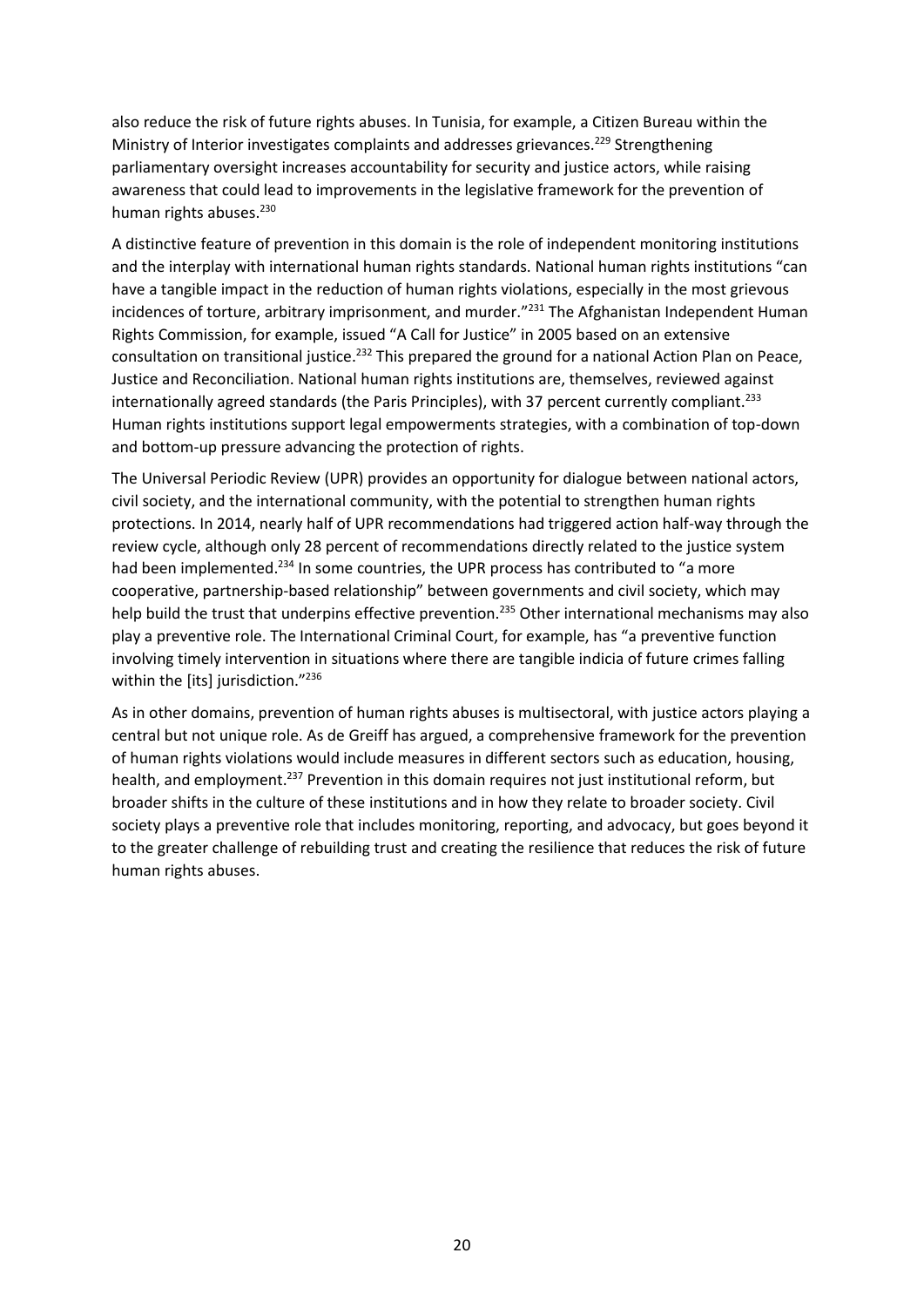# **Part 3 ¦ Justice as Prevention – Towards a Synthesis**

The review of justice as prevention reveals common features that emerge across different justice domains. (These preliminary conclusions will be further developed for the final draft of this paper.)

#### **Prevention focuses on populations, not individual legal needs**

Across multiple domains, the shift to prevention takes justice actors from responding to individual legal needs or acts of violence, towards an attempt to increase justice for populations or for groups.

In civil justice, the aim is to prevent disputes happening. Justice actors, both state and non-state, "draw on their frontline experience to address systemic weaknesses in laws, policies and practices more efficiently."<sup>238</sup> They offer people legal identity and civil registration in order to allow them to claim their rights. They help people to form agreements that are less likely to cause conflict. And they offer early assistance to those who are most likely to have justice needs, with the aim of forestalling a dispute or preventing it from escalating.

When preventing interpersonal or organized civil violence, the objective is to understand and address underlying risk and protective factors. Laws can be changed in ways that benefit whole populations, strengthening the legislative framework for violence prevention. Alternatively, interventions can be tightly targeted on communities that face disproportionate risk, based on the principle that "interventions that focus on the highest risk places, people, and behaviors generate the strongest effects."<sup>239</sup>

When preventing conflict, the focus is on "addressing the roots of conflict, which often lie in poverty, exclusion, inequality, discrimination and serious violations of human rights."<sup>240</sup> Justice actors face the challenge of delivering reforms to institutions that have often helped fuel a conflict, while meeting expectations that they will deliver justice in a conflict's aftermath.<sup>241</sup> Justice systems can also help mediate conflicts and reduce risks in contested arenas, such as power, land, and service delivery.

This shift matches the difference between a medical and a public health model.<sup>242</sup> Public health approaches also work at the level of populations, focusing on "interrelated conditions and factors that influence the health of populations over the life course… and applies the resulting knowledge to develop and implement policies and actions to improve the health and well-being of those populations."<sup>243</sup>

# **Prevention strategies are outcome-focused**

Prevention focuses not on the number of arrests that are made or the number of court cases that are heard, but on outcomes that matter to communities and societies. As Canada's Action Committee on Access to Justice puts it:

*We are trying to improve law and process not for their own sake, but rather for the sake of providing and improving justice in the lives of Canadians. Providing justice — not just in the form of fair and just process but also in the form of fair and just outcomes — must be our primary concern.*

Justice actors aim to achieve different types of preventive outcomes:

▪ For **individuals**, outcomes include fewer or less serious disputes, lowered risk of violence in all its forms, and lowered risk of a rights abuse. More broadly, prevention should provide a platform for human development, with impacts felt across sectors (health, education, prosperity, etc.).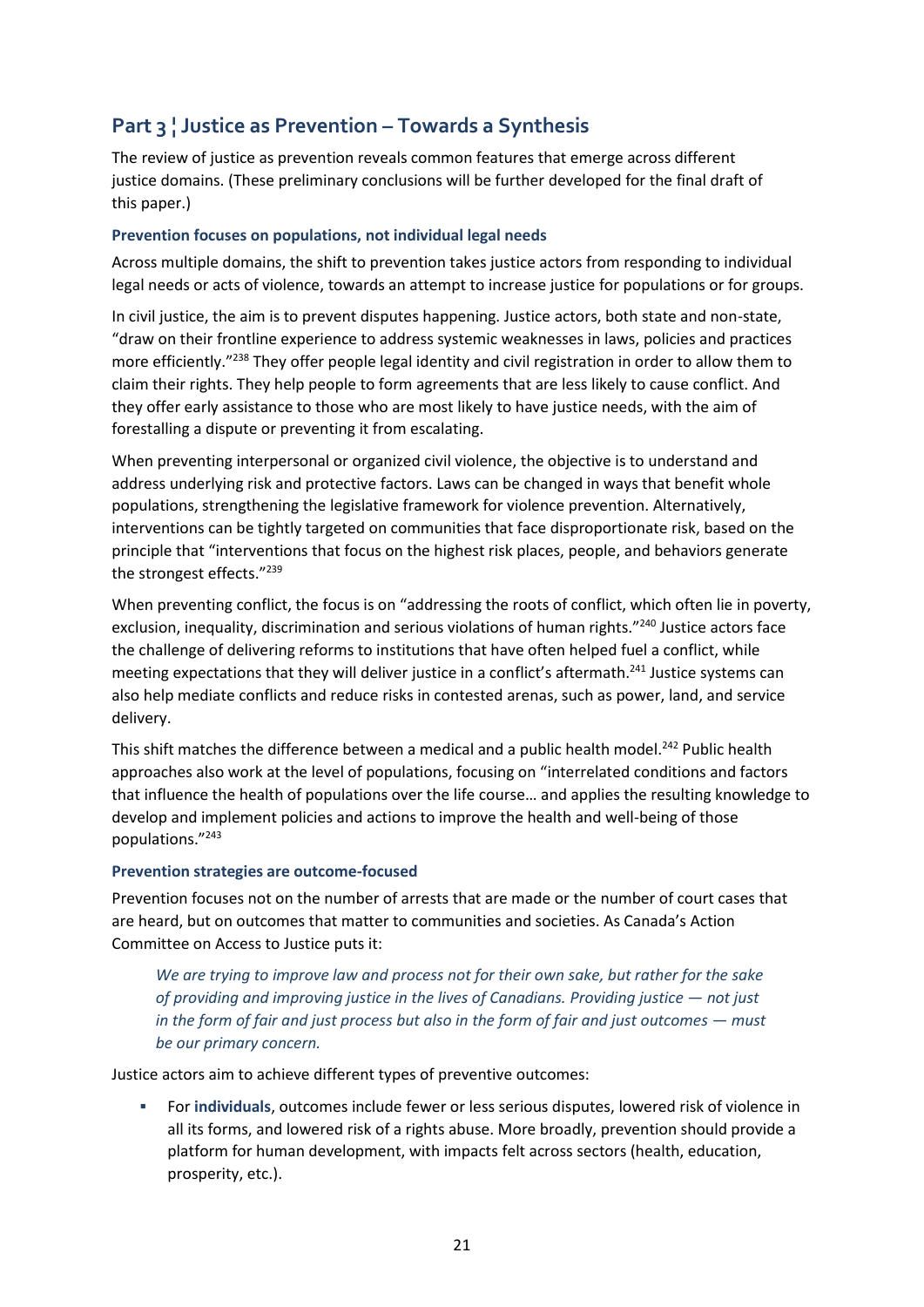- For **societies**, outcomes include decreased risk of violent conflict, the more peaceful management of disputes, and higher trust in governments and institutions. Governments should also see a fiscal return, if they "prevent or reduce the escalation of legal problems, which in turn can mean reduced costs to other taxpayer funded services."<sup>244</sup>
- For the **justice system** itself, outcomes include improved confidence that the system is fair, and an increased capacity to devote scarce resources to responding to the most serious risks and abuses. Effective prevention, in other words, should support a more effective *response*  to legal needs and problems.

These outcomes are inter-related. Effective torture prevention may lead to a lowered risk of abuse of young men who are arrested (individual), increased confidence in the police among communities (justice system), and reduced grievances that could lead to political instability or violent conflict (society).

# **Prevention is strategic and evidence-based**

Because prevention is outcome-focused, strategies must start with the desired outcome and "wind the tape backwards" to find ways of addressing a cluster of problems.<sup>245</sup> They rely on an explicit or implicit theory of change, "a method that explains how a given intervention, or set of interventions, is expected to lead to specific development change, drawing on a causal analysis based on available evidence."<sup>246</sup>

Throughout the review, we see the recurrence of the same basic strategic principles that underpin prevention: using data and evidence to set priorities and target resources; rigorous testing of interventions to understand what does and does not work; and monitoring of outputs and evaluation of outcomes to understand whether results are being achieved. Strategic capacity, however, is often problematic – with many justice actors unable "to abstract or strategize beyond an immediate firefighting approach to routine cases." <sup>247</sup>

There are efforts to turn evidence into frameworks for prevention that support effective policymaking. The World Health Organization has proposed 'best buy' strategies for violence prevention, while the INSPIRE strategies provide a common framework for ending violence against children. De Greiff proposed a framework approach to prevention, not as a policy blueprint, but to provide more comprehensive guidance for decision makers.

In many cases, however, evidence is fragmented. There is limited understanding of the range of interventions that could mitigate the worst impacts of family breakdown, for example, despite many promising models. There is a similar lack of consensus around how to respond to the conflicts over land which underpin a large proportion of disputes in many societies.

#### **Prevention is hard**

Prevention runs against the grain for justice systems that are 'wired' to respond to problems. Response is visible and can be dramatic, appealing to politicians and publics. *Mano dura* approaches remain politically popular, despite their failures to deliver benefits. In contrast, the outcomes from prevention can be diffuse and hard to track. Politicians may gain little benefit from risks averted.<sup>248</sup>

Prevention may require a shift in resources within the justice sector (from prisons to policing, say) or from formal justice system to those working in communities. It also requires much broader partnerships, encouraging some countries to experiment with cross-sectoral mechanisms to bring these partnerships together around shared prevention strategies.

The starting point for these partnerships should not be what already exists, but which are "the necessary institutions, knowledge, resources and services to avoid, manage and resolve" justice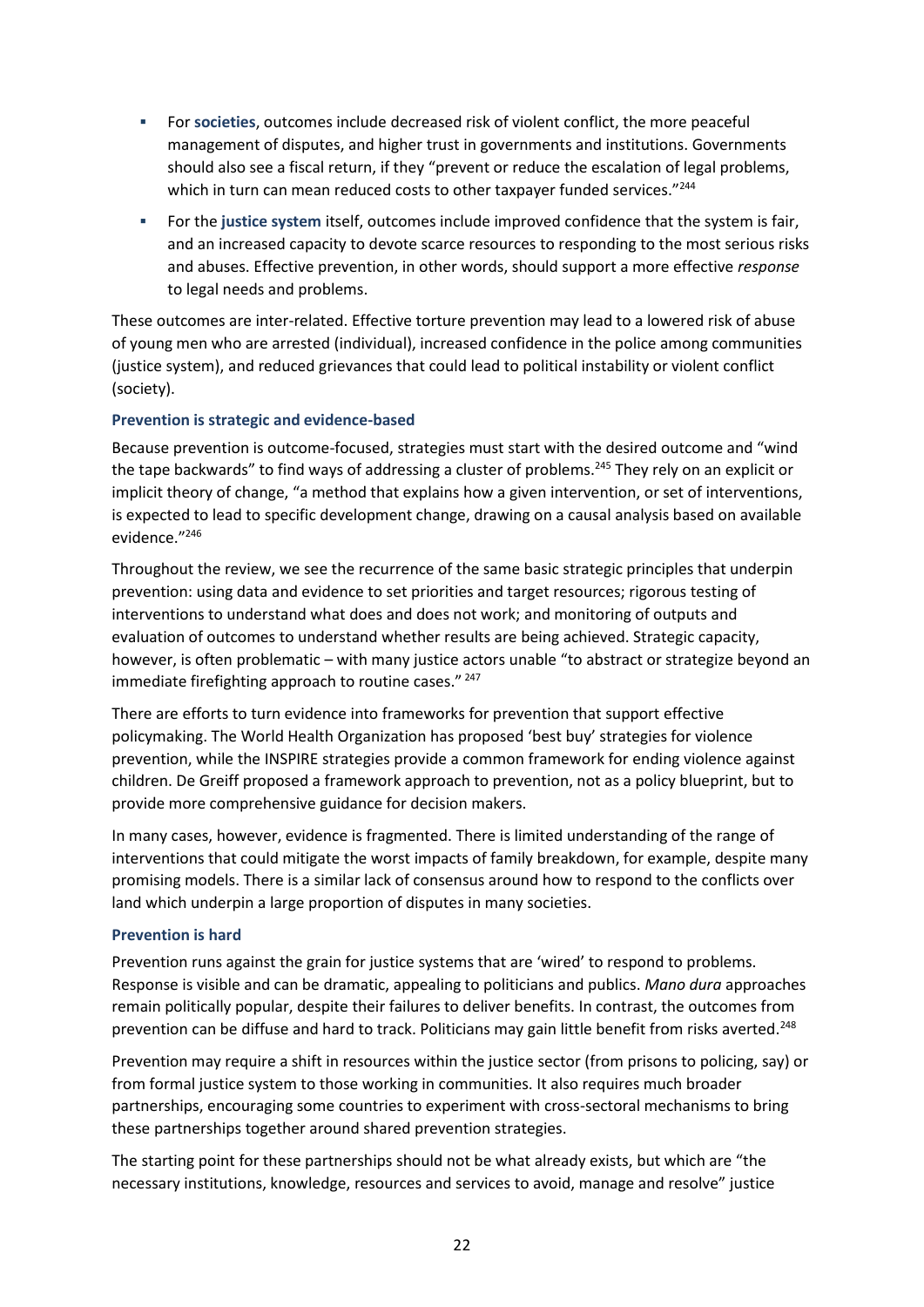problems and disputes.<sup>249</sup> To be effective, justice actors will need to reach out to other sectors, given that these sectors have levers that allow the root causes of injustice to be addressed.

Effective prevention very often relies on a much stronger partnership between justice actors and communities, as communities are empowered to solve their own justice problems. A legacy of distrust can make it very hard to form and sustain these partnerships. Cultural and attitudinal change is needed – from a model that places high barriers to participation to one that is much more open to people.

Yet preventive approaches continue to thrive in many contexts. Justice actors have a range of motivations:

- They recognize that risks are unacceptably or dangerously high for a group, community, or society. Tackling systemic injustices is the only way to build a more peaceful and resilient society.
- They understand that the scale of violence or the number of disputes overwhelms the capacity to respond at a feasible cost. Prevention is the only way to provide justice for the many, not the few.
- **·** They believe that current models of responding to justice needs are expensive, ineffective, or impose unacceptable costs on other sectors or part of society. The case for investing in prevention is compelling.
- They have strong evidence that an approach to prevention works. They want to persuade others to learn from and build on this model.
- **■** They find that prevention creates opportunities for long-term thinking and for less adversarial relationships with those who seek justice. Prevention is professionally rewarding.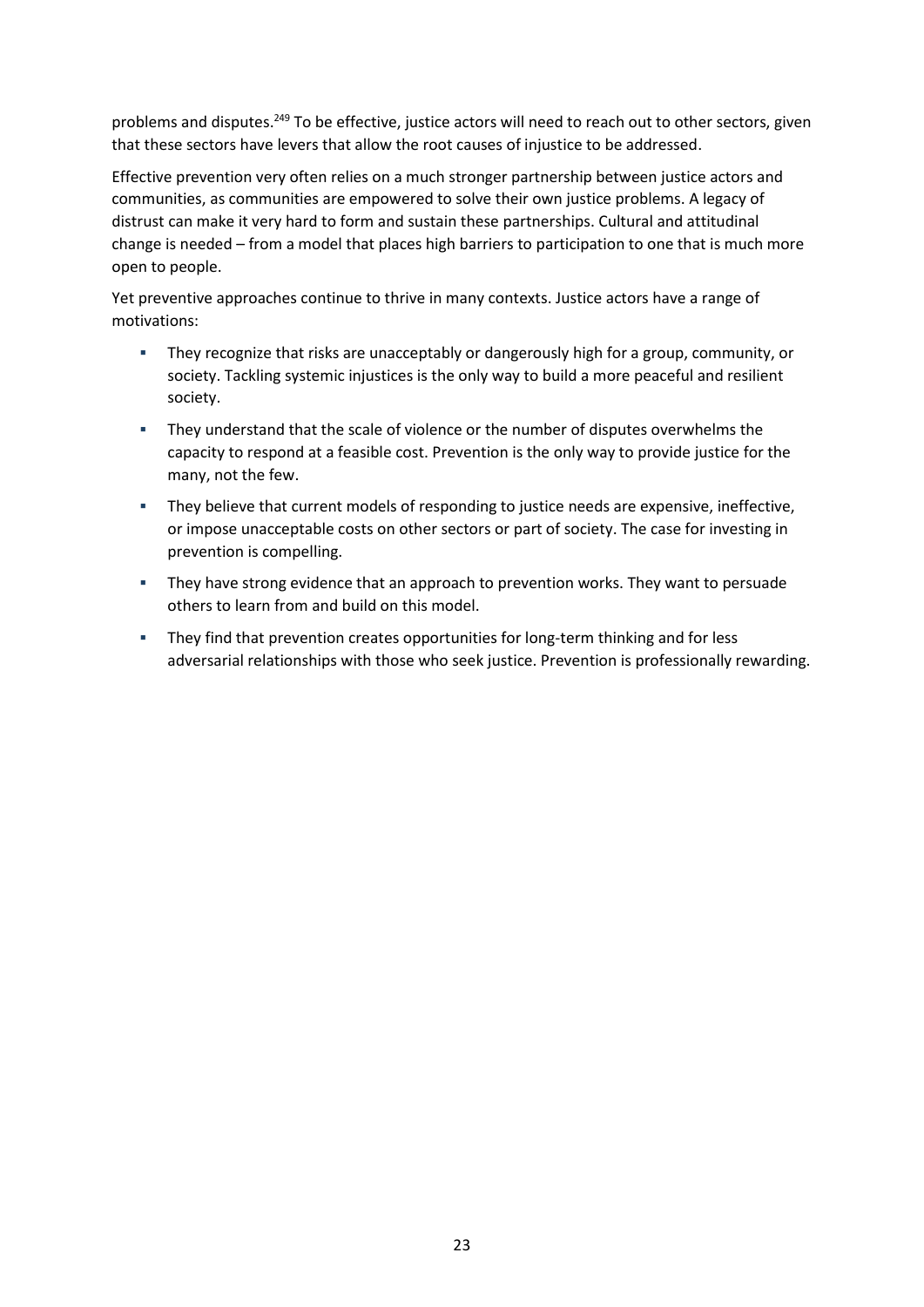# **Annex 1**

Figure 15: The proportion of countries with laws to prevent violence and the extent to which countries report these laws as being fully enforced ( $n = 133$  reporting countries)



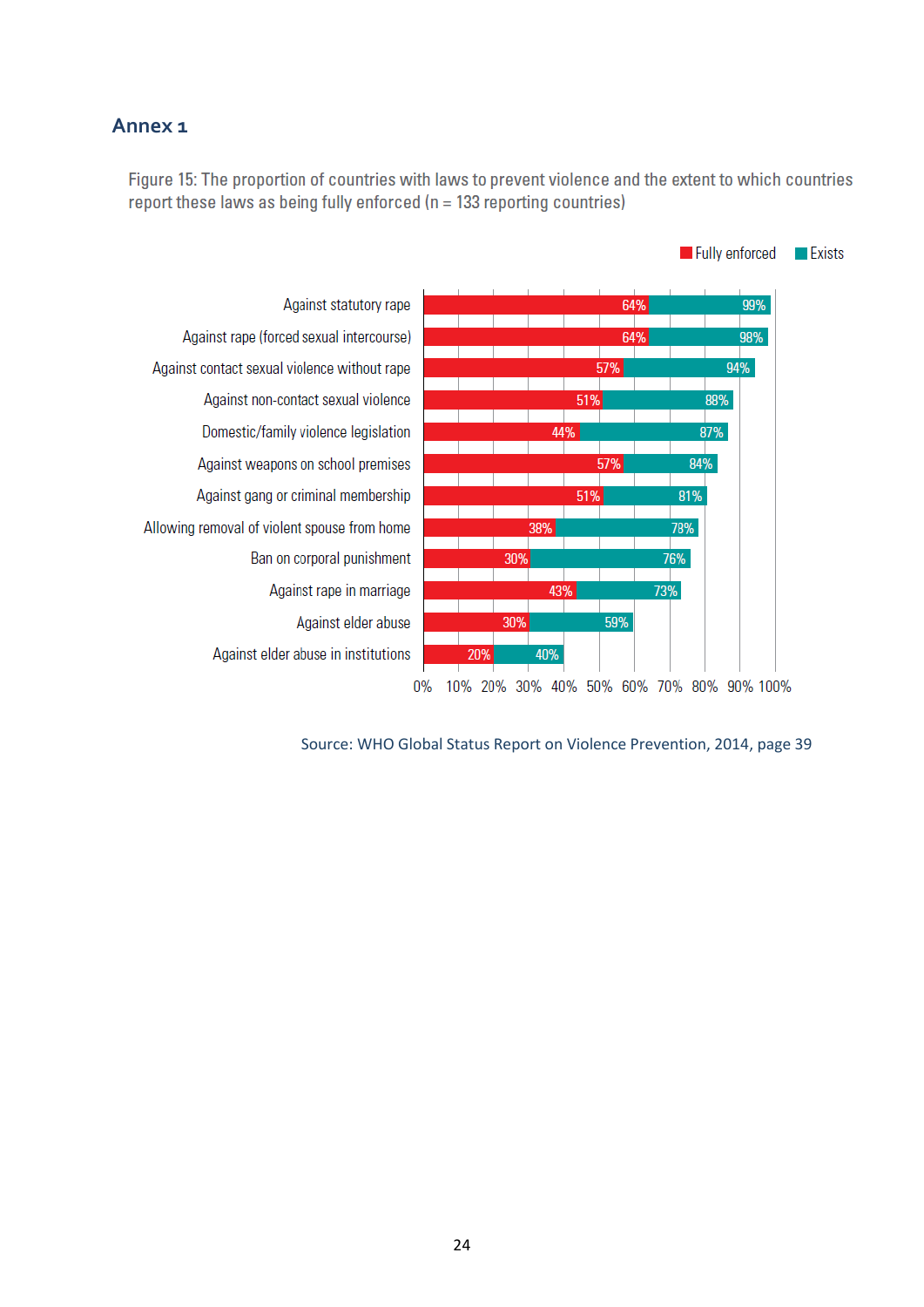# **Endnotes**

1 See https://www.sdg16.plus/ and Pathfinders for Peaceful, Just and Inclusive Societies, *The Roadmap for Peaceful, Just and Inclusive Societies – A Call to Action to Change our World*. (New York: Center on International Cooperation, 2017), accessed November 12, 2018, http://cic.nyu.edu/publications/roadmappeaceful-just-and-inclusive-societies-call-action-change-our-world

<sup>2</sup> World Justice Project, *Global Insights on Access to Justice - Findings from the World Justice Project General Population Poll in 45 Countries*. (Washington DC: World Justice Project, 2018), accessed November 12, 2018 https://worldjusticeproject.org/sites/default/files/documents/WJP\_Access-Justice\_January\_2018\_LR\_0.pdf <sup>3</sup> HiiL, "Just Understandings – the Elephant in the Courtroom" (paper presented at Task Force on Justice Innovation Working Group meeting, Ottawa, October 31, 2018) [1237]

<sup>4</sup> United Nations, *Implementation of the outcome of the World Summit for Social Development and of the twenty-fourth special session of the General Assembly*. (New York: United Nations, 2018) [1166]

<sup>5</sup> United Nations, *Implementation of the outcome of the World Summit for Social Development and of the twenty-fourth special session of the General Assembly*. (New York: United Nations, 2018) [1166]

6 Susan Hillis, James Mercy, Adaugo Amobi, and Howard Kress, "Global Prevalence of Past year Violence Against Children: A Systematic Review and Minimum Estimates," *Pediatrics*. 2016;137(3):e20154079, accessed November 12, 2018, http://pediatrics.aappublications.org/content/pediatrics/137/3/e20154079.full.pdf [102] <sup>7</sup> World Health Organization, London School of Hygiene & Tropical Medicine, and South African Medical Research Council, *Global and regional estimates of violence against women: prevalence and health effects of intimate partner violence and nonpartner sexual violence*. (Geneva: WHO, 2013), accessed November 12, 2018, http://apps.who.int/iris/bitstream/10665/85239/1/9789241564625\_eng.pdf?ua=1 [105]

8 FBI, "2017 Crime in the United States – Clearances,", accessed November 12, 2018, https://ucr.fbi.gov/crimein-the-u.s/2017/crime-in-the-u.s.-2017/topic-pages/clearances

<sup>9</sup> Office for National Statistics, "Reporting violence to the police," section in *Overview of violent crime and sexual offences,* accessed November 12, 2018

https://www.ons.gov.uk/peoplepopulationandcommunity/crimeandjustice/compendium/focusonviolentcrime andsexualoffences/yearendingmarch2016/overviewofviolentcrimeandsexualoffences#reporting-violence-tothe-police

 $10$  Karen Gelb, "The attrition of sexual assaults through the criminal justice system, Australia, 2005 7," accessed November 12, 2018, https://www.researchgate.net/figure/The-attrition-of-sexual-assaults-through-thecriminal-justice-system-Australia-2005-7\_fig2\_252406192

<sup>11</sup> Ministry of Gender, Labour and Social Development, *Uganda Violence Against Children Survey – Findings from a National Survey 2015*. (Kampala, Ministry of Gender, Labour and Social Development, 2015), accessed November 12, 2018, http://www.togetherforgirls.org/wp-content/uploads/VACS-REPORT-FINAL-LORES-2- 1.pdf [1324]

<sup>12</sup> United Nations and World Bank, *Pathways for Peace : Inclusive Approaches to Preventing Violent Conflict.*  (Washington DC: World Bank, 2018), accessed November 12, 2018,

https://openknowledge.worldbank.org/handle/10986/28337 [1255]

<sup>13</sup> United Nations and World Bank, *Pathways for Peace : Inclusive Approaches to Preventing Violent Conflict.*  (Washington DC: World Bank, 2018), accessed November 12, 2018,

https://openknowledge.worldbank.org/handle/10986/28337 [1255]

<sup>14</sup> Office of the United Nations High Commissioner for Human Rights, *Rule-of-Law Tools for Post-Conflict States – Mapping the justice sector.* (New York and Geneva: United Nations, 2006), accessed November 12, 2018, https://www.ohchr.org/Documents/Publications/RuleoflawMappingen.pdf [1325]

<sup>15</sup> World Bank Group, *World Development Report - Governance and the Law*. (Washington DC: International Bank for Reconstruction and Development/The World Bank, 2017), accessed November 12, 2018, http://www.worldbank.org/en/publication/wdr2017 [848]

<sup>16</sup> United Nations, *Transforming Our World: The 2030 Agenda for Sustainable Development*. (New York: United Nations, 2015); accessed December 12, 2018,

https://sustainabledevelopment.un.org/post2015/transformingourworld/publication

<sup>17</sup> Graeme Simpson, "'From the Normative to the Transformative': Defining and Promoting Justice and Human Rights as Part of Violent Conflict Prevention and Peacebuilding," *Journal of Human Rights Practice*, 9, 2017, 379–400 doi: 10.1093/jhuman/hux030, page 384 [1347]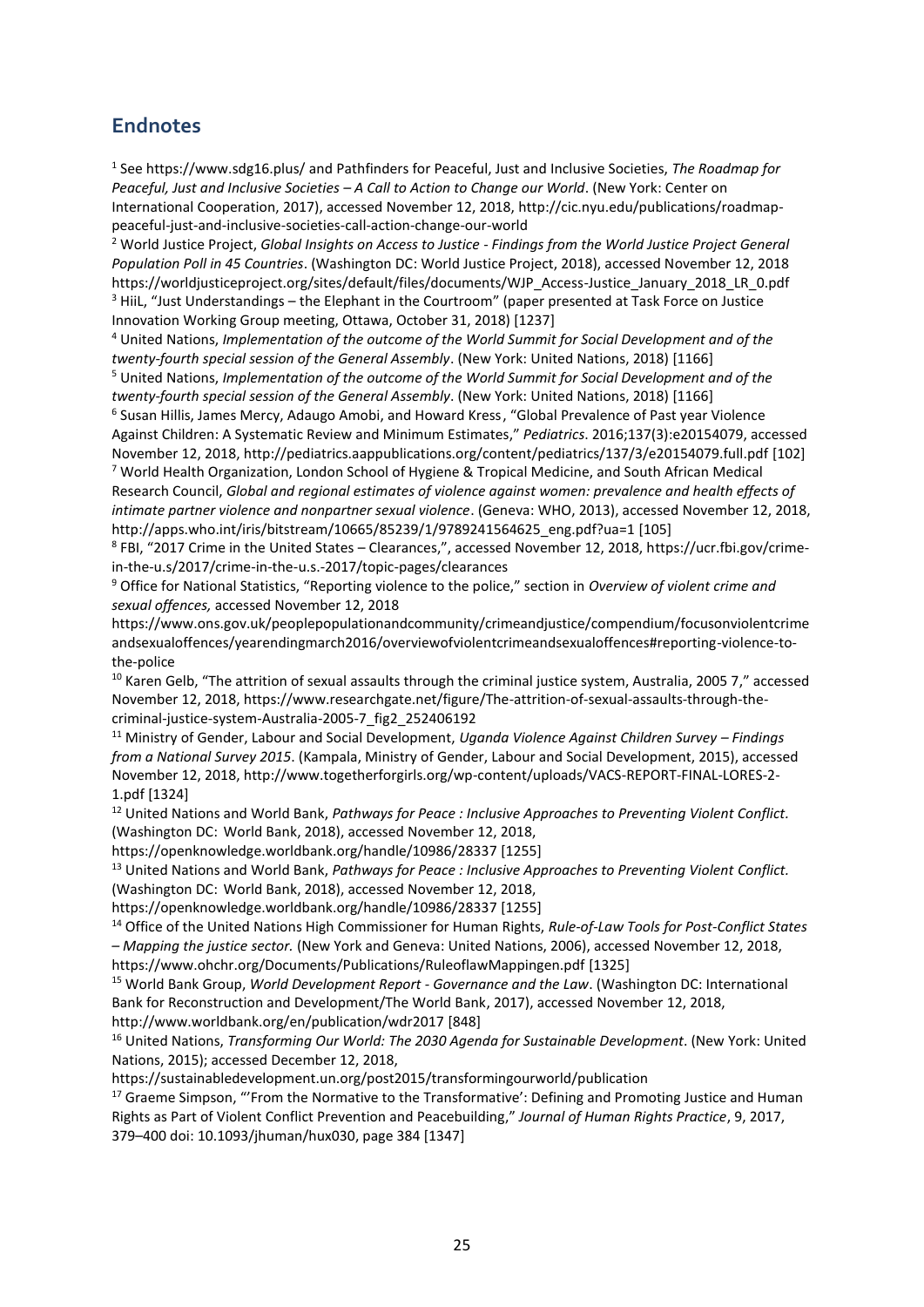<sup>18</sup> Action Committee on Access to Justice in Civil and Family Matters, *Meaningful Change for Family Justice: Beyond Wise Words - Final Report of the Family Justice Working Group of the Action Committee on Access to Justice in Civil and Family Matters*. (Ottawa: Action Committee on Access to Justice in Civil and Family Matters, 2013) [1312]

<sup>19</sup> United Nations, "Promotion of truth, justice, reparation and guarantees of non-recurrence - Note by the Secretary-General: Report of the Special Rapporteur on the promotion of truth, justice, reparation and guarantees of non-recurrence" UN Doc: A/72/523 [1242]

<sup>20</sup> Thomas D Barton, "Preventive Law for Three-Dimensional Lawyers," *19 Preventive L*. Rep. 29 (2001) [1223]

<sup>21</sup> Thomas D Barton, *Preventive Law and Problem Solving: Lawyering for the Future*, 2009, page 361 [1245] <sup>22</sup> Michael Max Buehler, Pierre Patrick Buffet, Antonio Piazza, and Michael Nardin, *How can we avoid costly disputes?* (Geneva: World Economic Forum, 2017); accessed October 29, 2018,

http://www3.weforum.org/docs/How\_Can\_We\_Avoid\_Costly\_Disputes\_report\_2017.pdf [1247] <sup>23</sup> Melissa Lorenzo-Hervé, "Innovative Alternative Dispute Prevention and Early Resolution Techniques (Practical Law Company)," *International Institute for Conflict Prevention & Resolution;* accessed October 29, 2018, https://www.cpradr.org/news-publications/articles/2012-01-17-innovative-alternative-disputeprevention-and-early-resolution-techniques-practical-law-company [1295]

<sup>24</sup> Joanne Staugas, "Strategies for dispute prevention and management in commercial arrangements,"*ADR Bulletin:* Vol. 4: No. 9, Article 5; accessed October 29, 2018,

https://epublications.bond.edu.au/cgi/viewcontent.cgi?article=1169&context=adr [1296]

<sup>25</sup> Lukasz Abramoicz, Jim Banaszak, T G Jayanth, and Homayoun Zarrinkoub, "Collaborative contracting: Making it happen," McKinsey, July 2018; accessed October 29, 2018, https://www.mckinsey.com/industries/capitalprojects-and-infrastructure/our-insights/collaborative-contracting-making-it-happen [1297]

<sup>26</sup> Stephen Wolfram, "Computational Law, Symbolic Discourse and the AI Constitution," October 12, 2016; accessed October 29, 2018, http://blog.stephenwolfram.com/2016/10/computational-law-symbolic-discourseand-the-ai-constitution/ [1298]

<sup>27</sup> Alexander Ross Davis, "Rage Against the Machines: Artificial Intelligence and the Future of Legal Practice," *Reuters*, December 15, 2017; accessed October 29, 2018,

http://insight.thomsonreuters.com.au/posts/artificial-intelligence-future-legal-practice [1299] <sup>28</sup> Sterling Miller, "Benefits of artificial intelligence: what have you done for me lately?" *Thomson Reuters*, accessed November 12, 2018, https://legal.thomsonreuters.com/en/insights/articles/benefits-of-artificialintelligence

 $29$  American Bar Association, "The 21st Century T-Shaped Lawyer," accessed October 29, 2018, https://www.americanbar.org/publications/law\_practice\_magazine/2014/july-august/the-21st-century-tshaped-lawyer/, page 3 [1238]

<sup>30</sup> Carolyn Elefant, "Will 'Tiny Law' Replace Solos And Small Law Firms?" *Above the Law*, February 17, 2014; accessed October 29, 2018, https://abovethelaw.com/2014/02/will-tiny-law-replace-solos-and-small-lawfirms/?rf=1 [1300]; and see Shake "FAQ,"; accessed October 29, 2018, http://www.shakelaw.com/faq/ <sup>31</sup> Gerlinde Berger-Walliser, Robert C Bird, and Helena Haapio, "Promoting Business Success Through Contract Visualization," *Journal of Law, Business, and Ethics* (2011), vol 17; accessed November 23, 2018, http://ssrn.com/abstract=1744096 [1353]

<sup>32</sup> Andrew Hutchison, "How contracts drawn up as comic strips are being put to use in South Africa," *The Conversation,* August 8, 2018*;* accessed November 23, 2018, https://theconversation.com/how-contractsdrawn-up-as-comic-strips-are-being-put-to-use-in-south-africa-100835

33 Hiil, "Just Understandings – the Elephant in the Courtroom" (paper presented at Task Force on Justice Innovation Working Group meeting, Ottawa, October 31, 2018), page 56 [1237]

<sup>34</sup> Clause Inc, "LegalZoom to Offer Smart Legal Contracts With Clause ," *PRNewswire*, September 17, 2018; accessed November 23, 2018, https://www.prnewswire.com/news-releases/legalzoom-to-offer-smart-legalcontracts-with-clause-300713717.html

<sup>35</sup> See Legal Zoom, "About us," accessed November 23, 2018, https://www.legalzoom.com/uk/about-us/ <sup>36</sup> Stephen Mayson, "Independent Review of Legal Services Regulation - Assessment of the Current Regulatory Framework," *Working Paper LSR-0*, October 2018. (London: University College London, 2018). [1354] <sup>37</sup> Hiil, "Just Understandings – the Elephant in the Courtroom" (paper presented at Task Force on Justice Innovation Working Group meeting, Ottawa, October 31, 2018), page 56 [1237]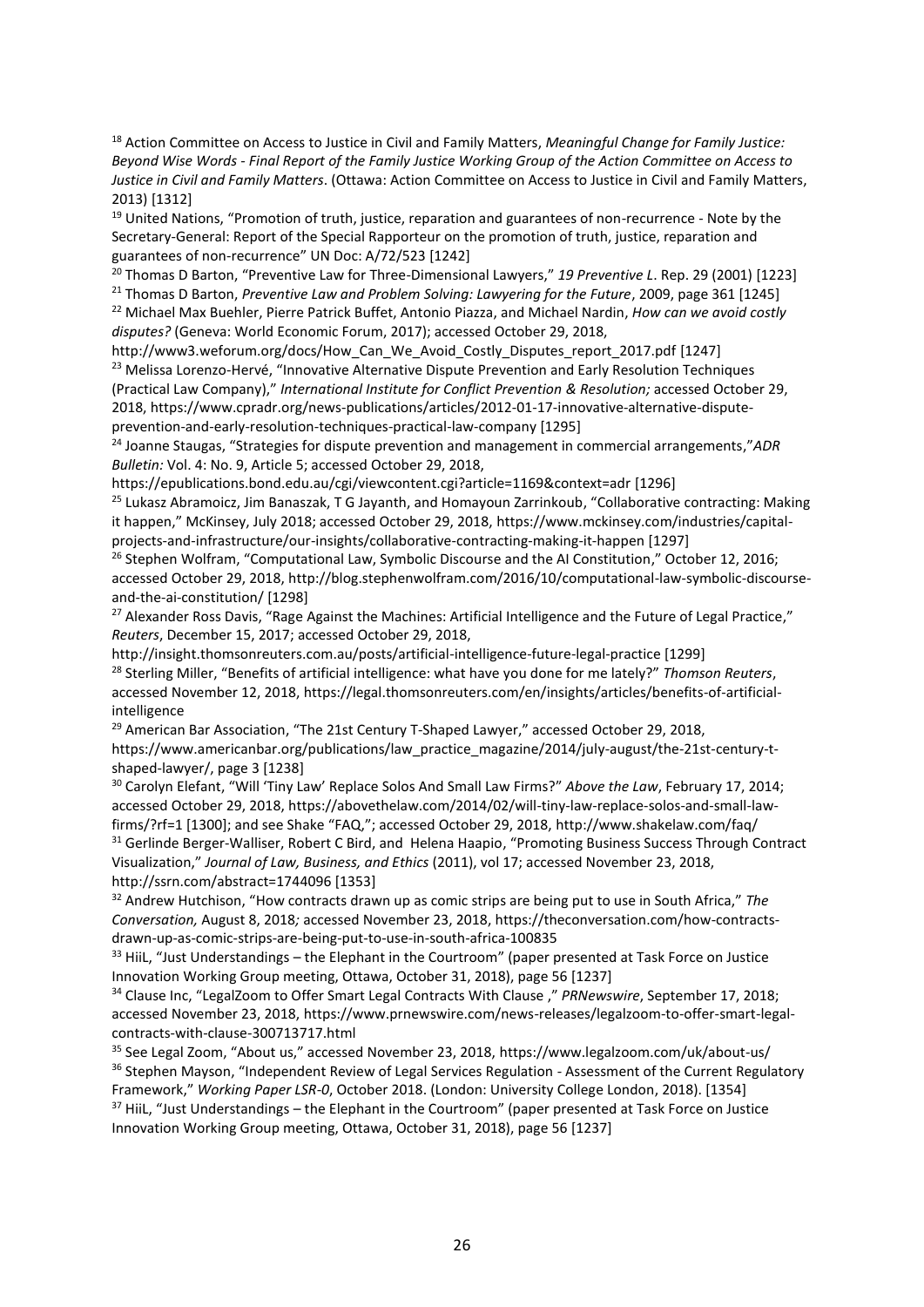<sup>38</sup> Vivek Maru and Varun Gauri (eds), *Community Paralegals and the Pursuit of Justice*. Forthcoming, South Africa chapter [1230]

<sup>39</sup> Justin Sandefur and Bilal Siddigi, "Delivering Justice to the Poor: Theory and Experimental Evidence from Liberia," accessed October 29, 2018,

https://www.worldbank.org/content/dam/Worldbank/Event/DEC/ABCDE/ABCDE-

2015/191.%20Bilal%20Murtaza%20Siddiqi.pdf, page 32 [1233]

<sup>40</sup> Vivek Maru, "Only the Law Can Restrain Trump," *Foreign Policy*, March 9, 2017; accessed October 29, 2018, https://foreignpolicy.com/2017/03/09/only-the-law-can-restrain-trump-legal-aid-barefoot-lawyers/ [1301] <sup>41</sup> UN Women, "Sepur Zarco: In pursuit of truth, justice, and now reparations," October 22, 2017; accessed October 29, 2018, http://www.unwomen.org/en/news/stories/2017/10/feature-guatemala-sepur-zarco-inpursuit-of-truth-justice-and-now-reparations [1302]

<sup>42</sup> Vivek Maru and Varun Gauri (eds), *Community Paralegals and the Pursuit of Justice*. Forthcoming, Sierra Leone chapter [1230]

<sup>43</sup> Vivek Maru and Varun Gauri (eds), *Community Paralegals and the Pursuit of Justice*. Forthcoming, Indonesia chapter [1230]

<sup>44</sup> Vivek Maru, "How to put the power of law in people's hands," TED Talk given at the official TED Conference 2017; accessed October 29, 2018,

https://www.ted.com/talks/vivek\_maru\_how\_to\_put\_the\_power\_of\_law\_in\_people\_s\_hands <sup>45</sup> Vivek Maru and Varun Gauri (eds), *Community Paralegals and the Pursuit of Justice*. Forthcoming, Introduction [1230]

<sup>46</sup> Laura Goodwin and Vivek Maru, "What do we know about legal empowerment? Mapping the Evidence," (Washington DC: Namati, 2014); accessed October 29, 2018, http://namati.org/wp-

content/uploads/2014/05/Evidence-Review2.pdf, page 31 [139]

<sup>47</sup> Laura Goodwin and Vivek Maru, "What do we know about legal empowerment? Mapping the Evidence," (Washington DC: Namati, 2014); accessed October 29, 2018, http://namati.org/wpcontent/uploads/2014/05/Evidence-Review2.pdf, page 31 [139]

<sup>48</sup> Maaike de Langen, "Strategies to Increase Justice: The Goldmine of Individual Cases," *Medium*, June 7, 2018; accessed October 29, 2018, https://medium.com/cic-international-insights/strategies-to-increase-justice-thegoldmine-of-individual-cases-756e0e8a8d1c

<sup>49</sup> Rob Melvill, "Making voices heard: the power of research to drive change," *Citizens Advice*, July 4, 2018; accessed October 29, 2018, https://wearecitizensadvice.org.uk/making-voices-heard-the-power-of-researchto-drive-change-9c8baf88a00a [1303]

<sup>50</sup> Mette Isaksen and Richard Williams, *Joining the dots - Integrating practical support in mental healthcare settings in England*. (London: Citizens Advice, 2017); accessed October 29, 2018,

https://www.citizensadvice.org.uk/Global/CitizensAdvice/Public%20services%20publications/Joining%20the% 20dots%20-%20Citizens%20Advice%20report%20(1).pdf [1240]; and Britain Thinks, *Essential service markets and people with mental health problems – report*. (London: Citizens Advice, 2018); accessed October 29, 2018, https://www.citizensadvice.org.uk/Global/CitizensAdvice/Consumer%20publications/Essential%20service%20 markets%20and%20people%20with%20mental%20health%20problems\_Report%20from%20BritainThinks%20 Final.pdf [1239]

<sup>51</sup> Citizens Advice, "People with mental health problems failed by companies, Citizens Advice finds," 24 May 2018; accessed October 29, 2018, https://www.citizensadvice.org.uk/about-us/how-citizens-advice-

works/media/press-releases/people-with-mental-health-problems-failed-by-companies-citizens-advice-finds/ [1304]

<sup>52</sup> Alexandra Bastien, *Ending the Debt Trap: Strategies to Stop the Abuse of Court-Imposed Fines and Fees*. (Oakland CA: PolicyLink, 2017), accessed November 12, 2018,

http://www.policylink.org/sites/default/files/ending-the-debt-trap-03-28-17.pdf [1308]

<sup>53</sup> Mathilde Laisne, Jon Wool, and Christian Henrichson, *Past Due: Examining the Costs and Consequences of Charging for Justice in New Orleans*. (New York: Vera Institute of Justice, 2017), accessed November 12, 2018, https://storage.googleapis.com/vera-web-assets/downloads/Publications/past-due-costs-consequencescharging-for-justice-new-orleans/legacy\_downloads/past-due-costs-consequences-charging-for-justice-neworleans.pdfhttps://storage.googleapis.com/vera-web-assets/downloads/Publications/past-due-costsconsequences-charging-for-justice-new-orleans/legacy\_downloads/past-due-costs-consequences-chargingfor-justice-new-orleans.pdf [1326]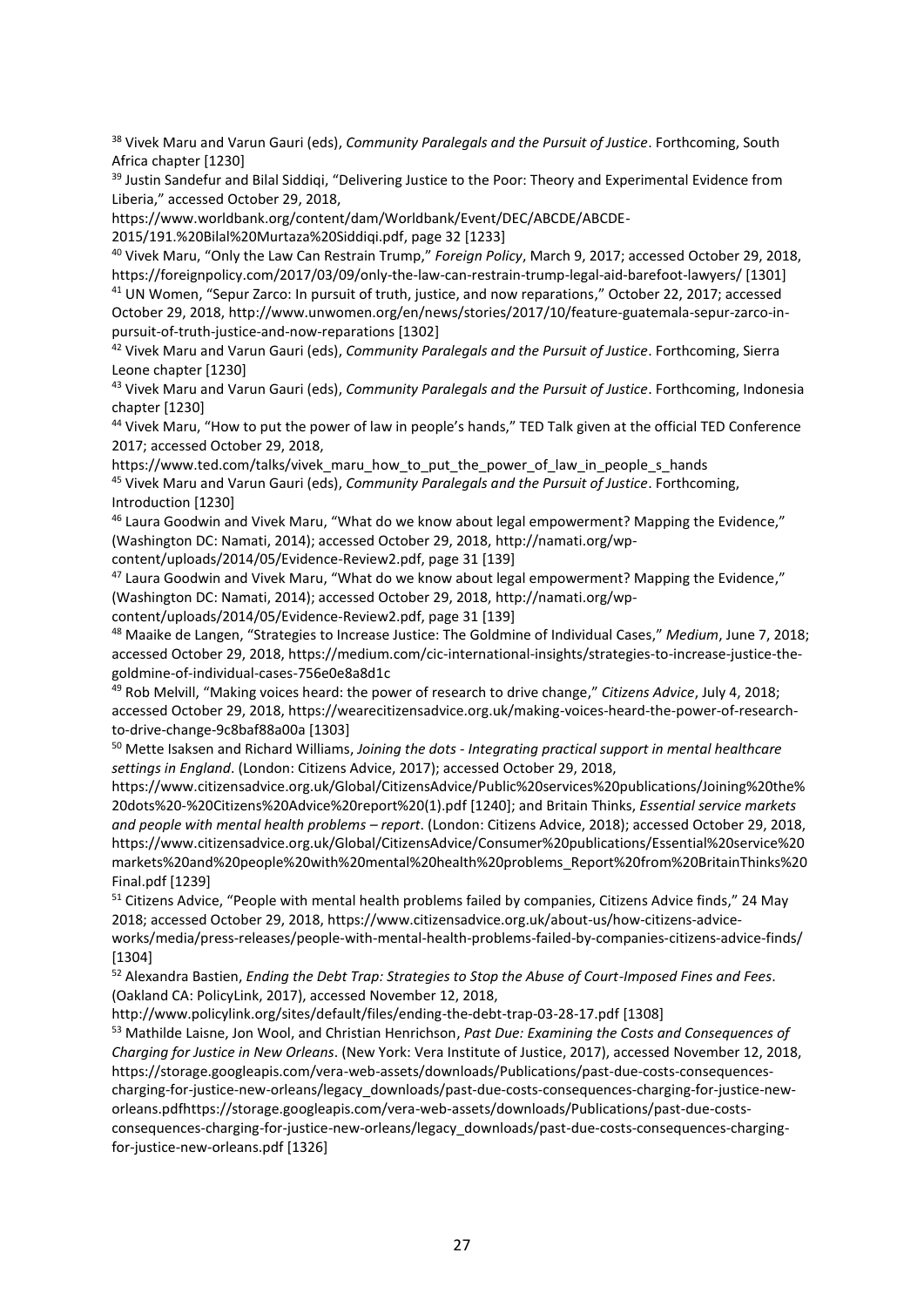<sup>54</sup> Alexandra Bastien, *Ending the Debt Trap: Strategies to Stop the Abuse of Court-Imposed Fines and Fees*. (Oakland CA: PolicyLink, 2017), accessed November 12, 2018,

http://www.policylink.org/sites/default/files/ending-the-debt-trap-03-28-17.pdf [1308]

<sup>55</sup> ID4D Working Group (2018), "Identification for Development Global Dataset – Global ID4D Dataset 2018" (Washington DC: The World Bank, 2018), accessed November 12, 2018,

https://datacatalog.worldbank.org/sites/default/files/dataset\_resources/ddhfiles/public/WB\_ID4D\_Dataset\_2 018 O.xlsx; Accenture LLP (2015), 'World Bank and Accenture Publish Report to Assist Developing Nations to Create World-Class Identity Management Programs,' 28 September 2015, available at

https://newsroom.accenture.com/news/world-bank-and-accenture-publish-report-to-assist-developingnations-to-create-world-class-identity-management-programs.htm

<sup>56</sup> Carla AbouZahr, Don de Savigny, Lene Mikkelsen, Philip W Setel, Rafael Lozano, Erin Nichols, Francis Notzon and Alan D Lopez (2015), 'Civil registration and vital statistics: progress in the data revolution for counting and accountability,' *The Lancet*, Vol. 386, No. 10001, p1373–1385, available at

http://www.thelancet.com/pdfs/journals/lancet/PIIS0140-6736(15)60173-8.pdf [doc 73]; and United Nations Children's Fund (2013), *Every Child's Birth Right: Inequities and trends in birth registration*, New York: UNICEF, available at

http://data.unicef.org/corecode/uploads/document6/uploaded\_pdfs/corecode/Birth\_Registration\_lores\_final \_24.pdf

<sup>57</sup> Alan Gelb and Anna Diofasi (2016), 'Using Identification for Development: Some Guiding Principles,' available at http://www.cgdev.org/sites/default/files/Using-ID-for-Development\_%20Guiding-Principles%20\_CGD-Note.pdf

<sup>58</sup> International Finance Corporation, *Gender Equal Land Laws: Driving Business Forward,* Quick Note 62634. (Washington DC: International Finance Corporation, undated), accessed November 12, 2018 http://documents.worldbank.org/curated/en/478351468175763845/pdf/626340BRI00Gen00Box0361488B0P UBLIC0.pdf [1327]

59 Keetie Roelen, Stephen Devereux, Abdul-Gafaru Abdulai, Bruno Martorano, Tia Palermo and Luigi Peter Ragno, "How to Make 'Cash Plus' Work: Linking Cash Transfers to Services and Sectors," *Innocenti Working Paper 2017-10*. (Florence: UNICEF Office of Research, 2017); accessed November 12, 2018,

https://www.unicef-irc.org/publications/pdf/IDS%20WP%20CORRECTED%20Sept%202017.pdf [1328] <sup>60</sup> Ben Oppenheim and Brenna Marea Powell, *Legal Identity in the 2030 Agenda for Sustainable Development: Lessons from Kibera, Kenya.* (New York: Open Society Foundations, 2015), accessed November 12, 2018, https://www.opensocietyfoundations.org/sites/default/files/legal-identity-2030-agenda-lessons-kibera-kenya-2051216.pdf [1329]

<sup>61</sup> "Biometric Security Poses Huge Privacy Risks," *Scientific American*, January 1, 2014; accessed November 12, 2018, https://www.scientificamerican.com/article/biometric-security-poses-huge-privacy-risks/

 $62$  Hiil, "Just Understandings – the Elephant in the Courtroom" (paper presented at Task Force on Justice Innovation Working Group meeting, Ottawa, October 31, 2018) [1237]

<sup>63</sup> Action Committee on Access to Justice in Civil and Family Matters, *Prevention, Triage and Referral Working Group - Final Report: Responding Early, Responding Well: Access to Justice through the Early Resolution Services Sector*. (Ottawa: Action Committee on Access to Justice in Civil and Family Matters, 2013), page 10 [1313]

<sup>64</sup> Law Council of Australia, *The Justice Project Final Report - Introduction and Overview;* accessed November 12, 2018, https://www.lawcouncil.asn.au/files/web-

pdf/Justice%20Project/Final%20Report/Introduction%20and%20Overview.pdf, page 46 [1236]

<sup>65</sup> Law Council of Australia , *The Justice Project Final Report - Introduction and Overview;* accessed November 12, 2018, https://www.lawcouncil.asn.au/files/web-

pdf/Justice%20Project/Final%20Report/Introduction%20and%20Overview.pdf, page 46 [1236] <sup>66</sup> Family Justice Review Panel, *Family Justice Review - Final Report*. (London: Ministry of Justice, the Department for Education and the Welsh Government, 2011). [1314]

<sup>67</sup> Lester Coleman and Fiona Glenn, *When couples part: Understanding the consequences for adults and children*. (London: One Plus One, undated). [1330]

<sup>68</sup> Douglas A Brownridge, Diane Hiebert-Murphy, Janice Ristock, Ko Ling Chan, Kimberly Tyler and Suzy C Santos, "Violence Against Separated, Divorced, and Married Women in Canada, 2004," *Sociology Department,*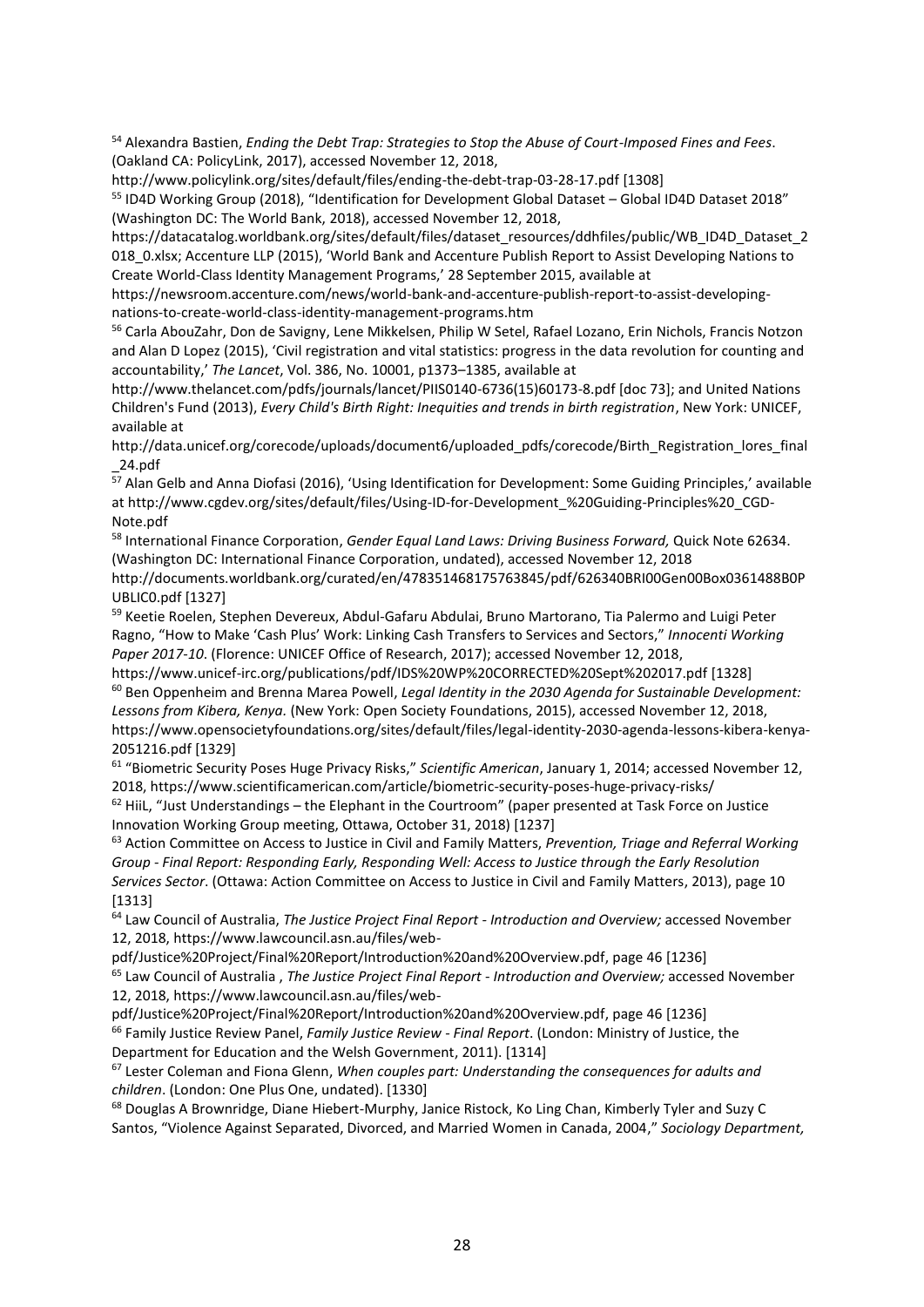*Faculty Publications. 42*; accessed November 12, 2018,

https://pdfs.semanticscholar.org/7083/53bb0b8e22ba8bfe16612956836257c58005.pdf [1331] <sup>69</sup> Family Justice Review Panel, *Family Justice Review - Final Report*. (London: Ministry of Justice, the Department for Education and the Welsh Government, 2011). [1314]

<sup>70</sup> Betsey Stevenson and Justin Wolfers, "Bargaining in the Shadows of the Law: Divorce Laws and Family Distress," *The Quarterly Journal of Economics*, February 2006, President and Fellows of Harvard College and the Massachusetts Institute of Technology. [1315]

<sup>71</sup> Action Committee on Access to Justice in Civil and Family Matters, *Meaningful Change for Family Justice: Beyond Wise Words - Final Report of the Family Justice Working Group of the Action Committee on Access to Justice in Civil and Family Matters*. (Ottawa: Action Committee on Access to Justice in Civil and Family Matters, 2013). [1312]

<sup>72</sup> World Bank Group and WHO, *Global Civil Registration and Vital Statistics - Scaling up Investment Plan 2015- 2024*. (Washington DC: World Bank Group, 2014); accessed November 12, 2018,

http://www.who.int/healthinfo/civil\_registration/WB-WHO\_ScalingUp\_InvestmentPlan\_2015\_2024.pdf?ua=1 [453]

73 Sandra McFarland and Nicholas Hill, "The impact of child support laws on the measured outcomes of children," *Journal of Legal Issues and Cases in Business* Volume 3, December 2014; accessed December 12, 2018, http://www.aabri.com/manuscripts/141965.pdf [1503]

<sup>74</sup> World Bank Group, *Women, Business and the Law 2018*. (Washington DC: International Bank for Reconstruction and Development / The World Bank Doc, 2018), page 18 [1316]

<sup>75</sup> Srimati Basu, "Judges of Normality: Mediating Marriage in the Family Courts of Kolkata, India," *Signs*, Vol. 37, No. 2, Unfinished Revolutions. A special issue edited by Phillip Rothwell (January 2012), pp. 469-492; accessed November 23, 2019, https://www.jstor.org/stable/10.1086/661712 [1357]

<sup>76</sup> Lori Anne Shaw, "Divorce Mediation Outcome Research: A Meta-Analysis," *Conflict Resolution Quarterly*, vol. 27, no. 4, Summer 2010[1358]

<sup>77</sup> Maurits Barendrecht, "Rechtwijzer: why online supported dispute resolution is hard to implement," *Law, Technology and Access to Justice*, June 20, 2017; accessed November 12, 2018, https://law-tech-

a2j.org/odr/rechtwijzer-why-online-supported-dispute-resolution-is-hard-to-implement/

<sup>78</sup> Melissa Sanchez and Sandhya Kambhampati, "How Chicago Ticket Debt Sends Black Motorists Into Bankruptcy," *ProPublica*, February 27, 2018; accessed October 29, 2018,

https://features.propublica.org/driven-into-debt/chicago-ticket-debt-bankruptcy/ [1305]

<sup>79</sup> Community Organizing and Family Issues, *Stopping the Debt Spiral.* (Chicago IL: COFI, 2018); accessed October 29, 2018, http://www.cofionline.org/COFI/wp-content/uploads/2018/01/COFI-STOP-Report.pdf [1306]

<sup>80</sup> Karl A W DeMarce, "How the Fines and Fees Issue Impacted the Missouri Courts," in *2017 Trends in State Courts;* accessed October 29, 2018, https://www.ncsc.org/~/media/Microsites/Files/Trends%202017/Missouri-Courts-Trends-2017.ashx [1307]

<sup>81</sup> Alexandra Bastien, *Ending the Debt Trap: Strategies to Stop the Abuse of Court-Imposed Fines and Fees.*  (Oakland CA: PolicyLink, 2017); accessed October 29, 2018,

http://www.policylink.org/sites/default/files/ending-the-debt-trap-03-28-17.pdf [1308]

<sup>82</sup> American Civil Liberties Union, *A Pound of Flesh - The Criminalization of Private Debt*. (New York: ACLU, 2018); accessed November 12, 2018, https://www.aclu.org/sites/default/files/field\_document/022318 debtreport\_0.pdf [1332]

<sup>83</sup> American Civil Liberties Union, *A Pound of Flesh - The Criminalization of Private Debt*. (New York: ACLU, 2018); accessed November 12, 2018, https://www.aclu.org/sites/default/files/field\_document/022318 debtreport\_0.pdf [1332]

<sup>84</sup> Alexandra Bastien, *Ending the Debt Trap: Strategies to Stop the Abuse of Court-Imposed Fines and Fees.*  (Oakland CA: PolicyLink, 2017); accessed October 29, 2018,

http://www.policylink.org/sites/default/files/ending-the-debt-trap-03-28-17.pdf [1308]

<sup>85</sup> Alexandra Bastien, *Ending the Debt Trap: Strategies to Stop the Abuse of Court-Imposed Fines and Fees.*  (Oakland CA: PolicyLink, 2017); accessed October 29, 2018,

http://www.policylink.org/sites/default/files/ending-the-debt-trap-03-28-17.pdf [1308]

<sup>86</sup> World Health Organization, *World report on violence and health: summary*. (Geneva: WHO, 2002); accessed October 29, 2018,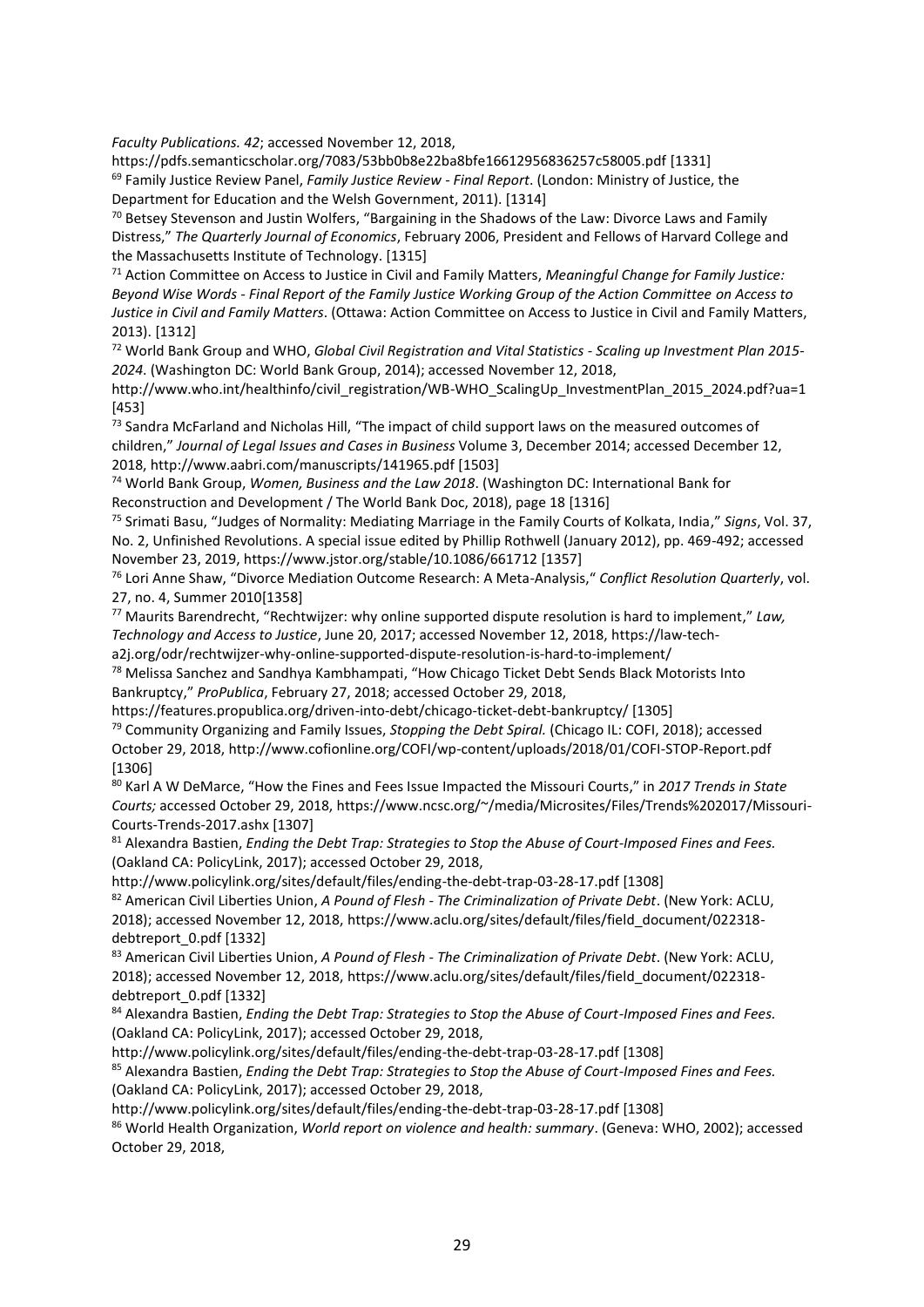http://apps.who.int/iris/bitstream/handle/10665/42512/9241545623\_eng.pdf;jsessionid=A5D3EEF61AD70964 84835A9308B28614?sequence=1 [1278]

 $87$  Violence Prevention Alliance, "The public health approach," accessed October 29, 2018, http://www.who.int/violenceprevention/approach/public\_health/en/

88 Violence Prevention Alliance, "The public health approach," accessed October 29, 2018,

http://www.who.int/violenceprevention/approach/public\_health/en/

<sup>89</sup> Etienne G Krug, Linda L Dahlberg, James A Mercy, Anthony B Zwi, and Rafael Lozano, *World report on violence and health*. (Geneva: WHO, 2002); accessed October 29, 2018,

http://apps.who.int/iris/bitstream/10665/42495/1/9241545615\_eng.pdf [474]

<sup>90</sup> Mark H Moore, "Perspective: Violence Prevention: Criminal Justice or Public Health?" *Health Affairs 12*, no. 4 (1993): 34-45; accessed October 29, 2018, http://content.healthaffairs.org/content/12/4/34.full.pdf [476] 91 Jeffrey A. Butts, Caterina Gouvis Roman, Lindsay Bostwick, and Jeremy R. Porter, "Cure Violence: A Public Health Model to Reduce Gun Violence," *Annu. Rev. Public Health 2015*. 36:39–53; accessed November 12, 2018, https://www.annualreviews.org/doi/pdf/10.1146/annurev-publhealth-031914-122509 [1333]

<sup>92</sup> World Health Organization, *Global Status Report On Violence Prevention 2014*. (Geneva: WHO, 2014); accessed October 29, 2018,

http://apps.who.int/iris/bitstream/10665/145086/1/9789241564793\_eng.pdf?ua=1&ua=1 [55] <sup>93</sup> World Health Organization, *Global Status Report On Violence Prevention 2014*. (Geneva: WHO, 2014); accessed October 29, 2018,

http://apps.who.int/iris/bitstream/10665/145086/1/9789241564793\_eng.pdf?ua=1&ua=1, see discussion on page 47 [55]

94 WHO, CDC, End Violence Against Children, PAHO, PEPFAR, Together for Girls, UNICEF, UNODC, USAID, and World Bank, *INSPIRE - Seven Strategies for Ending Violence Against Children*. (Geneva: WHO, 2016); accessed October 29, 2018, http://apps.who.int/iris/bitstream/10665/207717/1/9789241565356-eng.pdf?ua=1 [478] 95 L K Lee, E W Fleegler, C Farrell, E Avakame, S Srinivasan, D Hemenway and M C Monuteaux, "Firearm Laws and Firearm Homicides: A Systematic Review," *JAMA Intern Med. 2017* Jan 1;177(1):106-119. doi: 10.1001/jamainternmed.2016.7051; accessed October 29, 2018,

https://www.ncbi.nlm.nih.gov/pubmed/27842178 [1279]

<sup>96</sup> Julian Santaella-Tenorio, Magdalena Cerdá, Andrés Villaveces, and Sandro Galea, "What Do We Know About the Association Between Firearm Legislation and Firearm-Related Injuries?", *Epidemiologic Reviews*, Vol. 38, 2016 [1280]

97 Richard G. Matzopoulos, Mary Lou Thompson, and Jonathan E. Myers, "Firearm and Nonfirearm Homicide in 5 South African Cities: A Retrospective Population-Based Study," *American Journal of Public Health*, March 2014, Vol 104, No. 3 [1281]

<sup>98</sup> World Health Organization, *Violence Prevention: The Evidence*. (Geneva: WHO, 2010); accessed October 29, 2018, http://apps.who.int/iris/bitstream/10665/77936/1/9789241500845\_eng.pdf?ua=1 [117]

99 L K Lee, E W Fleegler, C Farrell, E Avakame, S Srinivasan, D Hemenway and M C Monuteaux, "Firearm Laws and Firearm Homicides: A Systematic Review," *JAMA Intern Med. 2017* Jan 1;177(1):106-119. doi: 10.1001/jamainternmed.2016.7051; accessed October 29, 2018,

https://www.ncbi.nlm.nih.gov/pubmed/27842178 [1279]

<sup>100</sup> Mayor of London, "Mayor launches new public health approach to tackling serious violence," September 19, 2018; accessed October 29, 2018, https://www.london.gov.uk/press-releases/mayoral/new-public-healthapproach-to-tackling-violence [1282]

<sup>101</sup> World Health Organization, *Global Status Report On Violence Prevention 2014*. (Geneva: WHO, 2014); accessed October 29, 2018,

http://apps.who.int/iris/bitstream/10665/145086/1/9789241564793\_eng.pdf?ua=1&ua=1, page 30 [55] 102 Graham Farrell and Adam C Bouloukos, "International Overview: Cross-National Comparison of Rates of Repeat Victimization," *Crime Prevention Studies*, volume 12, pp. 5-25; accessed October 29, 2018, http://www.popcenter.org/library/CrimePrevention/Volume\_12/02-FarrellBouloukos.pdf [1283]

<sup>103</sup> World Health Organization, *Violence Prevention: The Evidence*. (Geneva: WHO, 2010); accessed October 29, 2018, http://apps.who.int/iris/bitstream/10665/77936/1/9789241500845\_eng.pdf?ua=1 [117]

<sup>104</sup> Democracy International Inc, *What Works in Reducing Community Violence: A meta-review and field study for the Northern Triangle*. (Washington DC: USAID, 2016); accessed November 12, 2018,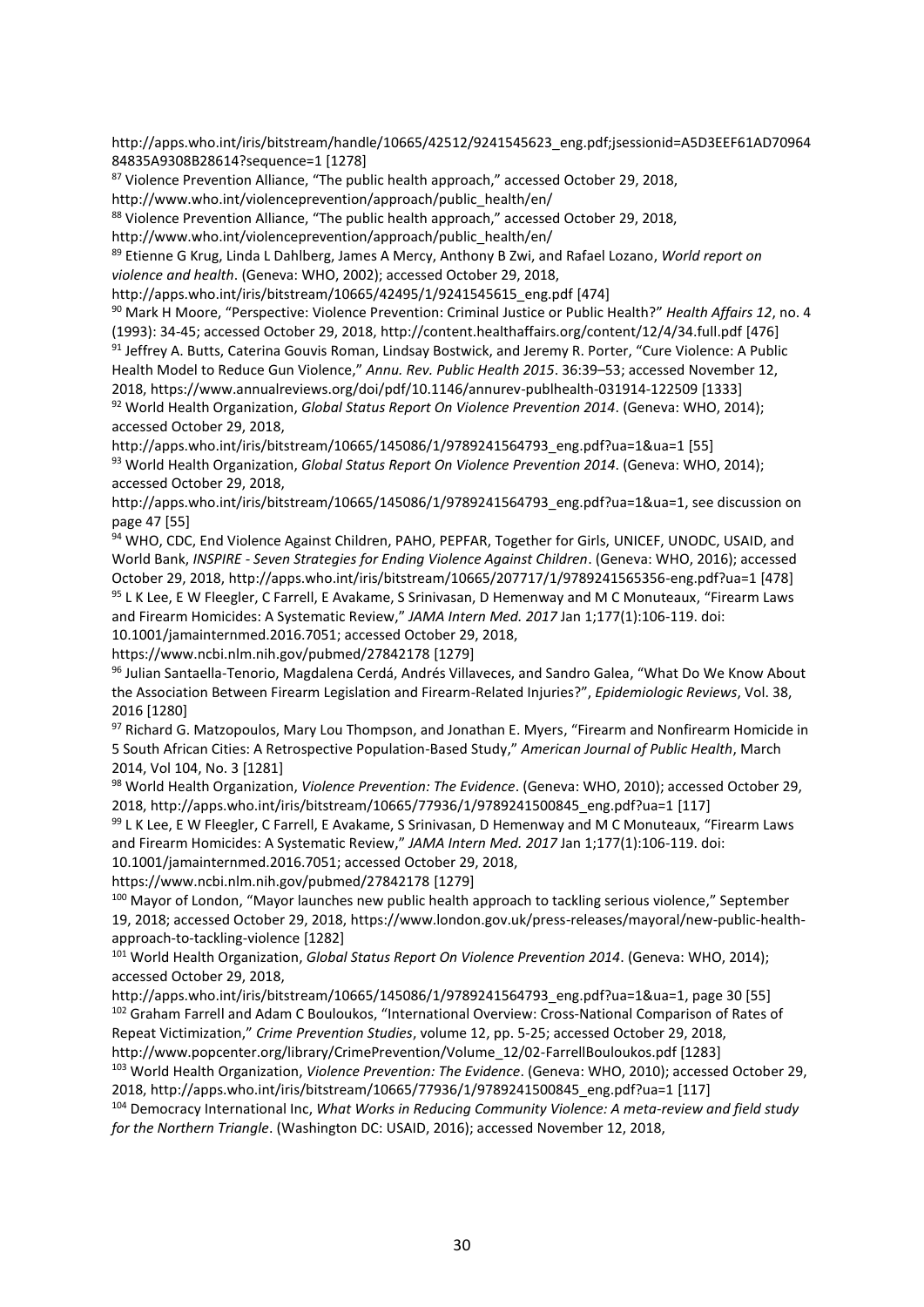https://www.usaid.gov/sites/default/files/USAID-2016-What-Works-in-Reducing-Community-Violence-Final-Report.pdf [661]

<sup>105</sup> World Health Organization, London School of Hygiene & Tropical Medicine, and South African Medical Research Council, *Global and regional estimates of violence against women: prevalence and health effects of intimate partner violence and nonpartner sexual violence.* (Geneva: WHO, 2013); accessed October 29, 2018, http://apps.who.int/iris/bitstream/10665/85239/1/9789241564625\_eng.pdf?ua=1 [105]

<sup>106</sup> Susan Hillis, James Mercy, Adaugo Amobi, and Howard Kress, "Global Prevalence of Past year Violence Against Children: A Systematic Review and Minimum Estimates," *Pediatrics*. 2016;137(3):e20154079; accessed October 29, 2018, http://pediatrics.aappublications.org/content/pediatrics/137/3/e20154079.full.pdf [102] <sup>107</sup> UN Women, *A Framework to Underpin Action to Prevent Violence Against Women*. (New York: UN Women,

2015); accessed October 29, 2018, http://www.unwomen.org/en/digital-

library/publications/2015/11/prevention-framework#view [385]

<sup>108</sup> WHO, CDC, End Violence Against Children, PAHO, PEPFAR, Together for Girls, UNICEF, UNODC, USAID, and World Bank, *INSPIRE - Seven Strategies for Ending Violence Against Children*. (Geneva: WHO, 2016); accessed October 29, 2018, http://apps.who.int/iris/bitstream/10665/207717/1/9789241565356-eng.pdf?ua=1, page 75 [478]

<sup>109</sup> UN Women, *A Framework to Underpin Action to Prevent Violence Against Women*. (New York: UN Women, 2015); accessed October 29, 2018, http://www.unwomen.org/en/digital-

library/publications/2015/11/prevention-framework#view, page 21 [385]

<sup>110</sup> World Bank Group, *World Development Report - Governance and the Law*. (Washington DC: International Bank for Reconstruction and Development/The World Bank, 2017); accessed October 29, 2017, http://www.worldbank.org/en/publication/wdr2017 [848]

<sup>111</sup> S Laurel Weldon, "The Dimensions and Policy Impact of Feminist Civil Society," Democratic Policymaking on Violence against Women in the Fifty US States*, International Feminist Journal of Politics*, 6:1, 1-28; accessed October 29, 2018, https://www.tandfonline.com/doi/abs/10.1080/; and Pilar Domingo, Rebecca Holmes, Tam O'Neil, Nicola Jones, Kate Bird, Anna Larson, Elizabeth Presler-Marshall and Craig Valters, *Women's voice and leadership in decision-making - Assessing the evidence*. (London: Overseas Development Institute, 2015); accessed October 29, 2018, https://www.odi.org/sites/odi.org.uk/files/odi-assets/publications-opinionfiles/9627.pdf, see page 87 [471]

<sup>112</sup> Erika C Collins, "The Global Impact of the #MeToo Movement (Part I)," *New York Law Journal,* July 10, 2018; accessed October 29, 2018, https://www.law.com/newyorklawjournal/2018/07/10/the-global-impact-of-themetoo-movement-part-i/; and Kristie Rearick, "The Global Impact of the #MeToo Movement (Part 2)," *New York Law Journal*, July 12,2018; accessed October 29, 2018,

https://www.law.com/newyorklawjournal/2018/07/12/the-global-impact-of-the-metoo-movement-part-2/ <sup>113</sup> See Introduction of L Artz and D Smythe (eds), *Should We Consent? Rape Law Reform in South Africa*. (Cape Town: Juta, 2008) [1322]

<sup>114</sup> Rachel Jewkes, "(How) Can We Reduce Violence Against Women by 50% over the Next 30 Years?" *PLoS Med* 11(11): e1001761. doi:10.1371/journal.pmed.1001761 [1285]

<sup>115</sup> Susanne J M Strand, Sofi Fröberg and Jennifer E. Storey, "Protecting victims of intimate partner violence: Swedish prosecutors' experiences of decision-making regarding restraining orders," *Journal of Scandinavian Studies in Criminology and Crime Prevention*, DOI: 10.1080/14043858.2018.1450547; accessed October 29, 2018, https://www.tandfonline.com/doi/pdf/10.1080/14043858.2018.1450547?needAccess=true [1286] <sup>116</sup> British Columbia Centre of Excellence for Women's Health, *Review of Interventions to Identify, Prevent, Reduce and Respond to Domestic Violence.* (London: NICE, 2013); accessed October 29, 2018,

https://www.nice.org.uk/guidance/ph50/resources/review-of-interventions-to-identify-prevent-reduce-andrespond-to-domestic-violence2 [1289]

<sup>117</sup> National Institute of Justice, "How Effective Are Lethality Assessment Programs for Addressing Intimate Partner Violence?", June 11, 2018, NIJ.gov; accessed October 29, 2018, https://nij.gov/topics/crime/intimatepartner-violence/Pages/how-effective-are-lethality-assessment-programs-for-addressing-intimate-partnerviolence.aspx [1287]

118 National Institute of Justice, "How Effective Are Lethality Assessment Programs for Addressing Intimate Partner Violence?", June 11, 2018, NIJ.gov; accessed October 29, 2018, https://nij.gov/topics/crime/intimatepartner-violence/Pages/how-effective-are-lethality-assessment-programs-for-addressing-intimate-partnerviolence.aspx [1287]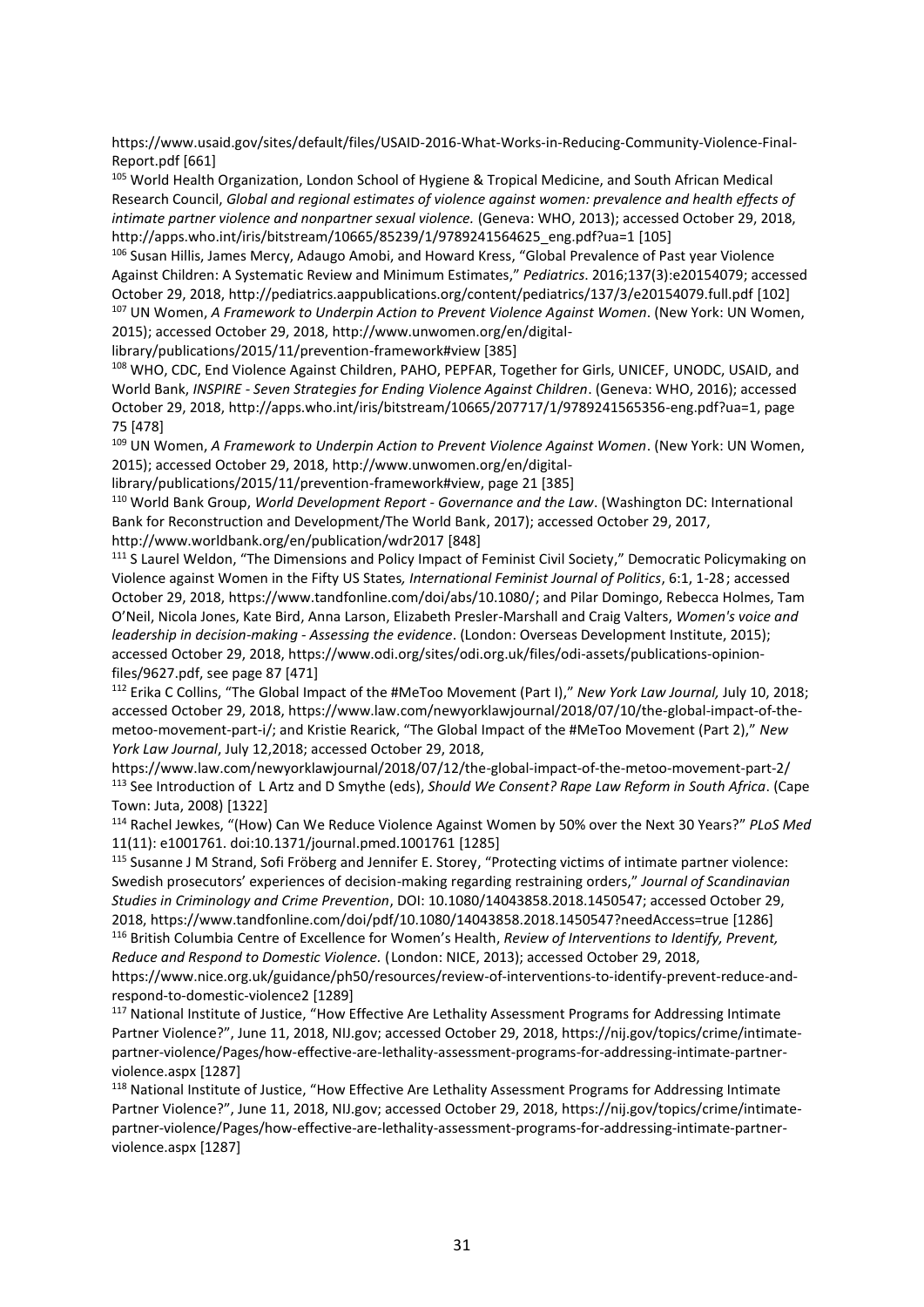<sup>119</sup> Department of the Interior and Local Government, National Barangay Operations Office, *Barangay Protection Order (Anti-violence against women & their children Act of 2004) - RA 9262*. (Manila: Office of the President, Philippine Commission on Women, 2004); accessed October 29, 2018,

https://www.pcw.gov.ph/sites/default/files/documents/resources/BPO\_primer.pdf [1288] <sup>120</sup> Vivek Maru and Varun Gauri (eds), *Community Paralegals and the Pursuit of Justice*. Forthcoming, South Africa chapter [1230]

<sup>121</sup> Germán Carlos Garavano, "Delivering Justice for All," Center on International Cooperation, New York University, March 23, 2018; accessed November 12, 2018, https://medium.com/cic-internationalinsights/delivering-justice-for-all-3837db711250

<sup>122</sup> United Nations, *Rights of the child - Note by the Secretary-General*. UN Doc. A/61/299 (August 29, 2006); accessed November 12, 2018, https://www.unicef.org/violencestudy/reports/SG\_violencestudy\_en.pdf [1334] <sup>123</sup> WHO, CDC, End Violence Against Children, PAHO, PEPFAR, Together for Girls, UNICEF, UNODC, USAID, and World Bank, *INSPIRE - Seven Strategies for Ending Violence Against Children*. (Geneva: WHO, 2016); accessed October 29, 2018, http://apps.who.int/iris/bitstream/10665/207717/1/9789241565356-eng.pdf?ua=1, pages 30-55 [478]

124 Global Partnership to End Violence Against Children, "Sweden as a Pathfinder to End Violence Against Children - Discussion Paper," July 2016, page 6 [1290]

125 Global Partnership to End Violence Against Children, "Sweden as a Pathfinder to End Violence Against Children - Discussion Paper," July 2016, page 6 [1290]

<sup>126</sup> Global Initiative to End All Corporal Punishment of Children, *Ending legalised violence against children global progress to December 2017*. (London: Global Initiative to End All Corporal Punishment of Children, 2017); accessed October 29, 2018, http://endcorporalpunishment.org/wp-content/uploads/global/Globalreport-2017-singles.pdf [1291]

<sup>127</sup> Joan Durrant and Ron Ensom, "Physical punishment of children: lessons from 20 years of research," *CMAJ*. 2012 Sep 4; 184(12): 1373–1377; accessed October 29, 2018,

https://www.ncbi.nlm.nih.gov/pmc/articles/PMC3447048/ [1293]

<sup>128</sup> Frank J Elgar, Peter D Donnelly, Valerie Michaelson, Geneviève Gariépy, Kira E Riehm, Sophie D Walsh, and William Pickett, "Corporal punishment bans and physical fighting in adolescents: an ecological study of 88 countries," *BMJ* Open 2018;8:e021616. doi: 10.1136/bmjopen-2018-021616; accessed October 29, 2018, https://bmjopen.bmj.com/content/8/9/e021616 [1294]

<sup>129</sup> Joan Durrant and Ron Ensom, "Physical punishment of children: lessons from 20 years of research," *CMAJ*. 2012 Sep 4; 184(12): 1373–1377; accessed October 29, 2018,

https://www.ncbi.nlm.nih.gov/pmc/articles/PMC3447048/ [1293]

<sup>130</sup> Joan Durrant and Ron Ensom, "Physical punishment of children: lessons from 20 years of research," *CMAJ*. 2012 Sep 4; 184(12): 1373–1377; accessed October 29, 2018,

https://www.ncbi.nlm.nih.gov/pmc/articles/PMC3447048/ [1293]

<sup>131</sup> Global Initiative to End All Corporal Punishment of Children, *Ending legalised violence against children global progress to December 2017*. (London: Global Initiative to End All Corporal Punishment of Children, 2017); accessed October 29, 2018, http://endcorporalpunishment.org/wp-content/uploads/global/Globalreport-2017-singles.pdf [1291]

<sup>132</sup> Adam J Zolotor and Megan E Puzia, "Bans against Corporal Punishment: A Systematic Review of the Laws, Changes in Attitudes and Behaviours," *Child Abuse Review* Vol. 19: 229–247 (2010) [1292]

<sup>133</sup> Adam J Zolotor and Megan E Puzia, "Bans against Corporal Punishment: A Systematic Review of the Laws, Changes in Attitudes and Behaviours," *Child Abuse Review* Vol. 19: 229–247 (2010), page 242 [1292]

134 WHO, CDC, End Violence Against Children, PAHO, PEPFAR, Together for Girls, UNICEF, UNODC, USAID, and World Bank, *INSPIRE Handbook - Action for implementing the seven strategies for ending violence against children*. (Geneva: WHO, 2018) [1323]

<sup>135</sup> William Blackstone, "Book the Fourth - Chapter the Eighteenth : Of the Means of Preventing Offences" in *Commentaries on the Laws of England.* (Oxford: Clarendon Press, 1765-1769); accessed October 29, 2018, http://avalon.law.yale.edu/18th\_century/blackstone\_bk4ch18.asp

<sup>136</sup> Daniel Nagin, "Deterrence in the Twenty-First Century," *Crime and Justice*, Vol. 42, No. 1, Crime and Justice in America 1975–2025 (August 2013), pp. 199-263; accessed October 27, 2018,

https://www.jstor.org/stable/10.1086/670398 p 206 [1263]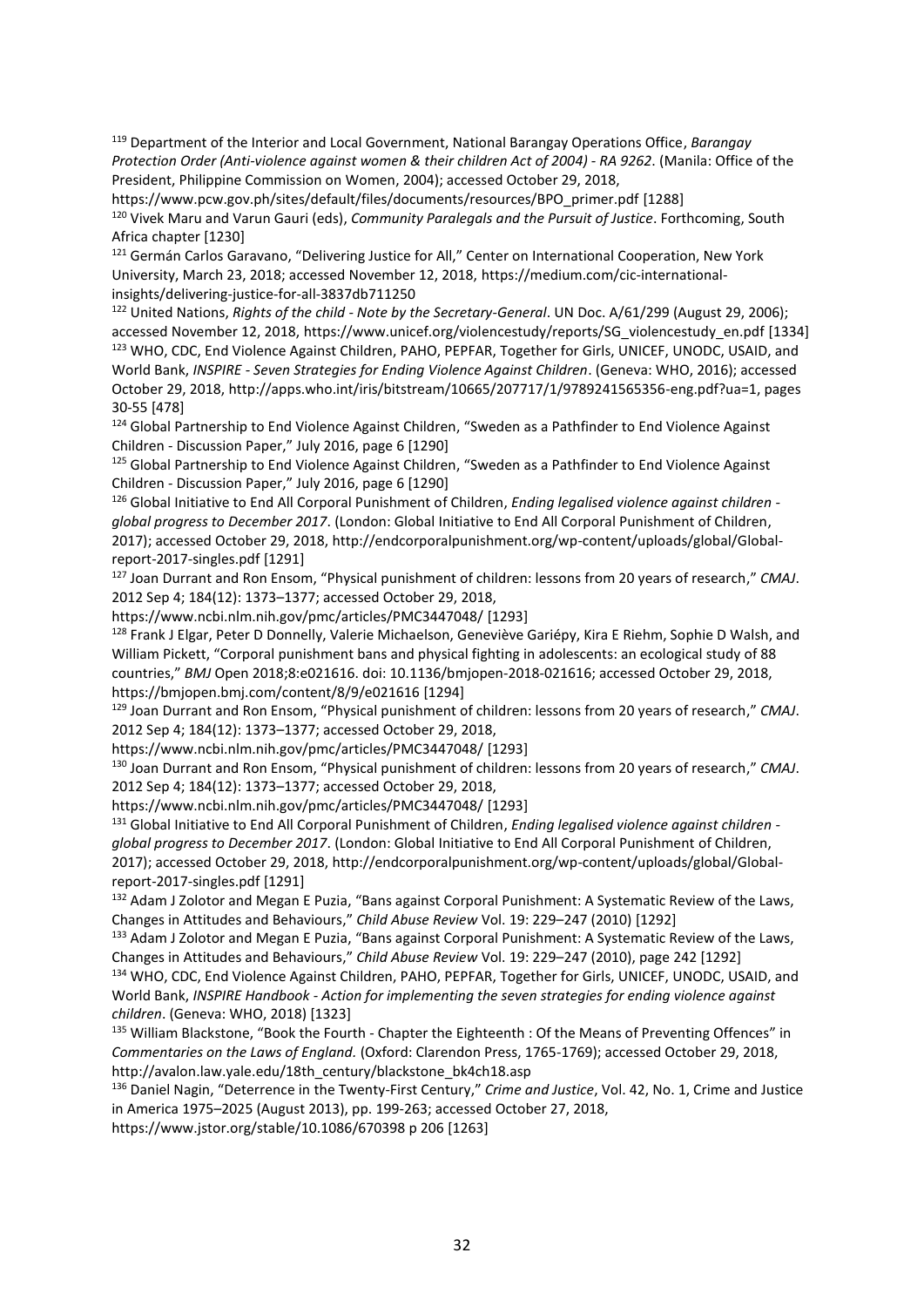<sup>137</sup> Jessica Jacobson, Catherine Heard, and Helen Fair, *Prison: Evidence of its use and over-use from around the world*. (London: Institute for Criminal Policy Research, 2017); accessed October 29, 2018,

http://www.prisonstudies.org/sites/default/files/resources/downloads/global\_imprisonment\_web2c.pdf [1264]

<sup>138</sup> Daniel Nagin, "Deterrence in the Twenty-First Century," *Crime and Justice*, Vol. 42, No. 1, Crime and Justice in America 1975–2025 (August 2013), pp. 199-263; accessed October 27, 2018,

https://www.jstor.org/stable/10.1086/670398 p 206 [1263]

<sup>139</sup> Giovanni Mastrobuoni and David Rivers, *Criminal Discount Factors and Deterrence,* 2016*;* accessed October 29, 2018, http://dx.doi.org/10.2139/ssrn.2730969 [1265]

<sup>140</sup> Timothy Crimmins, "Incarceration as Incapacitation: An Intellectual History," *American Affairs*, Fall 2018, Volume II, Number 3; accessed October 29, 2018, https://americanaffairsjournal.org/2018/08/incarcerationas-incapacitation-an-intellectual-history/ [1266]

<sup>141</sup> Gaëlle Rivard Piché, "La Mano Dura: Lessons from El Salvador's Security Sector Reform," *Political Violence at a Glance*, May 31, 2016; accessed October 29, 2018, http://politicalviolenceataglance.org/2016/05/31/lamano-dura-lessons-from-el-salvadors-security-sector-reform/ [1267]

<sup>142</sup> Steven Dudley and Juan José Martínez D'Aubuisson, "El Salvador Prisons and the Battle for the MS13's Soul," *InSight Crime*, February 16, 2017; accessed October 29, 2018,

https://www.insightcrime.org/investigations/el-salvador-prisons-battle-ms13-soul/ [1268] <sup>143</sup> Benjamin Lessing, "How to Build a Criminal Empire from Behind Bars: Prison Gangs and Projection of Power," (University of Chicago, 2014) [1318]

<sup>144</sup> International Crisis Group, "El Salvador's Politics of Perpetual Violence," *Latin America Report N°64*. (Belgium: International Crisis Group, 2017). [1320]

<sup>145</sup> William Donaldson, *Gangbangers and Politicians: The Effects of Mano Dura on Salvadoran Politics*; accessed October 29, 2018, http://stonecenter.tulane.edu/uploads/Donaldson,\_UploadVersion-1368207121.pdf [1269] <sup>146</sup> Robert Muggah, Juan Carlos Garzón and Manuela Suárez, *Mano Dura: the costs and benefits of repressive criminal justice for young people in Latin America*. (Rio de Janeiro: Igarapé Institute, 2018); accessed October 29, 2018, https://igarape.org.br/wp-content/uploads/2018/04/Mano-Dura-The-costs-and-benefits-ofrepressive-criminal-justice-for-young-people-in-Latin-America.pdf [1270]

<sup>147</sup> Robert Muggah, Juan Carlos Garzón and Manuela Suárez, *Mano Dura: the costs and benefits of repressive criminal justice for young people in Latin America*. (Rio de Janeiro: Igarapé Institute, 2018); accessed October 29, 2018, https://igarape.org.br/wp-content/uploads/2018/04/Mano-Dura-The-costs-and-benefits-ofrepressive-criminal-justice-for-young-people-in-Latin-America.pdf [1270]

<sup>148</sup> David Kilcullen, *Out of the Mountains: The Coming Age of the Urban Guerrilla.* (London: C Hurst & Co Publishers Ltd, 2013)

<sup>149</sup> International Crisis Group, "El Salvador's Politics of Perpetual Violence," *Latin America Report N°64*. (Belgium: International Crisis Group, 2017), page 23 [1320]

<sup>150</sup> Brandon C. Welsh and David P. Farrington, "Crime Prevention and Public Policy," in *The Oxford Handbook of Crime Prevention*. (Oxford: Oxford Handbooks, 2012); accessed October 29, 2018,

http://www.oxfordhandbooks.com/view/10.1093/oxfordhb/9780195398823.001.0001/oxfordhb-9780195398823-e-1 [1271]

<sup>151</sup> David Weisburd, David P Farrington Charlotte Gill (eds), *What Works in Crime Prevention and Rehabilitation - lessons from systematic reviews*. (New York: Springer, 2016). [1248]

<sup>152</sup> David Weisburd, David P Farrington Charlotte Gill (eds), *What Works in Crime Prevention and Rehabilitation - lessons from systematic reviews*. (New York: Springer, 2016), chapter 1 [1248]

<sup>153</sup> David Weisburd, David P Farrington Charlotte Gill (eds), *What Works in Crime Prevention and Rehabilitation - lessons from systematic reviews*. (New York: Springer, 2016), page 313 [1248]

<sup>154</sup> National Institute of Justice, "Five Things about Deterrence," (Washington DC: US Department of Justice, 2016) [1272]

<sup>155</sup> Daniel Nagin, "Deterrence in the Twenty-First Century," *Crime and Justice*, Vol. 42, No. 1, Crime and Justice in America 1975–2025 (August 2013), pp. 199-263; accessed October 27, 2018,

https://www.jstor.org/stable/10.1086/670398 p 206 [1263]

<sup>156</sup> David Weisburd, "Ideas in American Policing: Place-based Policing," *Police Foundation* Number 9, January 2008; accessed October 29, 2018, https://www.policefoundation.org/wp-content/uploads/2015/06/Weisburd-2008-Place-Based-Policing.pdf [1273]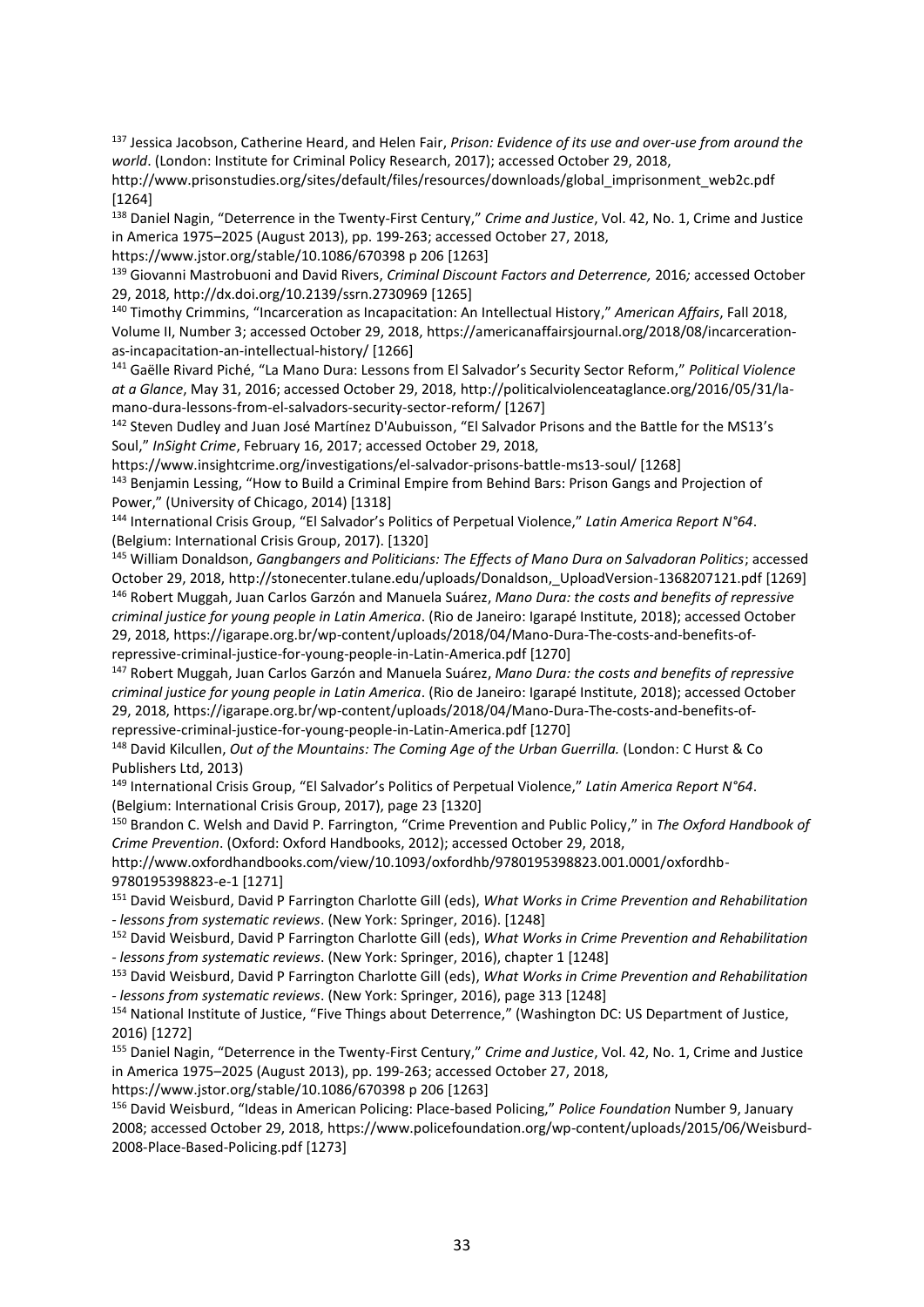<sup>157</sup> Center for Evidence-Based Crime Policy, "Problem-Oriented Policing,"; accessed October 29, 2018, https://cebcp.org/evidence-based-policing/what-works-in-policing/research-evidence-review/problemoriented-policing/

<sup>158</sup> World Health Organization, *Global Status Report On Violence Prevention 2014*. (Geneva: WHO, 2014); accessed October 29, 2018,

http://apps.who.int/iris/bitstream/10665/145086/1/9789241564793\_eng.pdf?ua=1&ua=1 [55] <sup>159</sup> Simon Mackenzie and Alistair Henry, *Community Policing: a Review of the Evidence*. (Edinburgh: Scottish Government Social Research, 2009). [1360]

<sup>160</sup> United Nations Development Programme, *United Nations Development Programme 2017 Global Programme Annual Report - Strengthening the Rule of Law and Human Rights for Sustaining Peace and Fostering Development*. (New York: UNDP, 2017), page 32 [1359]

<sup>161</sup> "Nationwide EUAM programme results in 385 new Community Policing trainers," *Unian Information Agency*, June 24, 2017; accessed November 23, 2018, https://www.unian.info/society/1993999-nationwideeuam-programme-results-in-385-new-community-policing-trainers.html

<sup>162</sup> National Network for Safe Communities, "Proven strategies for reducing violence and strengthening communities," (New York: John Jay College of Criminal Justice, undated) [1275]

<sup>163</sup> "Murders spread through an epidemic-like process of social contagion as gangs evaluate the highly visible actions of others in their local networks and negotiate dominance considerations that arise during violent incidents." Andrew Papachristos, "Murder by Structure: Dominance Relations and the Social Structure of Gang Homicide," *AJS Volume 115 Number 1* (July 2009): 74–128; accessed November 12, 2018,

https://www.jstor.org/stable/10.1086/597791?seq=1#page\_scan\_tab\_contents [1335]

<sup>164</sup> David Thacher, "Channeling Police Discretion: The Hidden Potential of Focused Deterrence," *University of Chicago Legal Forum*, Vol 2016, Article 13 [1276]

165 Anthony A Braga and David L Weisburd, "Pulling Levers: Focused Deterrence Strategies to Prevent Crime," *No. 6 of Crime Prevention Research Review* (Washington, DC: U.S. Department of Justice, Office of Community Oriented Policing Services, 2012) [1277]

<sup>166</sup> Heather Strang, Lawrence W Sherman, Evan Mayo-Wilson, Daniel Woods, and Barak Ariel, "Restorative Justice Conferencing (RJC) Using Face-to-Face Meetings of Offenders and Victims: Effects on Offender Recidivism and Victim Satisfaction. A Systematic Review," *Campbell Systematic Reviews* 2013:12 DOI: 10.4073/csr.2013.12 [1356]

167 Feroz Ali, Saji K Mathew, M. Suresh Babu, and Arun Kumar Gopalaswamy, What are the different models of non-state justice systems in South Asia? What are the different approaches that have been adopted for strengthening complementarity between state and non-state justice delivery and what have been the effects of these interventions? Implications of evidence for South Asia. (London: EPPI-Centre, Social Science Research Unit, UCL Institute of Education, University College London, 2017); accessed December 12, 2018, https://assets.publishing.service.gov.uk/media/5b0fe3beed915d2cdb024c26/Non\_state\_justice\_Contextualisa tion\_new.pdf

<sup>168</sup> UNDP, UNICEF and UN Women, *Informal Justice Systems - Charting a course for human-rights based engagement*. (New York: UNDP, UNICEF and UN Women, undated) [1506]

<sup>169</sup> Janine Ubink and Thomas McInerney (eds), "Customary Justice: Perspectives on Legal Empowerment," *Legal and Governance Reform: Lessons Learned* No. 3/2011. (Rome: IDLO, 2011), Chapter 4, p79 [1505] <sup>170</sup> The Asia Foundation, *Survey Report on Citizens' Perceptions of the Indonesian Justice Sector - Preliminary Findings and Recommendations*. (Jakarta: The Asia Foundation, 2001), accessed December 12, 2018, https://asiafoundation.org/resources/pdfs/IndoLaw.pdf [1509]

<sup>171</sup> Janine Ubink and Thomas McInerney (eds), "Customary Justice: Perspectives on Legal Empowerment," *Legal and Governance Reform: Lessons Learned* No. 3/2011. (Rome: IDLO, 2011), p82 [1505]

<sup>172</sup> Democracy International Inc, *What Works in Reducing Community Violence: A meta-review and field study for the Northern Triangle.* (Washington DC: USAID, 2016); accessed November 12, 2018,

https://www.usaid.gov/sites/default/files/USAID-2016-What-Works-in-Reducing-Community-Violence-Final-Report.pdf [661]

<sup>173</sup> Democracy International Inc, *What Works in Reducing Community Violence: A meta-review and field study for the Northern Triangle.* (Washington DC: USAID, 2016); accessed November 12, 2018,

https://www.usaid.gov/sites/default/files/USAID-2016-What-Works-in-Reducing-Community-Violence-Final-Report.pdf, pages 18-19 [661]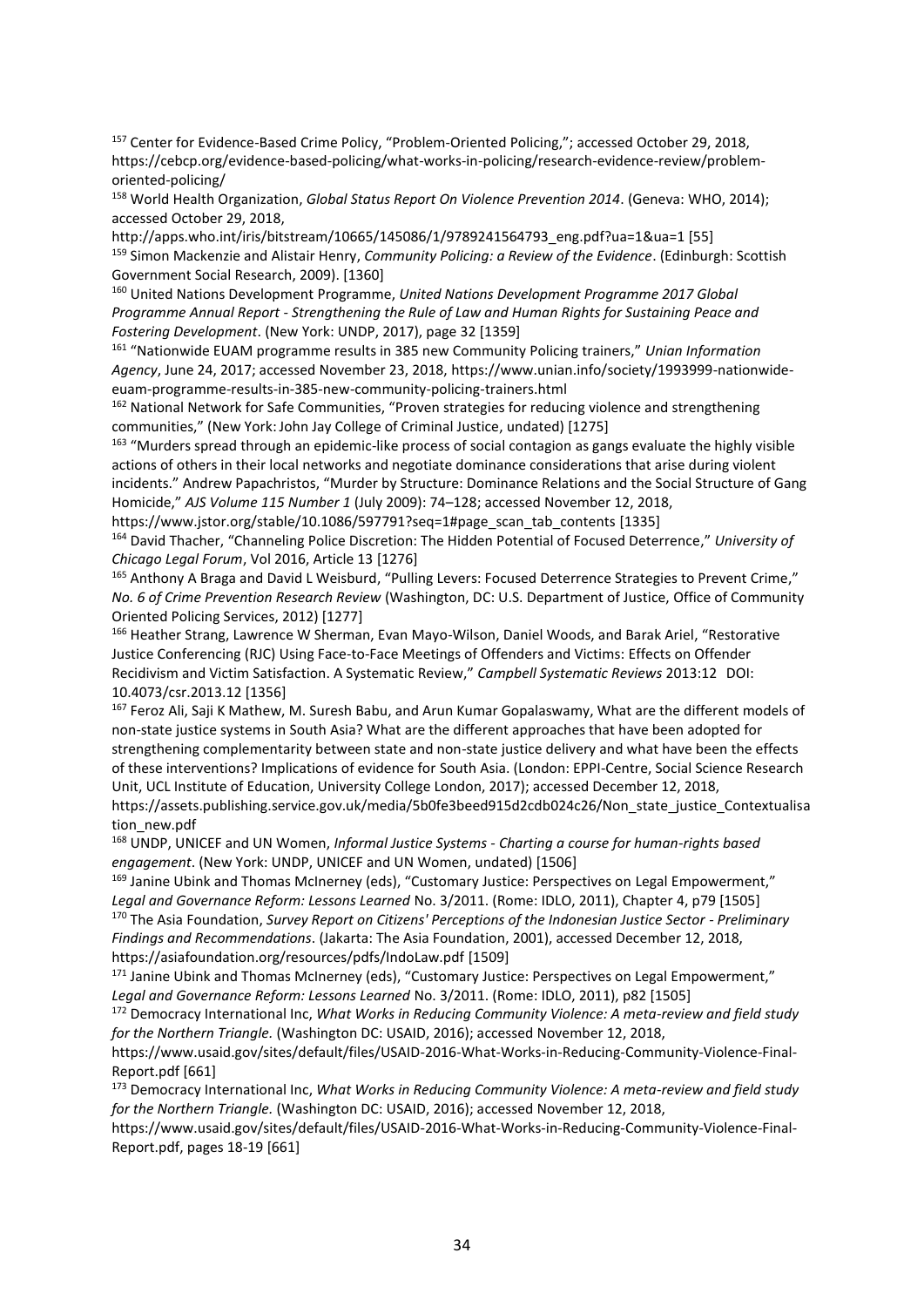<sup>174</sup> Gobierno de El Salvador, *Plan El Salvador Seguro: Resumen Ejecutivo.* (San Salvador: Gobierno de El Salvador, 2015); accessed November 12, 2018, http://www.presidencia.gob.sv/wpcontent/uploads/2015/01/El-Salvador-Seguro.pdf [1336]

<sup>175</sup> United Nations Development Programme, *United Nations Development Programme 2017 Global Programme Annual Report - Strengthening the Rule of Law and Human Rights for Sustaining Peace and Fostering Development*. (New York: UNDP, 2017), page 36 [1359]

<sup>176</sup> International Crisis Group, "El Salvador's Politics of Perpetual Violence," *Latin America Report N°64*. (Belgium: International Crisis Group, 2017) [1320]

<sup>177</sup> Lawrence W Sherman, *The Rise of Evidence-Based Policing: Targeting, Testing, and Tracking*. (Chicago IL: University of Chicago, 2013); accessed October 29, 2018, https://cebcp.org/wp-content/evidence-basedpolicing/Sherman-TripleT.pdf, page 7 [1274]

<sup>178</sup> World Bank, *World Development Report 2011 - Conflict, Security and Development*. (Washington DC: World Bank, 2011) [58]

<sup>179</sup> United Nations; World Bank, *Pathways for Peace: Inclusive Approaches to Preventing Violent Conflict*. (Washington, DC: World Bank, 2018), page 166 [1255]

<sup>180</sup> United Nations and World Bank, *Pathways for Peace : Inclusive Approaches to Preventing Violent Conflict*. (Washington DC: World Bank, 2018); accessed November 12, 2018,

https://openknowledge.worldbank.org/handle/10986/28337, page 208 [1255]

<sup>181</sup> J van Zyl Smit, *Judicial Independence in Latin America - The implications of tenure and appointment processes*. (London: Bingham Centre for The Rule of Law, 2016); accessed November 12, 2018,

https://www.biicl.org/documents/1331\_english\_ji\_in\_la\_191016.pdf?showdocument=1 [1337] <sup>182</sup> Matthew Stephenson, "Judicial Independence: What It Is, How It Can Be Measured, Why It Occurs" (Cambridge MA: Harvard University Department of Government and Law School, undated); accessed November 12, 2018,

http://siteresources.worldbank.org/INTLAWJUSTINST/Resources/JudicialIndependence.pdf [1338] <sup>183</sup> World Bank Group, *World Development Report - Governance and the Law*. (Washington DC: International Bank for Reconstruction and Development/The World Bank, 2017), accessed November 12, 2018, http://www.worldbank.org/en/publication/wdr2017, page 104 [848]

<sup>184</sup> Rhodri Williams, *Judges as Peacebuilders: How Justice Sector Reform Can Support Prevention in Transitional Settings*. (Solna: International Legal Assistance Consortium, 2018), page 21 [1164]

<sup>185</sup> Rhodri Williams, *Judges as Peacebuilders: How Justice Sector Reform Can Support Prevention in Transitional Settings*. (Solna: International Legal Assistance Consortium, 2018), page 24 [1164]

<sup>186</sup> United Nations and State of Guatemala, *Agreement between the United Nations and State of Guatemala on the establishment of an International Commission Against Impunity in Guatemala (CICIG);* accessed October 29, 2018, http://www.cicig.org/uploads/documents/mandato/cicig\_acuerdo\_en.pdf [1252]

<sup>187</sup> Open Society Justice Initiative, *Against the Odds: CICIG in Guatemala*; accessed October 29, 2018, https://www.opensocietyfoundations.org/sites/default/files/against-odds-cicig-guatemala-20160321.pdf, page 87 [1253]

<sup>188</sup> Ibid

<sup>189</sup> International Crisis Group, "Saving Guatemala's Fight Against Crime and Impunity," *Latin America Report N°70*, October 24, 2018, note 34 on page 8 [1254]

<sup>190</sup> Sofia Menchu, "Guatemala not renewing mandate of U.N. anti-corruption body," *Reuters*, August 31, 2018, accessed 29 October 2019, https://www.reuters.com/article/us-guatemala-corruption/guatemala-notrenewing-mandate-of-u-n-anti-corruption-body-idUSKCN1LG2KC

<sup>191</sup> Gillian K Hadfield, *Rules for a Flat World*. (Oxford: Oxford University Press, 2016).

<sup>192</sup> UN-Habitat, *Scoping and Status Study on Land and Conflict: Towards UN System-Wide Engagement at Scale* (Kenya: UN-Habitat, 2016), p148 [1162]

193 Global Witness, *Conflict Resources and their Supply Chains*; accessed October 29, 2018, https://www.globalwitness.org/sites/default/files/GlobalWitnessConflict\_ResourcesAndTheirSupplyChains-Logo.pdf [1256]

<sup>194</sup> United Nations Interagency Framework Team for Preventive Action, *Land and Conflict: Toolkit and guidance for preventing and managing land and natural resources conflict*. (New York: UN Interagency Framework Team for Preventive Action, 2012) [1257]

<sup>195</sup> Vivek Maru and Varun Gauri (eds), *Community Paralegals and the Pursuit of Justice*. Forthcoming [1230]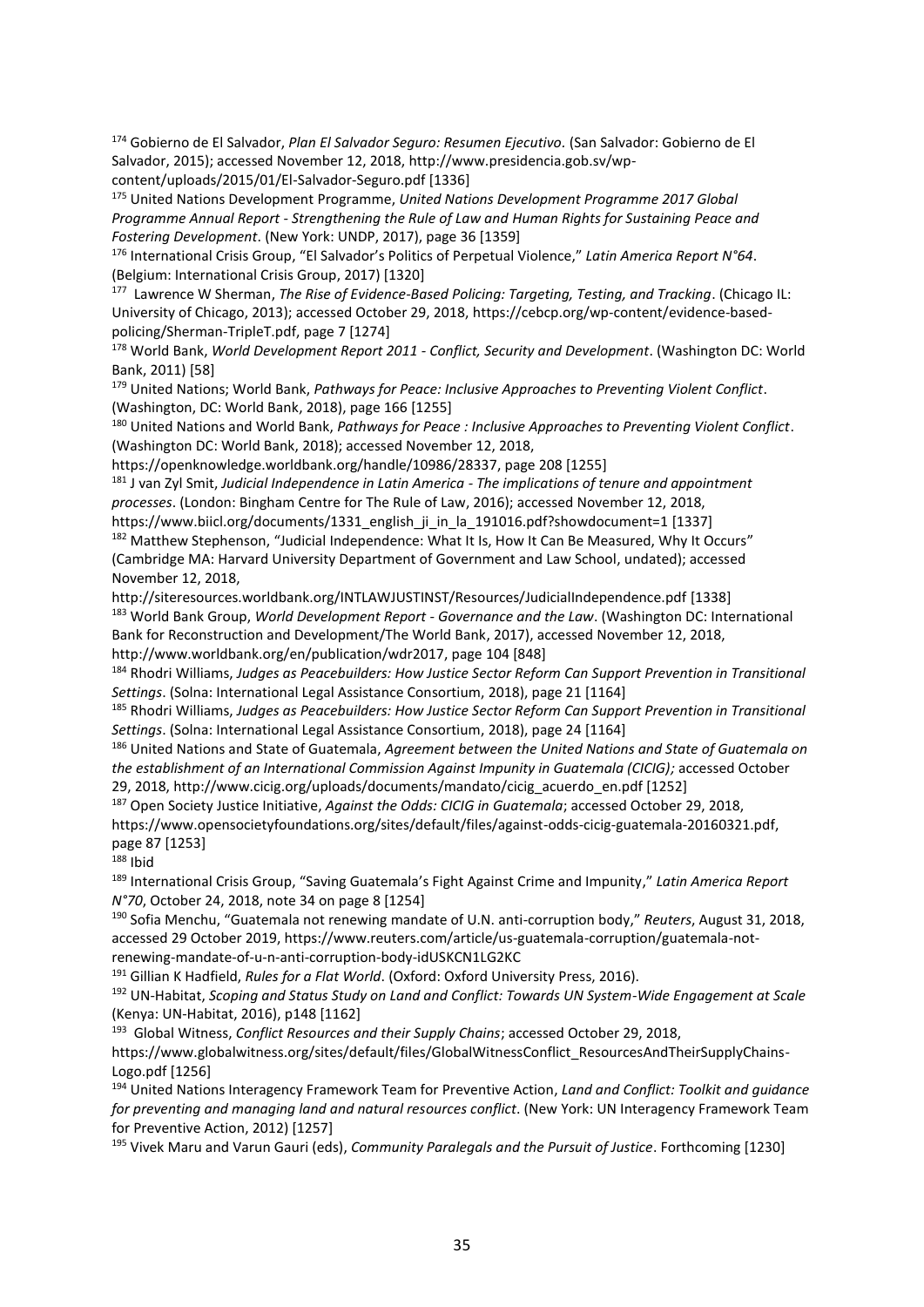196 United Nations Human Rights Office of the High Commissioner, "Free, Prior and Informed Consent of Indigenous Peoples," September 2013 (Geneva: OHCHR), accessed December 12, 2018, https://www.ohchr.org/Documents/Issues/ipeoples/freepriorandinformedconsent.pdf [1510] <sup>197</sup> United Nations; World Bank, *Pathways for Peace: Inclusive Approaches to Preventing Violent Conflict*. (Washington, DC: World Bank, 2018), Box 54 [1255]

198 World Bank Institute, "Advocacy by the Office of the Ombudsman: Enabling Water Reforms Based on Citizens' Feedback in Peru," *Social Accountability Notes* January 2010; accessed October 29, 2018, http://siteresources.worldbank.org/INTSOCACCDEMSIDEGOV/Resources/2871813-1200515311988/4577172- 1271445400159/notes02\_peru.pdf [1258]

<sup>199</sup> Extractive Industries Transparency Initiative, *Progress Report 2018*. (Oslo: EITI, 2018) [1259] <sup>200</sup> Claire Mcloughlin, "Researching State Legitimacy: A Political Approach to a Political Problem," *Development Leadership Program Research Paper 36*, 2015; accessed October 29, 2018,

http://publications.dlprog.org/StateLegitimacy\_PoliticalApproach.pdf, page 10 [1260]

<sup>201</sup> International Association of Women Judges, *Stopping the Abuse of Power through Sexual Exploitation: Naming, Shaming, and Ending Sextortion*. (Washington DC: IAWJ, 2012); accessed October 29, 2018, http://www.iawj.org/wp-content/uploads/2017/04/Corruption-and-Sextortion-Resource-1.pdf [1261]

<sup>202</sup> G Sturge, R Mallett, J Hagen-Zanker, and R Slater, *Tracking livelihoods, service delivery and governance: Panel survey findings from the Secure Livelihoods Research Consortium*. (London: Secure Livelihoods Research Consortium, 2017); accessed October 29, 2018, https://securelivelihoods.org/wp-content/uploads/Trackinglivelihoods-service-delivery-and-governance\_Panel-survey-findings-from-the-Secure-Livelihoods-Research-Consortium.pdf [1262]

<sup>203</sup> United Nations Development Programme, *United Nations Development Programme 2017 Global Programme Annual Report - Strengthening the Rule of Law and Human Rights for Sustaining Peace and Fostering Development*. (New York: UNDP, 2017), page 35 [1359]

<sup>204</sup> DCAF (Geneva Centre for the Democratic Control of Armed Forces), *The Contribution and Role of SSR in the Prevention of Violent Conflict*. (Geneva: DCAF, 2017)[1361]

<sup>205</sup> Ibrahim Bangura, *The Gradual Emergence of Second Generation Security Sector Reform in Sierra Leone*. (Kitchener: Centre for Security Governance, 2017) [1362]

<sup>206</sup> Peter Albrecht, Olushegu Garber, Ade Gibson, and Sophy Thomas, *Community Policing in Sierra Leone – Local Policing Partnership Boards*. (Copenhagen: Danish Institute for International Studies, 2014) [1363] <sup>207</sup> World Bank, *World Development Report 2011 - Conflict, Security and Development*. (Washington DC: World Bank, 2011); accessed November 12, 2018,

http://siteresources.worldbank.org/INTWDRS/Resources/WDR2011\_Full\_Text.pdf, page 248 [58] <sup>208</sup> World Bank, *World Development Report 2011 - Conflict, Security and Development*. (Washington DC: World Bank, 2011); accessed November 12, 2018,

http://siteresources.worldbank.org/INTWDRS/Resources/WDR2011\_Full\_Text.pdf, page 257 [58] <sup>209</sup> United Nations, *Promotion of truth, justice, reparation and guarantees of non-recurrence - Note by the Secretary-General*. UN Doc A/72/523 (2017) [1242]

<sup>210</sup> David Cingranelli, Mark Gibney, Peter Haschke, Reed Wood, Daniel Arnon, and Brendan (Skip) Mark, "Human Rights Violations and Violent Conflict," (background paper for United Nations–World Bank Flagship Study, Pathways for Peace: Inclusive Approaches to Preventing Violent Conflict, World Bank, Washington, DC, 2017). [1372]

<sup>211</sup> United Nations Development Programme, *Journey to Extremism in Africa: Drivers, Incentives and the Tipping Point for Recruitment*. (New York: UNDP, 2017). [1364]

<sup>212</sup> Alex J Bellamy, "Mass Atrocities and Armed Conflict: Links, Distinctions, and Implications for the Responsibility to Prevent," *Policy Analysis Brief*, February 2011. (Muscatine IA: The Stanley Foundation, 2011). [1423]

<sup>213</sup> Pablo de Greiff and Roger Duthie (eds), *Transitional Justice and Development - Making Connections*. (New York: Social Science Research Council, 2009); accessed November 12, 2018, https://s3.amazonaws.com/ssrccdn1/crmuploads/new\_publication\_3/%7B1ED88247-585F-DE11-BD80-001CC477EC70%7D.pdf, chapter 1 [1339]

<sup>214</sup> Task Force on the EU Prevention of Mass Atrocities, *The EU and the Prevention of Mass Atrocities - an assessment of strengths and weaknesses*. (Budapest: Foundation for the International Prevention of Genocide and Mass Atrocities, Hungary, 2013), page 34 [1422]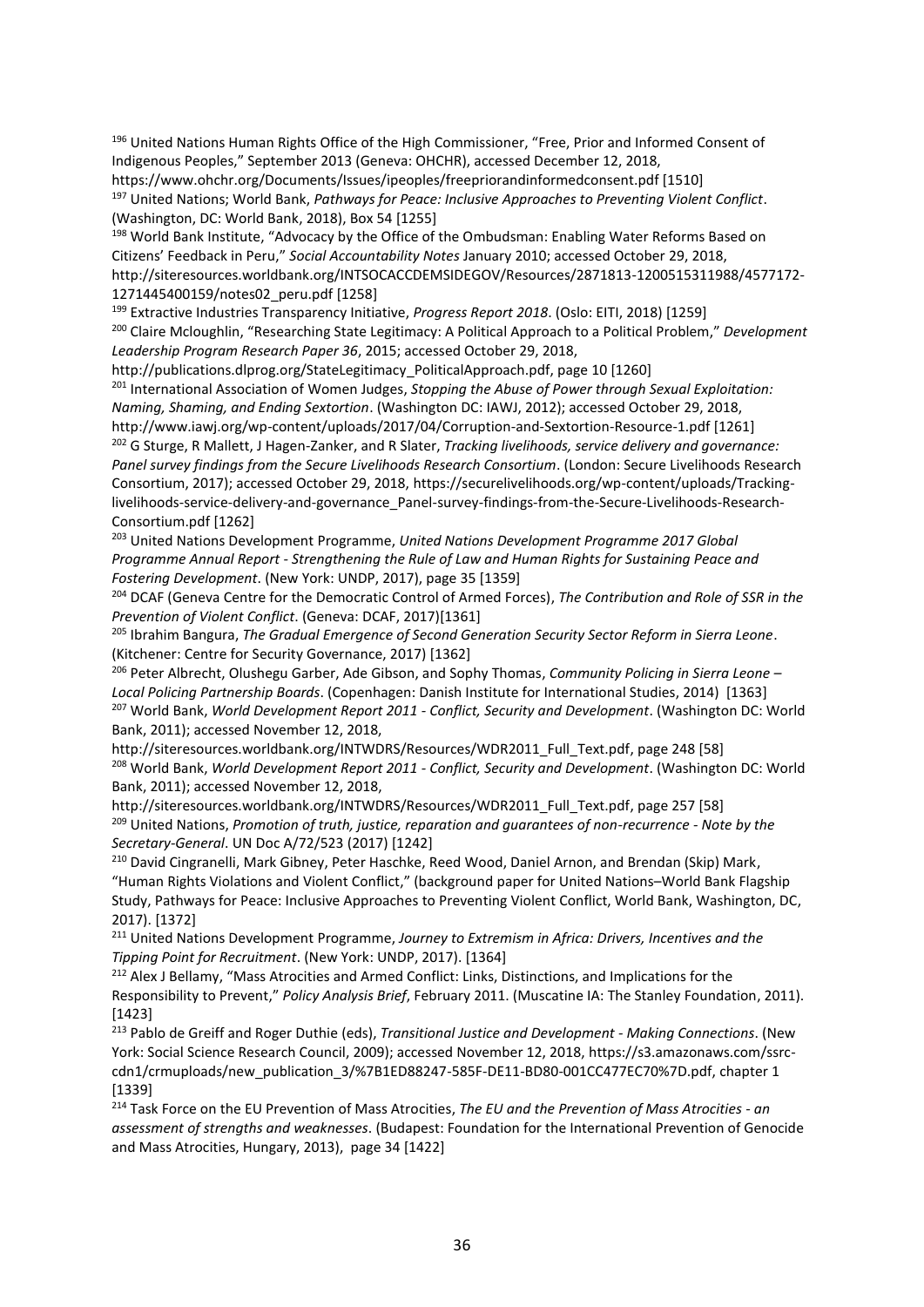<sup>215</sup> Alex J Bellamy, "Mass Atrocities and Armed Conflict: Links, Distinctions, and Implications for the Responsibility to Prevent," *Policy Analysis Brief*, February 2011. (Muscatine IA: The Stanley Foundation, 2011), page 8. [1423]

<sup>216</sup> Richard Carver and Lisa Handley, *Does Torture Prevention Work?* (Liverpool: Liverpool University Press, 2016) chapter 2, page 18 [399]

<sup>217</sup> Alex J Bellamy, "Mass Atrocities and Armed Conflict: Links, Distinctions, and Implications for the Responsibility to Prevent," *Policy Analysis Brief*, February 2011. (Muscatine IA: The Stanley Foundation, 2011), page 8. [1423]

<sup>218</sup> Richard Carver and Lisa Handley, *Does Torture Prevention Work?* (Liverpool: Liverpool University Press, 2016) [399]

<sup>219</sup> Graeme Simpson, "'From the Normative to the Transformative': Defining and Promoting Justice and Human Rights as Part of Violent Conflict Prevention and Peacebuilding," *Journal of Human Rights Practice*, 9, 2017, 379–400 doi: 10.1093/jhuman/hux030, page 393 [1347]

<sup>220</sup> United Nations, *Promotion of truth, justice, reparation and guarantees of non-recurrence - Note by the Secretary-General: Report of the Special Rapporteur on the promotion of truth, justice, reparation and guarantees of non-recurrence*. UN Doc A/72/523 (2017) [1242]

<sup>221</sup> Matthew Devlin, "Seizing the Reform Movement: Rebuilding Georgia's Police, 2004-2006," Innovations for Successful Societies (Princeton: Princeton University, 2010); accessed November 12, 2018,

https://successfulsocieties.princeton.edu/sites/successfulsocieties/files/Policy\_Note\_ID126.pdf [1340] <sup>222</sup> Lili di Puppo, "Police reform in Georgia - Cracks in an anti-corruption success story," *U4 Practice Insight 2010:2*; accessed November 12, 2018, https://www.u4.no/publications/police-reform-in-georgia-cracks-in-ananti-corruption-success-story.pdf [1341]

<sup>223</sup> Molly Corso, "Georgia: How Transparent Are Law Enforcement Agencies?" *eurasianet,* May 22, 2012; accessed November 12, 2018, https://eurasianet.org/georgia-how-transparent-are-law-enforcement-agencies <sup>224</sup> United Nations Economic and Social Council, *Civil and Political Rights, including the questions of independence of the judiciary, administration of justice, impunity: Report of the Special Rapporteur on the independence of judges and lawyers, Leandro Despouy,* UN Doc E/CN.4/2005/60 (January 20, 2005), para 44 [1424]

<sup>225</sup> United Nations Peacekeeping, *Justice and Corrections Update*, Issue 6, June 2018 (New York: United Nations Department of Peacekeeping Operations, 2018); accessed November 23, 2018,

https://peacekeeping.un.org/sites/default/files/justice\_and\_corrections\_update\_june\_2018.pdf [1427] <sup>226</sup> Alexander Mayer-Rieckh and Pablo de Greiff, *Justice as Prevention - Vetting Public Employees in Transitional Societies*. (New York: Social Science Research Council, 2007), page 526 [1425]

<sup>227</sup> Rhodri Williams, Judges as Peacebuilders: How Justice Sector Reform Can Support Prevention in Transitional *Settings*. (Solna: International Legal Assistance Consortium, 2018), page 25 [1164]

<sup>228</sup> Juan E. Méndez, "Constitutionalism and Transitional Justice," in Michel Rosenfeld and András Sajó (eds), *The Oxford Handbook of Comparative Constitutional Law*. (Oxford: Oxford University Press, 2012), pages 1285- 86; accessed November 23, 2018,

http://www.oxfordhandbooks.com/view/10.1093/oxfordhb/9780199578610.001.0001/oxfordhb-9780199578610-e-63 [1321]

<sup>229</sup> United Nations Development Programme, *United Nations Development Programme 2017 Global Programme Annual Report - Strengthening the Rule of Law and Human Rights for Sustaining Peace and Fostering Development.* (New York: UNDP, 2017), page 91 [1359]

<sup>230</sup> DCAF (Geneva Centre for the Democratic Control of Armed Forces), *The Contribution and Role of SSR in the Prevention of Violent Conflict*. (Geneva: DCAF, 2017), page 7 [1361]

<sup>231</sup> United Nations Development Programme, *United Nations Development Programme 2017 Global Programme Annual Report - Strengthening the Rule of Law and Human Rights for Sustaining Peace and Fostering Development.* (New York: UNDP, 2017), page 38 [1359]

<sup>232</sup> Andrea Breslin and Anna Würth, *National Human Rights Institutions in Post-Conflict Situations - Mandates, Experiences and Challenges*. (Berlin: German Institute for Human Rights, 2017), page 18; accessed November 23, 2018, https://www.institut-fuer-

menschenrechte.de/fileadmin/user\_upload/Publikationen/ANALYSE/Analysis\_National-Human-Rights-Institutions-in-Post-Conflict-Situations.pdf [1428]